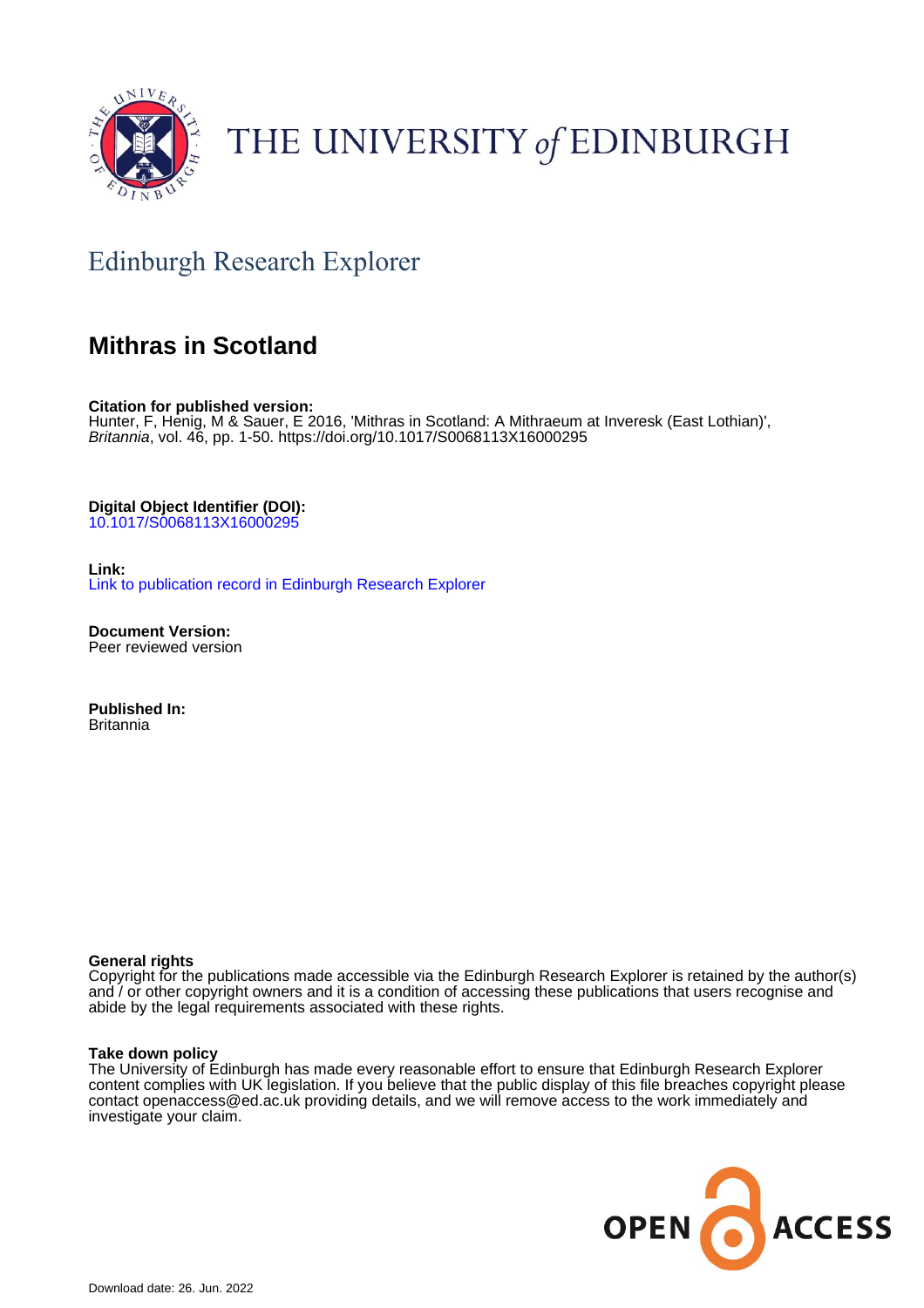#### **Mithras in Scotland: a Mithraeum at Inveresk (East Lothian)**

*By* Fraser Hunter, Martin Henig, Eberhard Sauer and John Gooder

*with contributions from* Alan Braby, Louisa Campbell, Peter Hill, Jamie Humble, Graeme Lawson, Fiona McGibbon, Dawn McLaren, Jackaline Robertson, Ruth Siddall and R.S.O. Tomlin

#### ABSTRACT

*Excavations to the east of the Roman fort of Inveresk in 2010 partly uncovered remains of a Mithraeum – the first from Scotland, and the earliest securely dated example from Britain. A large rectangular sunken feature with lateral benches contained two altars buried face down at its north-western end. One was dedicated to Mithras, with iconography of both Mithras (ravens and a torch) and Apollo (griffin, lyre and a probable plectrum) as well as libation vessels. The other was dedicated to Sol, with a frieze above showing the four Seasons. The Sol altar was a dramatic one, with a recess in the rear for a light which would have shone through his pierced rays, eyes, mouth and nose. Remains of an iron rod behind the nose hint at a more complex arrangement to create special visual or acoustic effects. Paint and plaster traces were recorded on both altars. The dedicator, G(aius) Cas(sius) Fla(...), a centurion, may have been in command of the garrison or of a legionary detachment. Stylistic links, especially in letter form, connect the work to sculptors of Legio XX. The stones and pigments are most likely from local sources. little of the setting could be explored but there were traces of a precinct. A pit beside the Mithraeum included a large part of a well-used fineware beaker which represented a deliberate offering. Supplementary material available online [\(http://journals.cambridge.org/bri\)](http://journals.cambridge.org/bri) contains detailed descriptions of the altars, observations on the stoneworking technology, lithology and pigment analysis, with extensive illustrations.*

**Keywords:** Mithras; Sol; Apollo *Citharoedus*; lyre; Mithraeum; Inveresk; pigments

## THE EXCAVATIONS *By* John Gooder

Inveresk fort is situated on the Firth of Forth east of Edinburgh. It is contemporary with the Antonine Wall (c. AD 140-165),<sup>1</sup> and was well-placed to act as part of a system of coastal defence as well as a supply base and port for the Wall.<sup>2</sup> The environs have yielded the most extensive evidence for extramural activity of any Roman fort in Scotland.<sup>3</sup> There is a large vicus to the east, with a bath house probably associated with a *mansio*, field systems to east, north and south, burials to the north, and a series of temporary camps to the south and south-east. Yet the Mithraeum was an unexpected discovery during excavations associated with the construction of a replacement cricket pavilion by East Lothian Council within Lewisvale Park. Much of the area is a Scheduled Ancient Monument, and the conditions of Scheduled Monument Consent required the pavilion development to be monitored.

The site chosen for the pavilion largely occupied that of its predecessor within a grassed area near the northern edge of the scheduled area (FIG. 1).<sup>4</sup> Located approximately 750 m to the east of the fort on the same low east-west ridge, the current level parkland has been subject to extensive modern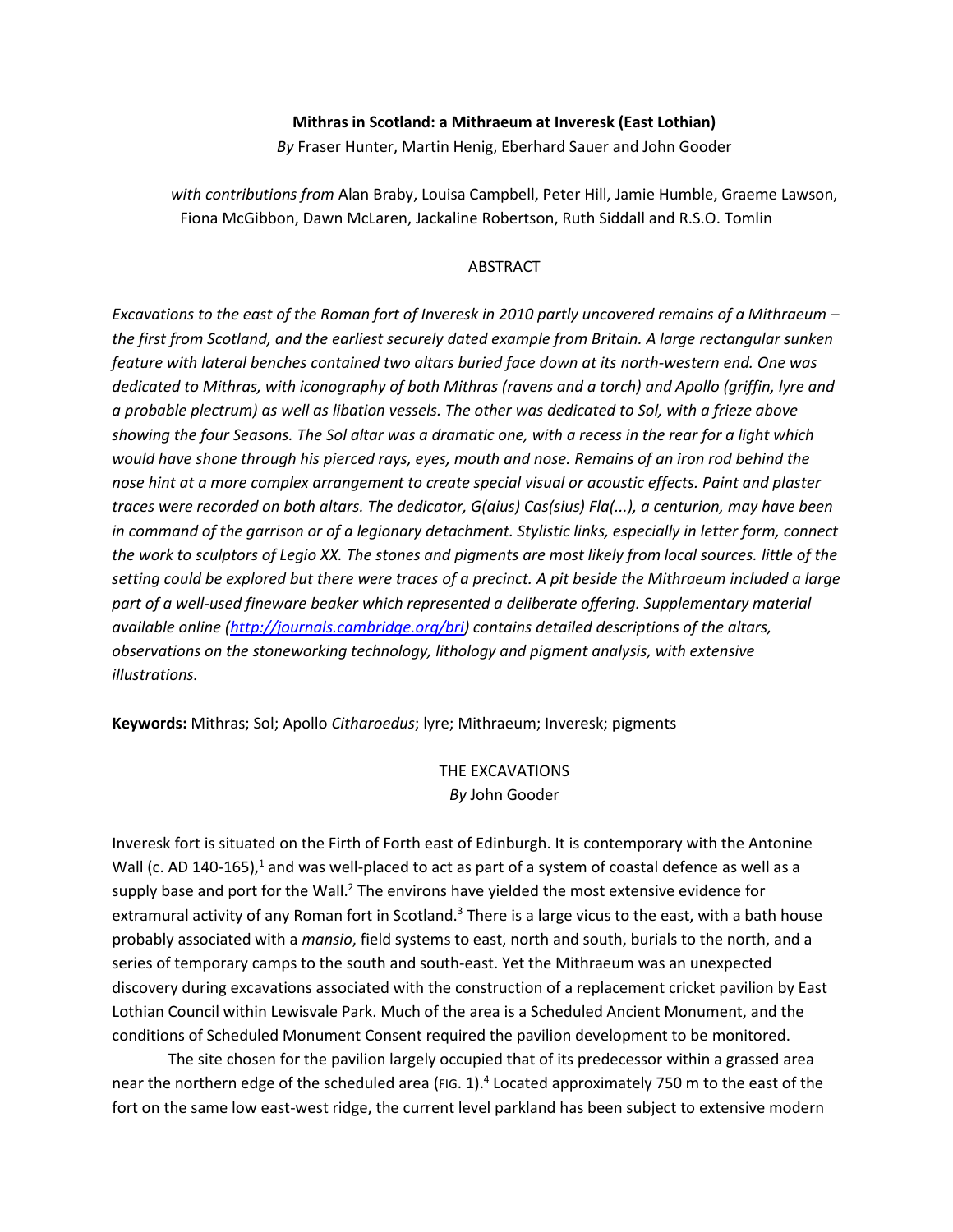landscaping. The overall aspect of the site is to the north where the land slopes down to the Firth of Forth. The monitored topsoil strip commenced on 22 March 2010, and a ditch feature and the Roman altars were revealed that day and the following morning. The remains were excavated between 24 March and 5 April 2010. Excavation focussed on recovery of the altars and as the dedications were not visible, the possibility of the site being a Mithraeum was not obvious during fieldwork. The dedications were not revealed until more than a year later when funding was granted to turn the altars over and begin the post-excavation process. The structural evidence was disentangled in post-excavation analysis in discussion with Eberhard Sauer and Fraser Hunter. The site would repay further investigation when the opportunity arises, to look for more subtle indications of features that would typically be associated with a Mithraeum which may have been overlooked by the initial field methodology in the absence of a detailed research hypothesis.

## $<$ fig. 1>

A Roman presence had long been suspected from antiquarian finds. <sup>5</sup> Excavation by Ian Richmond in 1946 and 1947 established the general form and dimensions of the fort and suggested two periods of Antonine occupation, but recent work has questioned this. <sup>6</sup> Three seasons of excavation in 1991, 1993 and 1999 by GUARD Archaeology revealed much of the western third of the fort and its defences, and suggested there were three phases of occupation. <sup>7</sup> Excavations within the *vicus* at Inveresk Gate unearthed three distinct phases of civil occupation, each maintaining the same building grid.<sup>8</sup> These overlay an early box rampart and ditch which formed a concentric outwork interpreted as the fort's construction enclosure.<sup>9</sup>

Within the wider landscape aerial photography has revealed a palimpsest of Roman field systems interwoven with camps and earlier sites.<sup>10</sup> To the east of the *vicus* the Lewisvale Park Roman field systems have been investigated by geophysical survey and excavation.<sup>11</sup> Excavations to the north at Park Lane in 1995 revealed a curvilinear arrangement of pits and an associated rectangular post-built structure interpreted as a timber amphitheatre.<sup>12</sup> To the south the considerable cropmark evidence of field systems and camps has been investigated at Howe Mire and Monktonhall.<sup>13</sup>

Only two Roman altars have previously been found at Inveresk. Both were dedicated by Quintus Lusius Sabinianus, the Imperial Procurator. One, found in 1565 but now lost, was dedicated to Apollo Grannus; it came from Eskgrove, in association with a hypocaust.<sup>14</sup> The suggested *mansio* at this site would provide a suitably refined residence for the visiting procurator.<sup>15</sup> The fragmentary second altar was found within the fort interior, where it seems to have been reused as a building stone. It bears two inscriptions, the latter over-cutting that of Sabinianus.<sup>16</sup>

## $<$ fig. 2 $>$

#### FIELDWORK RESULTS

The excavation area, rectangular in plan, amounted to approximately 218 m<sup>2</sup>. The eastern third had been subject to considerable disturbance during the building of the original cricket pavilion with the natural subsoil truncated by foundations or service trenches and overlain with building detritus. Archaeological features were concentrated in the western half of the site. Overburden comprised a loamy imported garden soil overlying a thin buried soil in the south-west; natural subsoil was orange sand/gravel with rare patches of fine yellow or pale brown silt.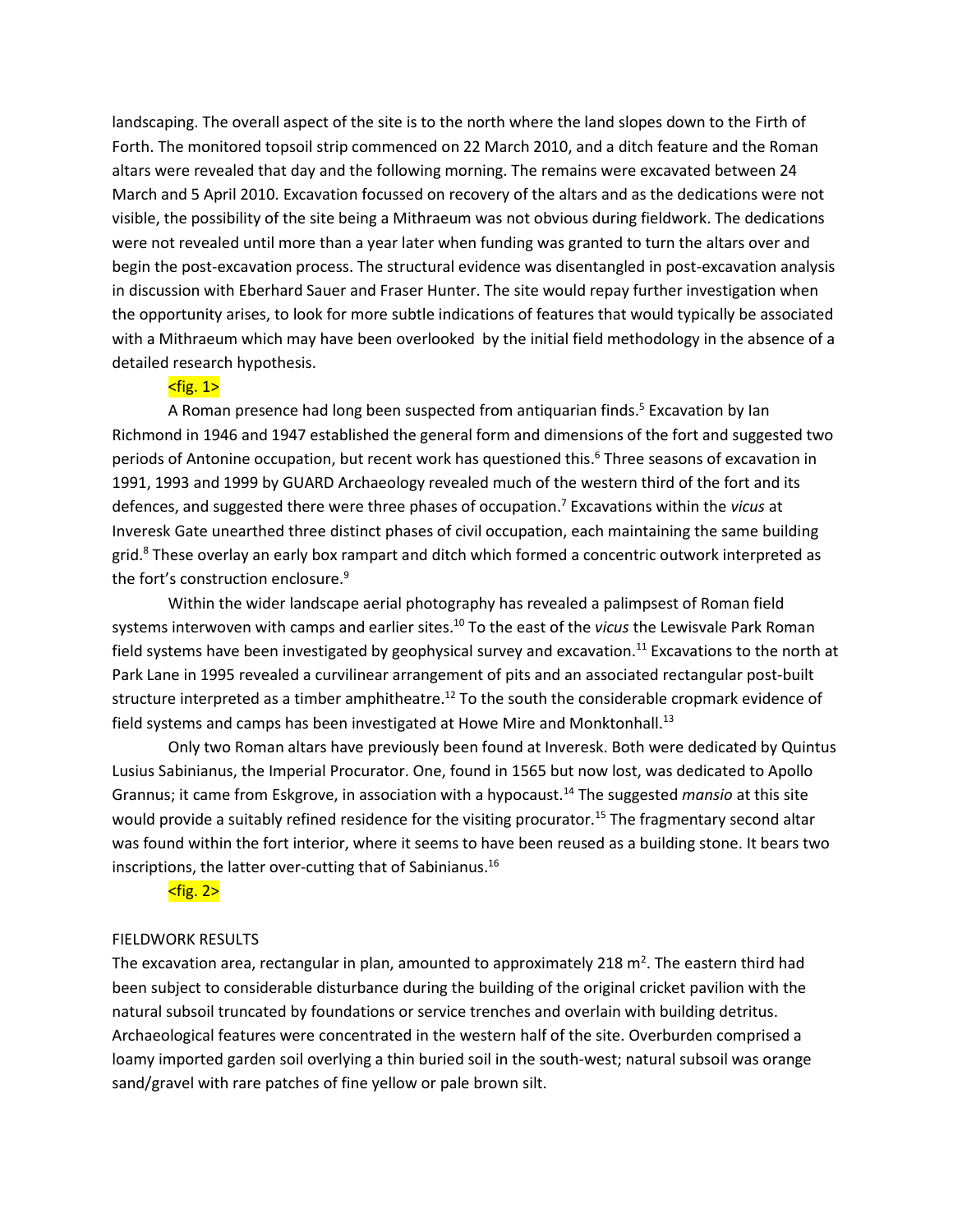Two phases of archaeological activity were present (FIG. 2). The earlier is a series of Middle Bronze Age remains, comprising the partial remains of two timber-built roundhouses and associated pottery; this will be reported on in detail elsewhere. The second, Roman, phase can be interpreted as a coherent set of structural remains. The most prominent feature comprised a large shallow rectangular pit [006] lying in the south-west corner of the site which was only partially exposed and continued into the southern and western trench sections. Its maximum exposed extent was 6.0 m east-west by 5.3 m north-south by 0.40m deep; assuming a symmetrical layout gives an original width of c. 5.4 m. It possessed a steep, near-vertical cut in the western section (FIG. 3 E-E'), where there was an extension 3.3 m wide and 1.3 m long to receive the altars. The long sides were stepped (FIG. 3 F-F'; this feature was recorded partially in plan and section in the field, though its significance was only recognised in postexcavation). The steps created two benches in the gravel, c. 1.0 m wide and preserved to a height of 0.25 m. Their rather irregular profile in places suggests they had seen some use or, perhaps more likely, been damaged when the temple was dismantled, possibly as a source of material to cover and conceal the altars. No floor deposits were recorded. At the eastern end, the northern bench seems to curve into the section, perhaps forming a step from the entrance. A pair of possible postholes was identified in post-excavation at the end of the benches, and other unrecorded ones must be anticipated. Two Roman altars, [003] to Sol and [004] to Mithras, lay in the recess at the western end, protruding from its single mid-brown silty sand fill [005]. Excavation later revealed an associated altar base [007] sitting on the base of the pit (FIG. 4).

#### $<$ fig.3 $>$

#### $<$ fig. 4 $>$

The two altars had been carefully placed parallel on a west/east alignment with their tops to the east. They lay face-down, only some 0.10 m apart, in the western part of pit [006], close to its nearvertical edge. The altar base [007] sat upright 0.90 m to the south-east, its long axis near perpendicular to the altars. The heavily damaged rears of the altars and extensive cracks probably derive from later plough attrition, although cracks to the sides of the Sol altar, which had a central recess, may have been caused by stresses created by its lowering. The altar base is probably related to the Mithras altar, indicating the altars were not simply toppled in situ but were carefully removed and laid down. The available space would have allowed other sculpture in the recess.

Excavation of a notch within the western trench section to facilitate lifting the Sol altar exposed a small area of paving [029] formed of horizontal tightly-packed small flat stones. Pit [006] produced the bulk of the Roman finds from the site, included ceramic sherds, lead fragments and ironwork.

An irregularly-shaped pit [064], measuring 1.92 x 1.53 x 0.32 m, conjoined pit [006] in the north, at the outer angle of the bench and the recess. It had steep sides on the west but shallow on the northwest, gradually sloping onto an irregular base (FIG. 5 D-D'), and was disturbed by an animal burrow in the north. Its fill [065] was indistinguishable from fill [005] of pit [006] on excavation and in subsequent soil chemistry analysis. Much of a colour-coated beaker was recovered from it.<sup>17</sup>

A linear ditch [013], running almost north-south, crossed the north-west corner of the excavation area. The feature was investigated by two slots (A and B). Its width varied from 1.35 m to 1.50 m and in depth from 0.45 to 0.70 m. In slot A it had a sharp break of slope to a flattish base, the west side running at c. 40° with a slight break and a steeper slope on the east side. In Slot B it was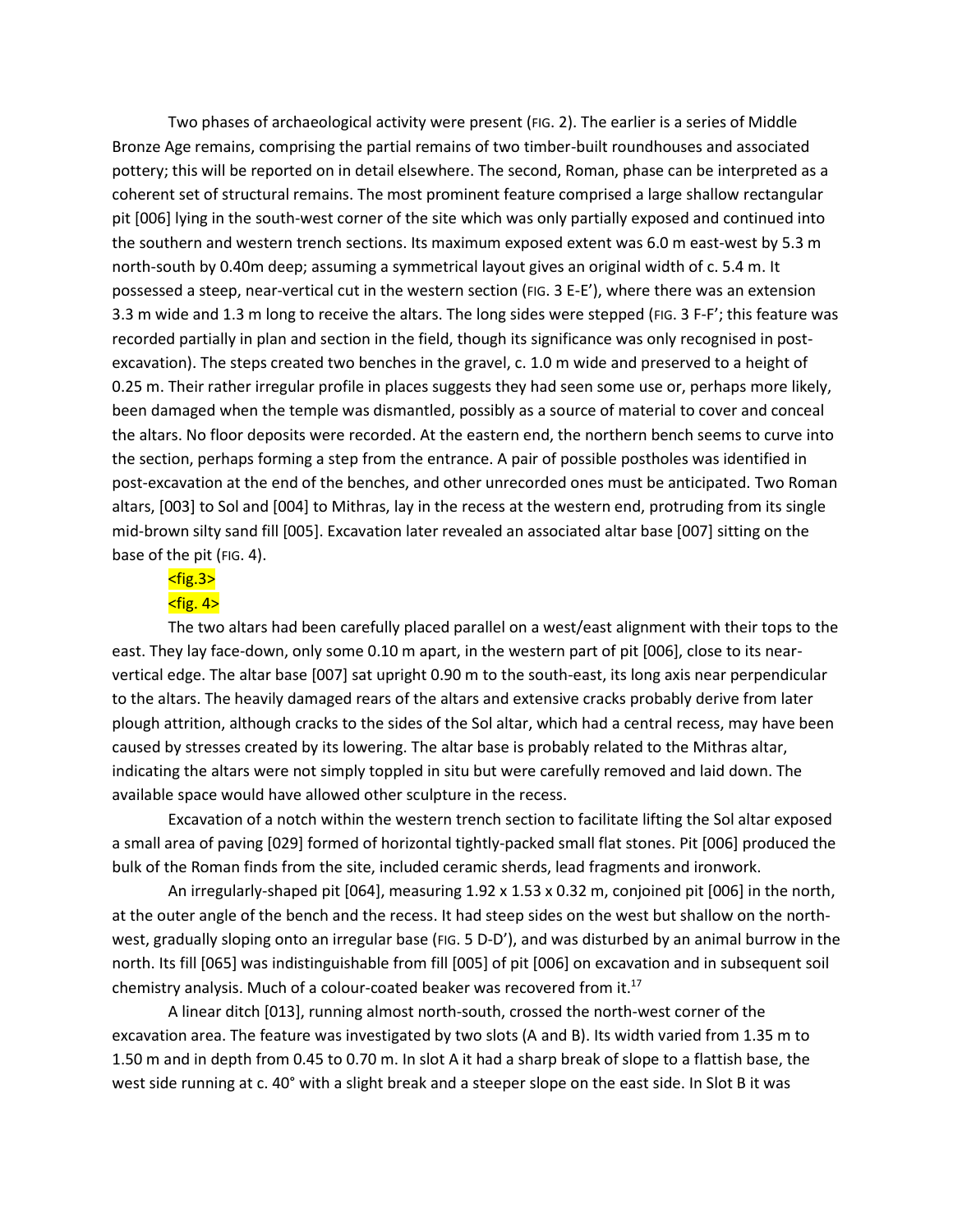shallower (0.47 m) and less steep (FIG. 5 A-A', B-B'). Pottery from its fill [014] indicates an early-mid 2nd century AD date.

Gully [053] paralleled the course of ditch [013] at a distance of 2.2 m to the east. Averaging 0.46m wide and 0.20 m deep, the feature ran south for 6 m from pit [051] before entering the southwest trench section (FIG. 5 C-C'). Two intrusive post-Medieval sherds were recovered from the upper part of its fill. Two posthole features [069] and [071] lay 0.6 m apart within the base of gully [053].<sup>18</sup> A further small posthole [030] lay between pit [051] and ditch [013].

## $<$ fig. 5 $>$

#### DISCUSSION

The formal *in situ* deposition of the altars face down within a large pit is an extremely significant find. Altar discoveries more usually occur outwith their original context either as stray, broken finds within later soils or as reused stonework salvaged and integrated into later buildings.

Pit [006] could not be fully exposed, and its full form, lateral extent and whether further altars are present remain unknown. Given the damage to the altars, the pit and other features had obviously suffered considerable reduction in original depth by ploughing. A number of factors support interpretation as a Mithraeum. The size of the pit indicates it was not dug simply for deposition of the altars. The lateral steps cut into the gravel form the typical side benches, while the presence of paving [029] indicates the recess had been at least partly floored. Both altars had been removed from any bases but are likely to be close to their original position against an end wall in a recess opposite the presumed entrance.<sup>19</sup> This careful, face-down decommissioning would have protected the highly decorated fronts (of particular significance to devotees) from damage during the dismantling of the Mithraeum and subsequent back-filling of the construction pit.

Annexe pit [064] contained a votive offering of a fine Colchester-made beaker. Given that the fill is indistinguishable from the main infill of [006] this probably represents a ritual deposit contemporary with the burial of the altars and the closure of the Mithraeum. Assuming that there was once a wall around the pit edge, this pit must have been cut once the wall was removed at a late stage in the demolition of the building.

Linear ditch [013] might easily be taken as a simple field boundary were it not for the adjacent parallel gully [053]. This suggests a shared function in demarcating a precinct around the Mithraeum. The function of gully [053] is open to interpretation. It may be a drain leading away from the Mithraeum as water permeation into the building would have been a persistent problem. Alternatively, its alignment paralleling ditch [013] may suggest a boundary function, such as a bedding trench for a wall, controlling access to the Mithraeum. In this interpretation, pit [051] or posthole [040] could act as the foundation setting for a gate post.

#### THE ALTARS

#### *By* Fraser Hunter, Martin Henig and Eberhard Sauer

The two sandstone altars were linked by themes and deities common in Mithraic beliefs. One was dedicated to Mithras, identified here with Apollo by the attributes depicted on the sides of the altar. The other, to Sol, featured a dramatic portrait of the deity, pierced to allow light through, with the Four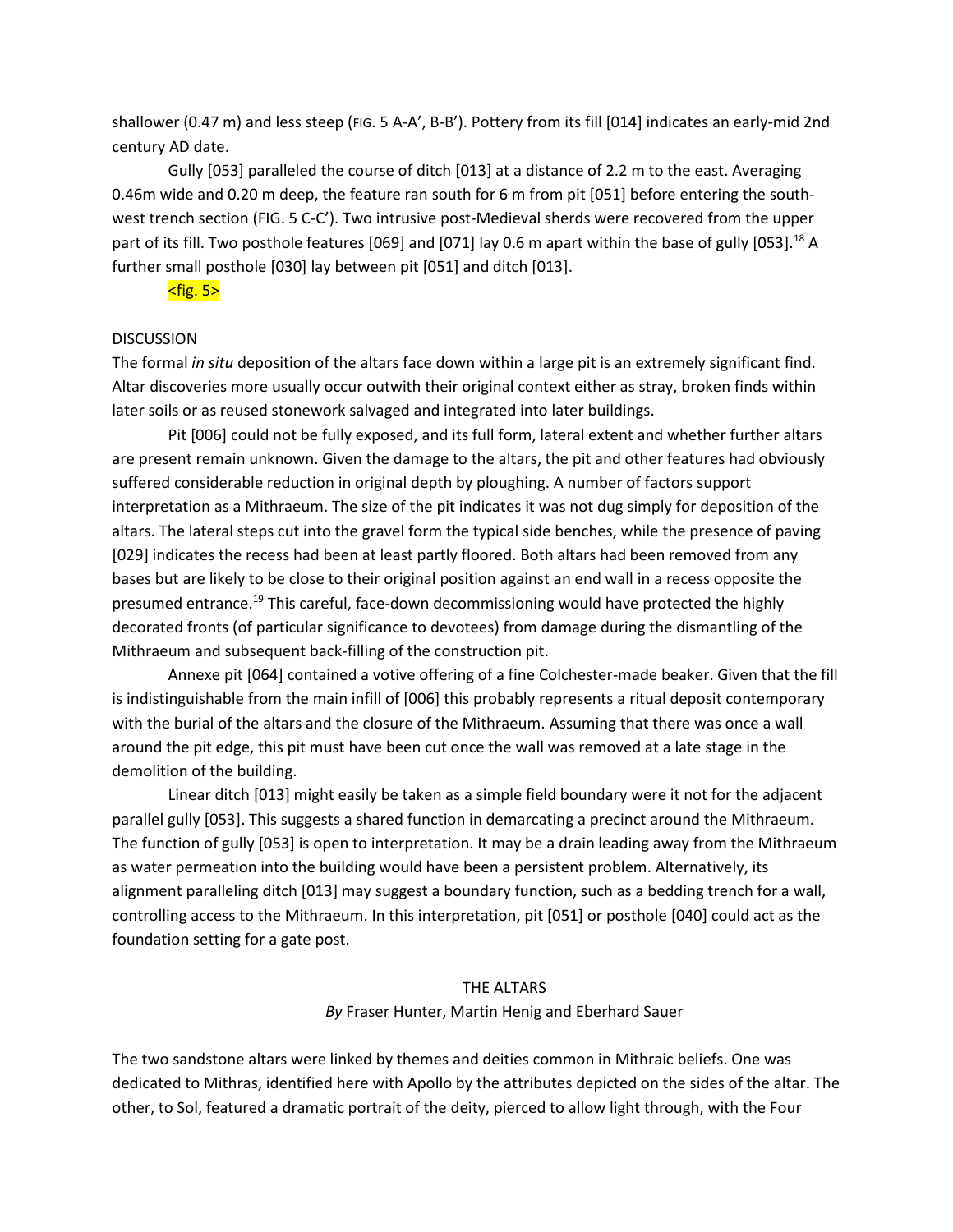Seasons shown above. Both were erected by the same man, G(aius) Cas(sius) Fla(...), a centurion. His *tria nomina* identify him as a citizen; in the context of an auxiliary fort, he is likely to be the fort commander or in charge of a vexillation of legionaries.<sup>20</sup>

#### THE SOL ALTAR (FIGS 6-11)

#### $<$ figs 6-8 $>$

The shaft of the Sol altar is decorated with a relief head of the youthful god with flowing locks surrounded by a nimbus (or set on a slightly domed shield), the six rays pierced to allow light to flow through; the mouth and pupils of the eyes are similarly pierced. The chin broke off during manufacture; toolmarks on the fracture surface represent keying points for a plaster repair (FIG. 8).

The rear of the shaft was hollowed to take a light source (FIG. 7). A lampstand or candlestick placed on the base of the hollow would need to be quite high to be effective, and there is evidence that the arrangement was modified; the narrow transverse shelf behind the mouth has two lateral shelves set slightly below it, perhaps to take a wooden plank raising a light source above the base of the recess. The sandstone in the mouth area is oxidised, probably due to heat.<sup>21</sup> A vertical rod was carefully inserted behind the nostrils; presumably something once looped round this, either an attachment to stabilise the light source or something which was suspended behind the mouth. It is unusual that the mouth and nose are pierced, and an acoustical role cannot be ruled out.

#### <figs 9-10>

The capital carries the inscription and a panel with relief busts of the Four Seasons as female personifications, showing traces of red and white paint (FIG. 9a, 10).<sup>22</sup> Spring has a garland in her hair with three rosettes, her hair in two long corkscrew tresses onto the shoulders. She is dressed in a tunic with central V-fold. Summer sports a wreath with a central rosette on her head; her hairstyle is similar to that of Spring. An off-the-shoulder dress exposes her right breast. Autumn wears a garland of ivy leaves flanked by bunches of grapes. Her dress and hair match those of Summer. Winter is well muffled, with her cloak pulled over her head. The altar top has a simple sunken focus with two hollows probably for lamps or candles at the rear corners, truncated by fracture of the back of the altar (FIG. 7a); lead was run in to hold cylindrical objects in place.<sup>23</sup> The sides bear wreaths in relief (FIG. 11); these could be generic emblems of the invincible sun, but also had a specific role in Mithraic beliefs as recorded by Tertullian;<sup>24</sup> 'a wreath offered to him on the point of his sword and then placed on his head must be pushed off … with the words that Mithras alone is his wreath'. A wreath can be found on the front of the Mithraic altar from Rudchester in which is inscribed the single word 'Deo' – meaning 'to the God'.<sup>25</sup>

#### <fig. 11>

The quality of the finish varies,  $26$  with the base and wreath on the right side of the altar notably better-finished than the left. There were a number of errors in layout, notably in the outline of the nimbus, which was partly laid out and then moved (FIG. 8, 9b),<sup>27</sup> but the quality of the relief sculpture is high. It is likely that the front was once plastered, given the clear irregularities in its layout which would not be concealed in the low lighting of the temple. No visible evidence survived, but gesso traces were found in eroded pigment traces on the capital, $28$  and the plaster repair chin would have been less noticeable if the whole front was coated. The Mithraic relief from Carrawburgh provides a parallel, as traces of white gesso imply the whole surface was once plastered and traces of paint survive.<sup>29</sup>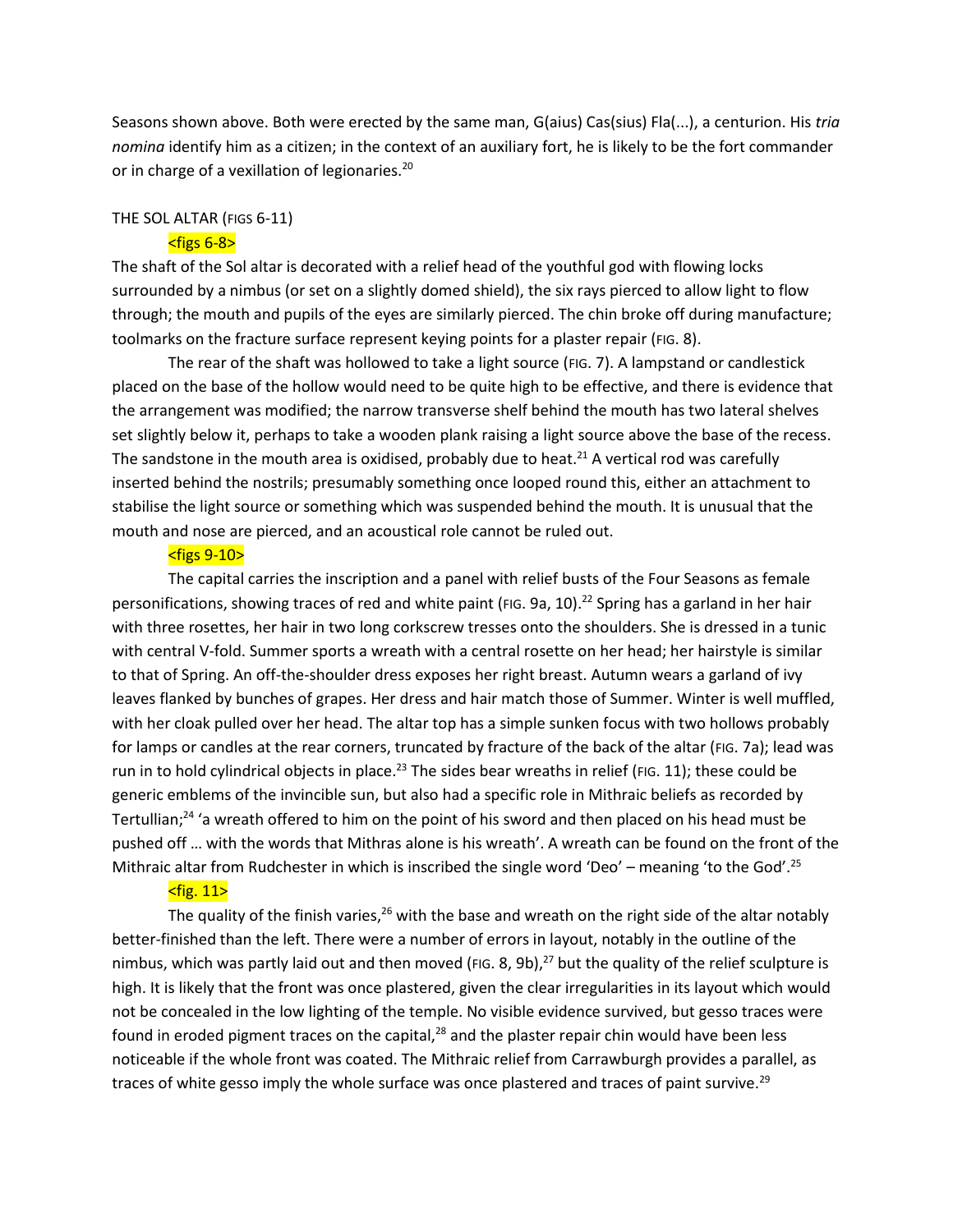Around 80 mm above the base of the shaft, a large part of the rear has sheared off, removing the rear edge of the shaft including the borders and part of the wreath. This has split along bedding planes, probably due to plough damage. As found, the altar had broken horizontally in two across the god's face.

Dimensions (mm): H 1260, W 545, T 305–325. Base H 290–310; moulding 36–44; shaft H 570, W 480, T 245–265; top moulding H 44; capital H 250 x 545 x 340.

#### THE MITHRAS ALTAR (FIGS 12-15)

#### <figs 12-13>

The second altar was dedicated to Mithras. Curiously, the inscription fills only part of the field; there are marking-out lines for a six-line inscription, but only four were used (FIG. 12). The damaged top (FIG. 13a) has a circular focus with well-finished flat rim and rather rough interior, flanked by cylindrical bolsters decorated with leaf-scales (probably thunderbolts, but details are not clear). Their surviving front ends have raised spiral ornament leading into swelling triangular fields which rise to a rounded top and dip slightly where they meet. Each contains a raven. Below this, a decorative frieze runs round all four sides, with three decorative bands separated by flat ribbons: a leaf frieze, a row of arcades, and an S-twist cable. The moulding at the boundary with the shaft is half-rounded with a concavity before a lowerrelief rounded line (a *cyma reversa* moulding).

Two ravens within the scrollwork on the front provide a clear link to the Mithraic cult (FIG. 13e). The raven is frequently found in Mithraic iconography, probably as a messenger of the Sun, and was also the first grade of initiation in the cult or the first priestly grade.<sup>30</sup> Individual ravens are harder to parallel than examples where ravens are included in scenes, although one side of an altar from Carnuntum (A) has a raven, ear of corn and snake.<sup>31</sup>

The sides show attributes of Mithras (a torch), Apollo (a griffin, lyre, and an unusual object, probably a plectrum) and vessels employed for ritual hand-washing<sup>32</sup> (a jug and a handled bowl) in relief. On the left side (FIG. 13c, 14) the seated eagle-headed griffin, its wings raised, faces right holding a pellet (a natural iron inclusion which has been retained) in its hooked beak. A row of five teats under the belly identifies the creature as female (perhaps on the analogy of sphinxes, which are always shown as female). The creature's anatomy is well-defined, with powerful legs and clear musculature; its tail runs under its hind foot.<sup>33</sup> It appears to sit on a tapered relief feature which is best seen as a torch – a significant object in Mithraism, being the attribute of Cautes and Cautopates, attendants of the god. Below is a shallow handled vessel with circular bowl and slightly offset cylindrical handle with worn ramheaded terminal.

#### <figs 14-15>

The right side figures a lyre, the putative plectrum and a jug (FIG. 13d, 15). The lyre is discussed by Graeme Lawson below. Slightly overlapping its base is a round-bellied jug facing left, with a simple horizontal channelled spout and an angled handle attached to the rim and belly. There is a knobbed stem between the belly and the slightly damaged flared foot. Below and to the left of the lyre is an object with a swollen shank tapering into a barbed arrow-like tip and spatulate base with flared sides. These features find resonances in some of the plectra shown elsewhere in Roman art, although most comparanda are smaller in size and are not shown separately but in the act of performance.<sup>34</sup>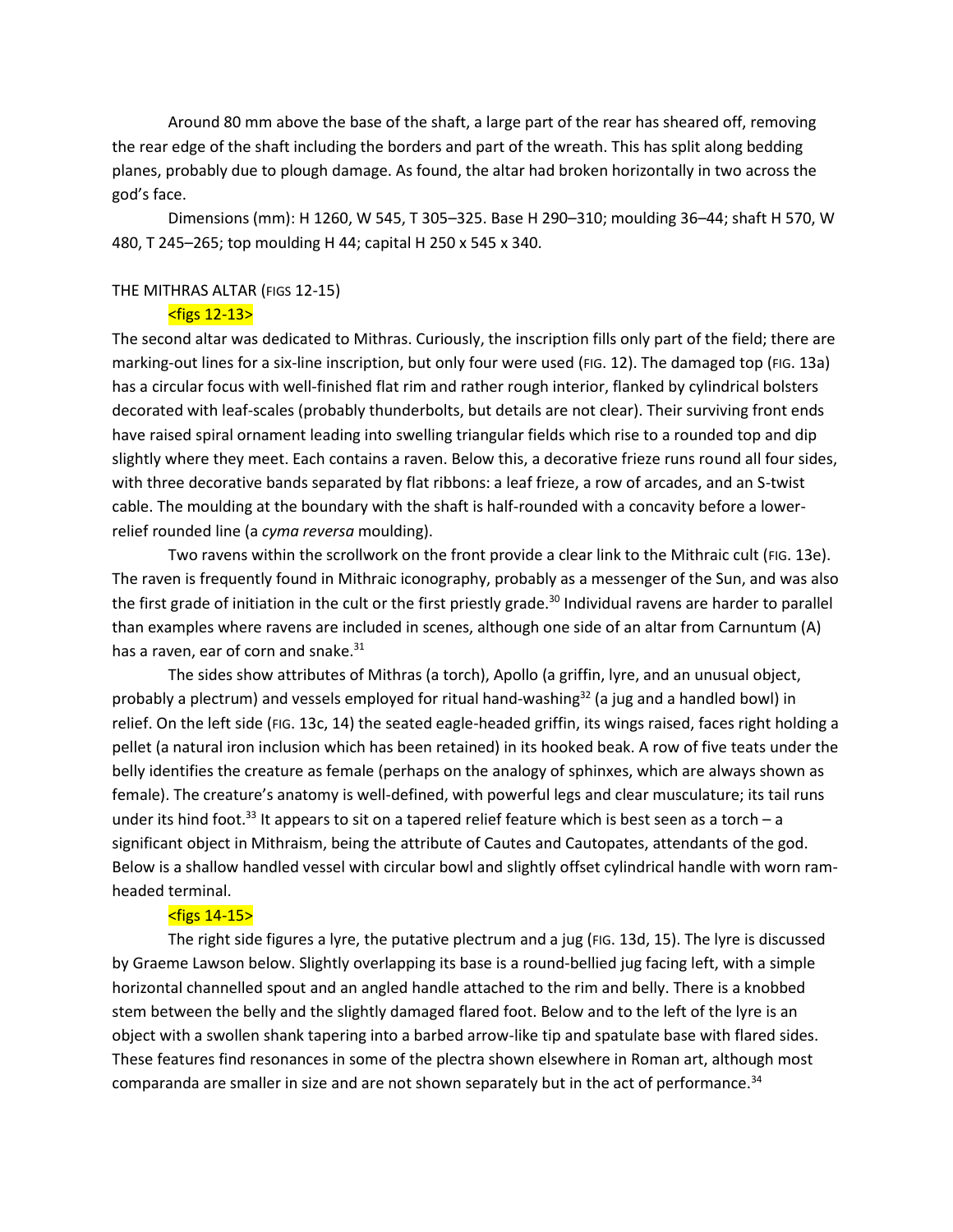As found, the altar was intact apart from parts of the rear of the capital, which had become detached by ploughing and dragged elsewhere. However, it had degraded considerably during burial and after retrieval, and it fragmented badly during conservation, making it hard to clarify some of the details. Dimensions: overall H 1265 mm, W 560 mm, T 280 mm. Base H 405 mm; shaft H 517 x W 500 x T 245 mm; capital H 350 mm.

#### **The lyre** *by* Graeme Lawson

The depiction of the lyre is unusually well planned and finely executed: symmetrical, with straight and evenly spaced strings arranged in a upward fan. Their number, seven, is significant, being the number which the Latin poets (following earlier Greek traditions) attributed to Terpander of Lesvos and his legendary improvements to the lyre (Latin *cithara*).<sup>35</sup> At their lower end there is a small angular feature representing the bridge, the structure that communicates the vibrations of the strings to the soundboard for amplification. The arms describe the tapering S-shapes common to many Roman depictions of lyres. The base of the sound box exhibits the straight edge and square corners typical of the larger wooden-bodied lyres at this time, or at least of Roman attempts at representing such instruments in pictures.

Many Roman images of lyres appear stylised, however, $36$  and no wooden example or fragment has yet been recovered within the area of the Empire. Amongst the more convincing comparanda is one preserved on a fine marble statue of Apollo and griffin from Hochscheid, Hunsrück (D) (FIG. 16).<sup>37</sup> The upper edge of the Inveresk sound-box bulges upwards in the manner of wooden lyres shown in Hellenistic art, which in turn echo the shape of the Classical Greek *kithara* and ultimately the posterior anatomy of the carapace of the tortoise *Testudo graeca*. The upper end of the lyre has been damaged since the altar was lifted, but still preserves the form of the connecting bar or 'yoke' to which the strings would have been attached and tuned, though without any attempt to represent the tuning mechanisms. The lower end reveals a frontal view, including the sound board and bridge, the latter presenting the shape of a letter U. Whereas the Hochscheid bridge appears to be freestanding, like later lyre bridges, and held in place by the tension of the strings, here the strings appear instead to attach directly to the bridge. Although awkward to engineer, this is a common enough device of Roman artists, and could well be authentic. They are preserved in some ancient Egyptian lyres.<sup>38</sup> Could the U-shape represent a structure of this sort? Perhaps. But there are hints of uncertainty on the sculptor's part. In particular, the jug is carefully positioned so as partly to obscure this most technical of details.<sup>39</sup> A handy illustration of how easily such a U-shape could represent a freestanding bridge instead can be seen in the upside-down bridge shown on David's lyre in the 12th-century Harley Psalter.<sup>40</sup>

#### $<$ fig. 16 $>$

Apart from conventional mass-produced images of lyres signifying Apollo on Roman coins and moulded in terra sigillata, notable individual images include a small lead plaque from Lydney, Gloucestershire, and a much worn relief showing the god, formerly built into the corner of Compton Dando parish church in Somerset.<sup>41</sup> But the Inveresk instrument is arguably the finest yet seen, in terms both of detail and preservation. The question remains open as to how far this particular lyre may have been drawn from contemporary musical life and how much it owes to iconographical tradition (such as artistic convention and/or books of patterns). At this very early date, however, perhaps its most important cultural aspect is not so much its organology (its type, structure and musical use) as the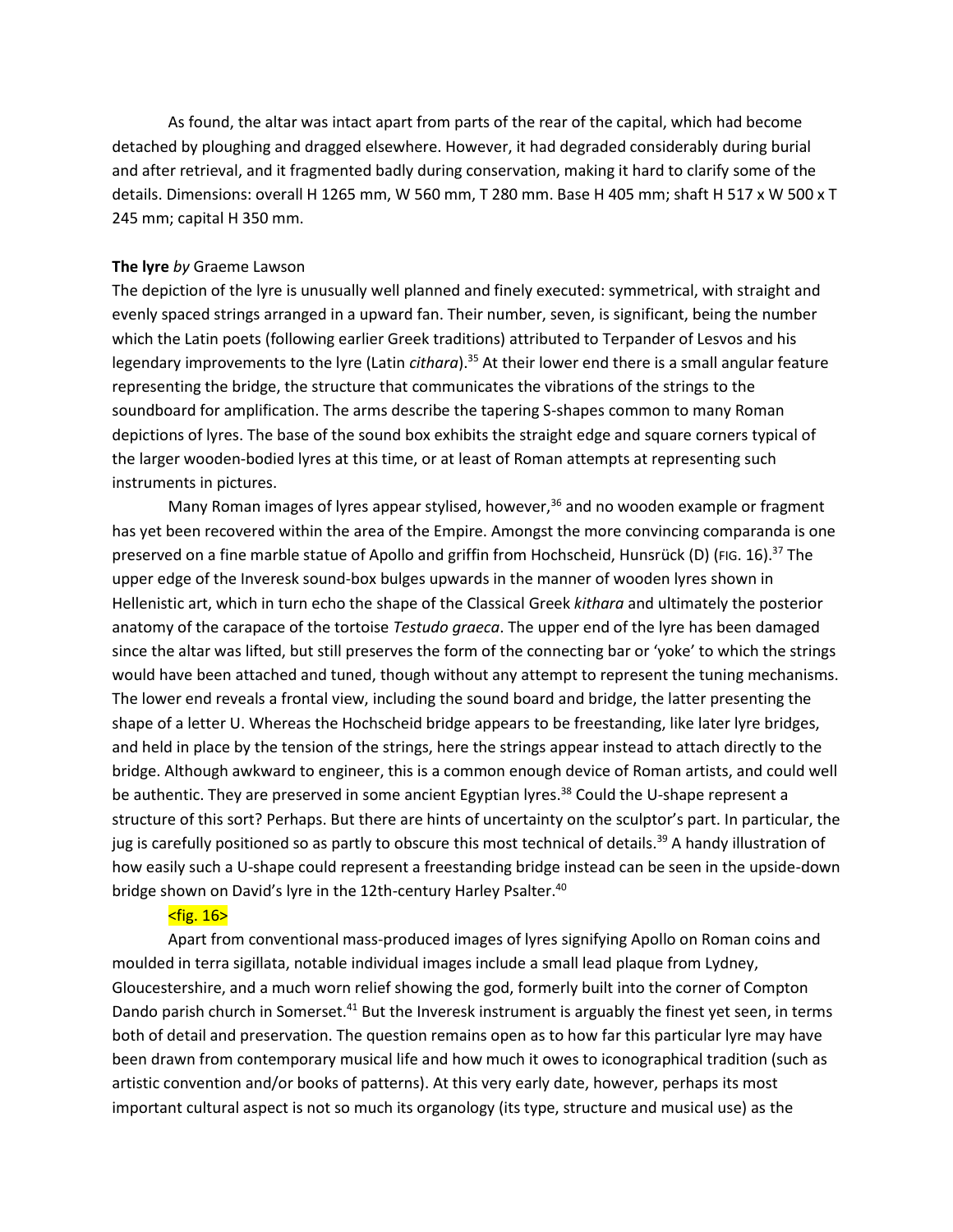identity of the personage and the art form that it represents. If it does indeed allude to Apollo *Citharoedus* it is our earliest securely dated indication of his cult in northern Britain, and thereby, indirectly, our earliest Insular evidence of his stocks-in-trade: verse and song and the inspiration of poets. It is hard to imagine that he would have been thus invoked in a culture that did not know and value poetry, and this may prove significant because, like so much of the high culture of Roman Britain, actual poetry is now so very thin on the ground. Poetic fragments and extracts do survive in some memorial and dedicatory inscriptions, including hexametric Greek verse from Corbridge<sup>42</sup> and at York five Latin hexameter lines dedicated by Q. Core[llius] Fortis in memory of his daughter Corellia Optata.<sup>43</sup> But so far there is nothing in Britain to match the alphabetical notations of the melodies preserved in Greek inscriptions and on Hellenistic papyri.

## THE ALTAR BASE

A separate rectangular base found a short distance away in the pit fits this altar (FIG. 17).<sup>44</sup> The rear and left side are neatly dressed with heavy diagonal pick-dressing, the right side less well-finished. The front has been chisel-smoothed. A rectangular recess carved into the top (285 x c.575 mm) is surrounded by a raised flat rim, badly damaged; the dimensions of the recess closely match the base of the Mithras altar (FIG. 18). The lip was reddened compared to the rest of the block, suggesting it may have been coloured.<sup>45</sup> 705 x 405 x 230 mm.

<figs. 17-18>

## **MODIFICATIONS**

Both altars show signs of modification in their planning. This is clearest in the Sol altar, where the layout of the nimbus and rays was changed (there is an unfinished ray on the interior), while the chin was repaired. The different levels of shelf in the rear indicate functional adaptations during the altar's use rather than in its manufacture. The layout of the inscription on the Mithraic altar is unusual in leaving so much space; as this was clearly not an off-the-shelf piece, it suggests the letter-cutter and carver were not the same person.

## THE INSCRIPTIONS *By* R.S.O. Tomlin

THE SOL ALTAR<sup>46</sup>

Only the capital is inscribed (letter height 33 mm). Below a rectangular recess with the four female busts of the Seasons is a rectangular panel defined by a scribed line above a painted red band. The panel is inscribed:

SOLI  $^{\Delta}$  C  $^{\Delta}$  CAS  $^{\Delta}$  FL[.] 7 *Soli G(aius) Cas(sius) Fl[a(...)] (centurio)* 'To the Sun, the centurion Gaius Cas(sius?) Fla(vianus?)(dedicated this altar).'

## THE MITHRAS ALTAR<sup>47</sup>

A recent break across the top of the die has affected the end of the first line. On the face, within a panel 0.41 by 0.44 m defined by a moulding, is inscribed:

DAEO | INVICTo MY | C CAS | FLA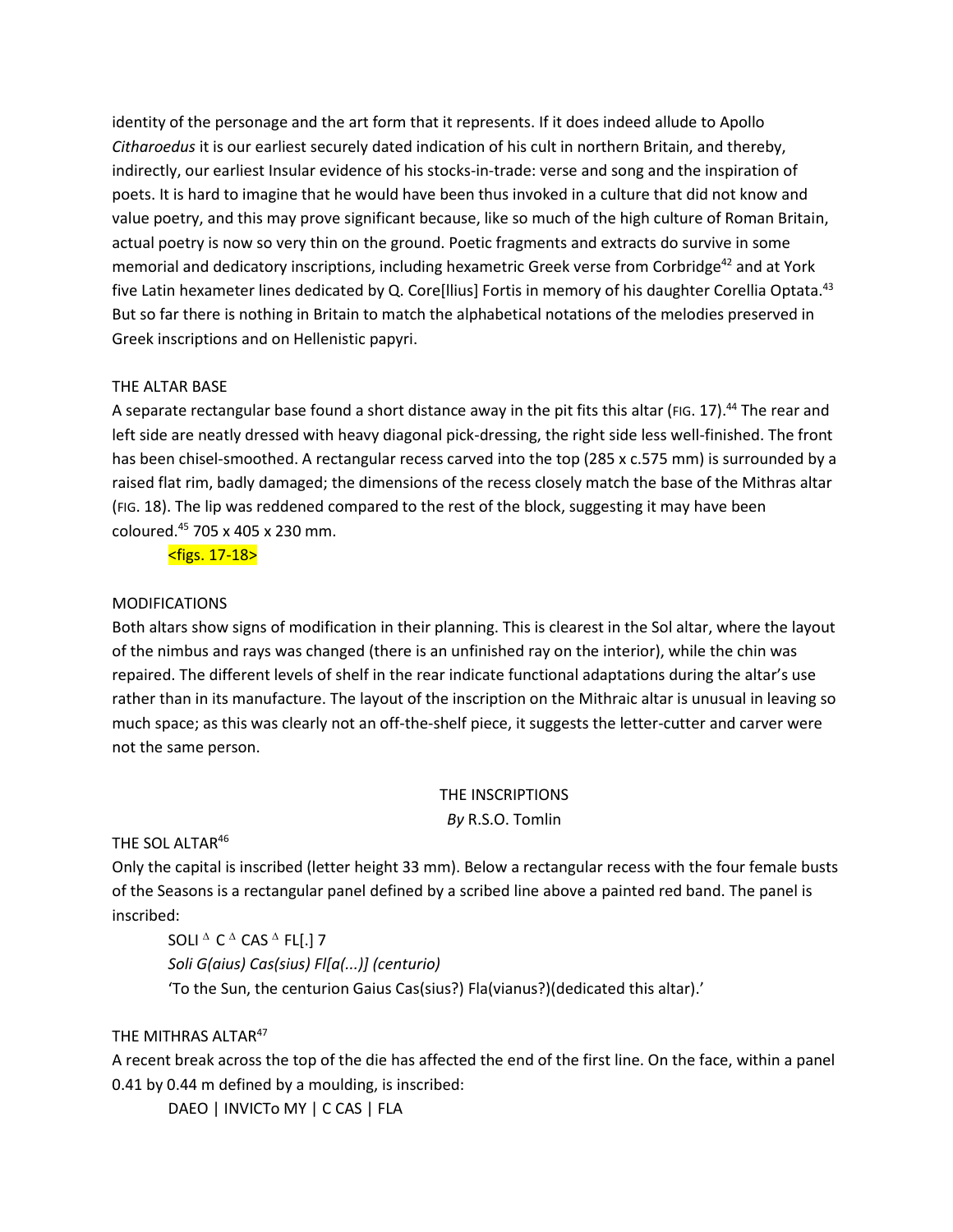## *d<a>eo | invicto My(thrae) | G(aius) Cas(sius) Fla(...)*

'To the Unconquered God Mithras, Gaius Cas(sius?) Fla(vianus?) (dedicated this altar).' Letter-heights: 1, 50 mm; 2, 48–50 mm; 3, 45–48 mm; 4, 42–45 mm. The lettering is quite well drawn and executed, but line 2 shows signs of crowding towards the end (notably in the diminutive O) although two-fifths of the panel was not used. There is no centurial sign below line 4, in contrast to the Sol altar, despite there being ample space for it.

DAEO for *deo* is 'hypercorrect', but has not previously occurred in Britain, and is rare elsewhere.<sup>48</sup> The name of Mithras is sometimes spelled with Y instead of  $I$ ,<sup>49</sup> and is sometimes abbreviated to the initial letter M where the formulation (for example *deo invicto*) and the context made the dedication obvious.<sup>50</sup> The abbreviation to MY is most unusual, but also occurs in *AE* 1974, 477 (Noricum).

The attributes on either side of the die suggest Apollo (specifically Apollo Citharoedus), who is explicitly identified with the Unconquered Sun and Mithras in the Rudchester Mithraeum.<sup>51</sup> Another altar from Inveresk<sup>52</sup> was dedicated to Apollo Grannus.

The dedicator was a centurion and a Roman citizen, and thus likely to have been legionary, especially since his altars are of such outstanding quality. The form of A in line 1 (and probably in 3 and 4), which also occurs in the Sol altar, line 3, is also significant: with its angled cross-bar, it is peculiar to distance slabs of the Twentieth Legion on the Antonine Wall,<sup>53</sup> and is found elsewhere in Britain only at the legion's base of Chester.<sup>54</sup> This strongly suggests that he was a centurion in the vexillation of that legion responsible for building part of the Wall, and that his altar is contemporary with this work in the early 140s. His post at Inveresk is unstated, but presumably he commanded a legionary detachment stationed there,<sup>55</sup> or was acting-commander (*praepositus*) of an auxiliary unit in garrison.

Statistically his gentilicium is very likely to be *Cassius*, since this Italian and provincial nomen is so widespread, especially in Cisalpine Gaul according to *TLL Onomasticon*, but a few rare nomina are also possible, for example *Castricius*. His cognomen was probably *Flavus*, *Flavinus* or *Flavianus*, but *Flaccus* is also possible. He is otherwise unknown in Britain, and apparently not attested elsewhere; he cannot be identified with T(itus) Cassius Flavinus, centurion of Legion X Gemina buried at Tarraco,<sup>56</sup> nor with Cassius Flav[...], centurion of Legion XV Apollinaris at Carnuntum,<sup>57</sup> since this legion had left before 117. It is strange that G(aius) Cas(...) Fla(...) should have abbreviated his name in both inscriptions to this extent: in the Sol altar space was limited, but it was ample in the other. However, like his fellowcenturion Maximius Gaetulicus at Newstead,<sup>58</sup> he also did not identify his legion; and he abbreviated the god's name as well.

## TECHNICAL ASSESSMENT OF THE MASONRY *By* Peter Hill

A qualitative assessment of the two altars and altar base examined the tool marks and methods of working in order to gain technical information about the standards of workmanship. The full report is available in the online archive, with plentiful illustrations.

#### **STANDARDS**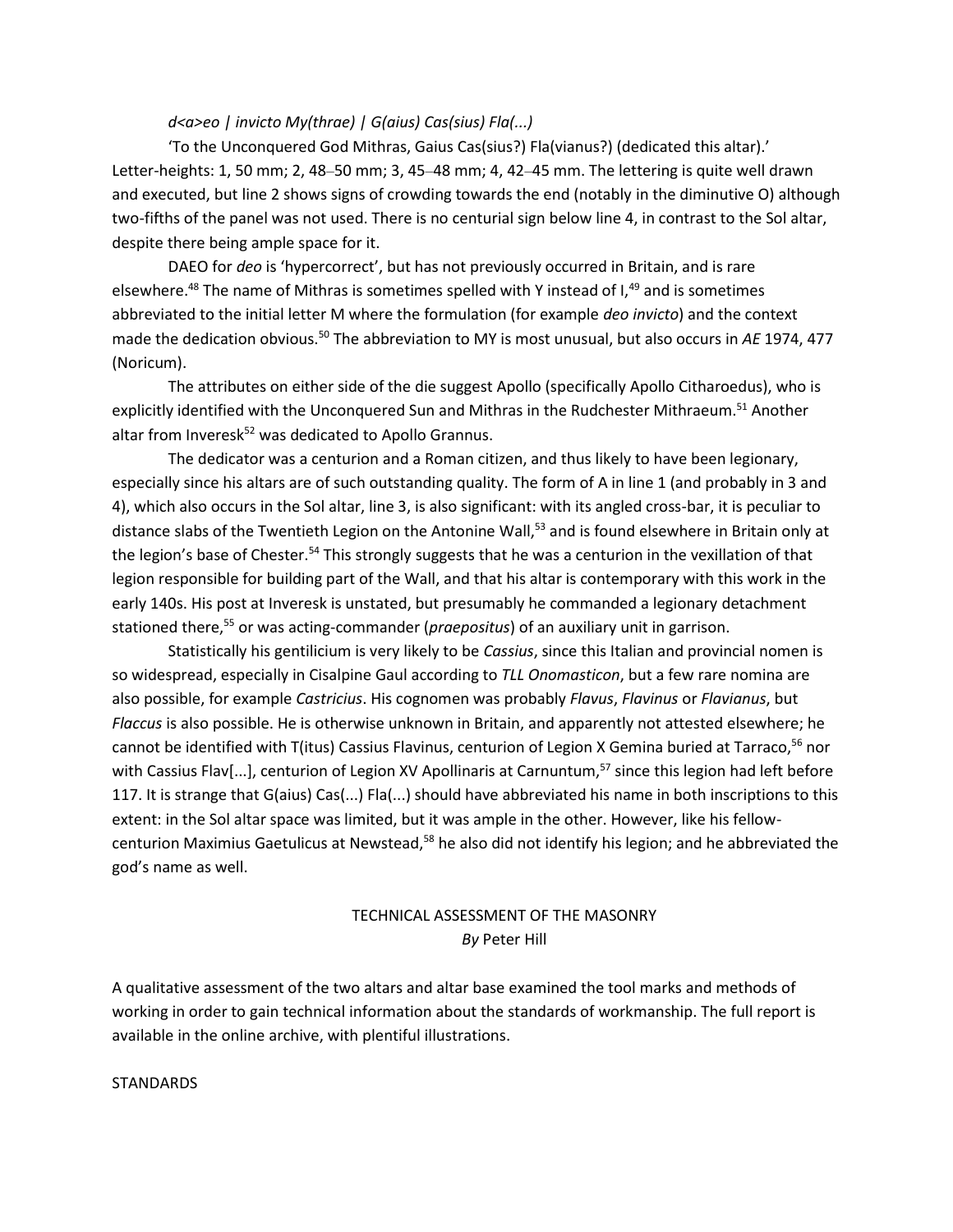Judgment of the standard of workmanship is made by reference to what would be readily achievable by an averagely skilled trained mason. Faces should be straight to within 1–2 mm in 300 mm, whether finished by punch or blade.<sup>59</sup> Mouldings should be worked straight within 1–2 mm, having due regard to the difficulty of working some hollow mouldings.<sup>60</sup> In addition to the accuracy of working, there should be good evidence of skill and care for the finished appearance.

The judgments may seem over-harsh, considering that the work was probably carried out by soldiers. But some at least would have been trained as stonemasons, and their work ought to be recognisable even though worked building stone in the north of the province was often less than high quality. However, occasional examples of good, professional workmanship are found, and it is important to be able to discriminate between these and the general run of work. The skilled Roman stone mason, soldier or civilian, was quite capable of this standard of work.

#### THE SOL ALTAR

This altar was clearly expensive in terms of both time and skill. The relief carvings were certainly carried out with considerable care and a skilful use of the tools. Given the thinness of the stone on the crown, and especially the fact that the stone is face-bedded, it is a little surprising that the rays did not break off while the stone was being cut away at the back. This took skill, but perhaps also a little ingenuity. One possibility is that the stone might have been laid face down on a thick bed of sand to give some support to the face during this operation, which would still have taken considerable care. There is a strong likelihood that the altar was at least roughed out, apart from the areas of the god's face and the busts, the back was hollowed out, and then the face finished off.

The lettering is bold but the letter forms are a little suspect, and there appears to be a certain lack of skill in cutting straight lines. The use of colour, indicated by the pigment, will have improved the appearance. The preparation of the flat panel to receive the inscription was certainly carried out with skill and care to give a truly flat, if not rubbed, surface.

The moulding on the face of the capital is quite good on the roll, which is the easiest part to get right, but the quirk<sup>61</sup> at the top is poorly finished. The two sides of the capital are finished rather differently, with the left hand return being the better. The *cyma reversa* mouldings are adequate, with the left hand again being the better worked and of the better appearance of the two. Give the care taken with most of the capital, the top and focus are something of a disappointment. The work is neat enough except for some of the focus but the use of the punch gives a very unsophisticated appearance.

The die, with its moulding down each side, was prepared quite well on the whole, but the quality rather tails off towards the bottom. The error on the groove outlining the roundel was a major mistake but, if the whole altar were coloured, this might have been disguised by filling it with plaster. The head and radiate crown were carefully finished but the first ray to the left, which was shorter than the rest, could and should have been quickly corrected. On the sides of the die, the laurel wreaths were carefully and skilfully worked. The poor background at the base of both panels is careless, but could possibly have been due to the mason working in poor light. The base is poor. The mouldings on the face and both returns are little more than amateur, and the unfinished work on the back of the lower left return is a serious let-down.

The level of care generally taken with the carved elements (the god, wreaths and busts) and the sometimes mediocre and unfinished work on some other parts of the altar carry the suggestion, and it is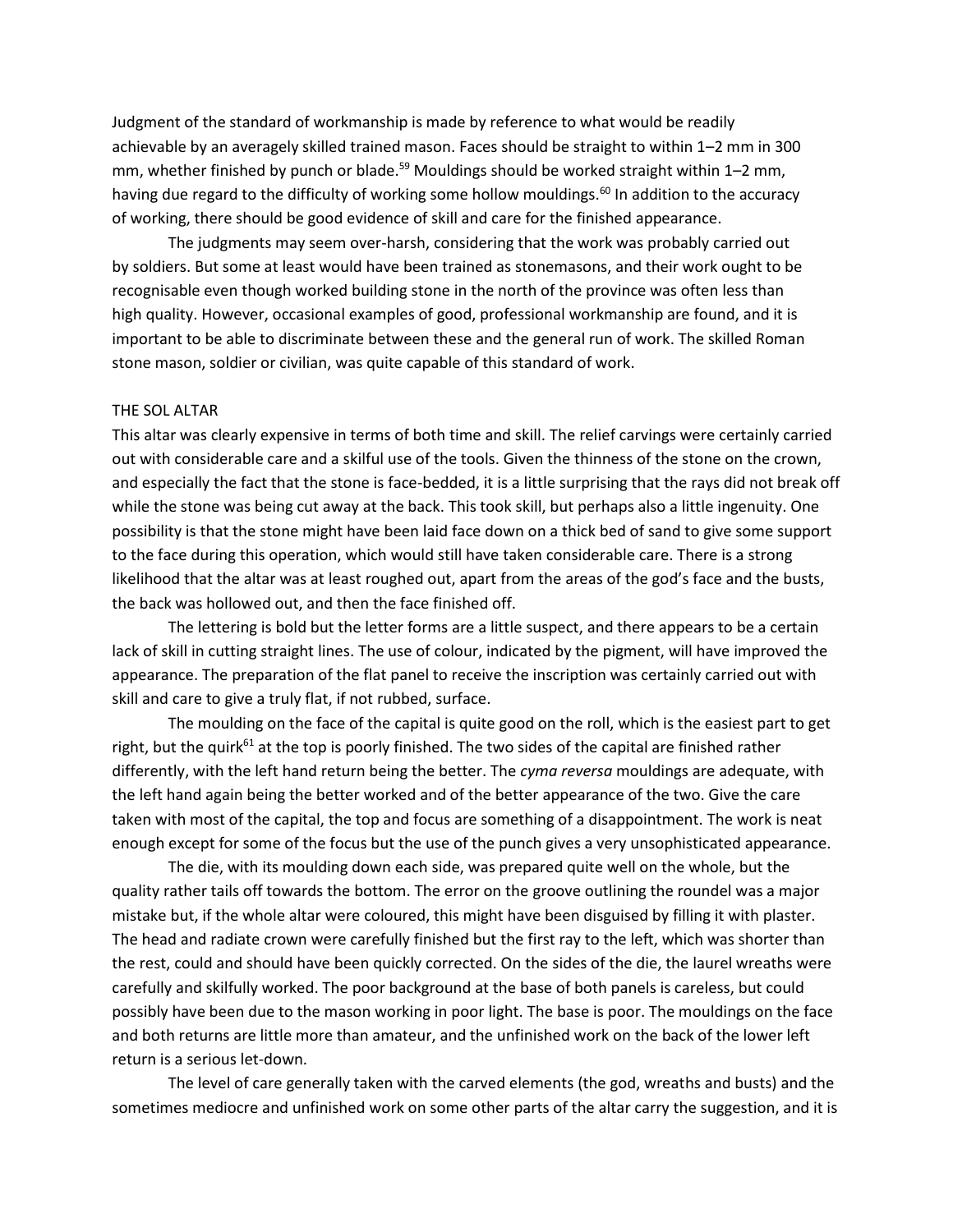no more than that, that two different hands were at work. First the mason, who was trained to a reasonable level of skill but no more, worked all the mouldings, the faces, and the interior, leaving the areas for carving roughly blocked out – that is, left roughly worked or standing proud ready for the carver to continue. The fact that the laurel wreaths on the sides were very carefully worked compared to the panels they are carved on tends to support this view. If the carver completed the background of the panels it would explain his lack of interest in flat areas. Either man could have cut the letters but whoever he was, he was not a trained letter cutter.

In many ways this typifies work on Roman altars. The capital and upper part of the die face received more attention than the rest, and even within this area the quality could be very variable. The base was there just to support the rest and received little care and attention.

#### THE MITHRAS ALTAR

This piece was worked with greater care and skill than is usually apparent on Roman altars. It is unfortunate the stone was not of better quality: not only has it delaminated along the bedding planes, but if it had been a little harder and finer-grained the detail would have survived much better.

Despite the poor state, it is reasonably clear that all the vertical surfaces on the capital were carefully worked to a straight edge before the carving was begun. The left hand return is not square<sup>62</sup> to the front, but this is not an uncommon fault. What was visible of the top, between the left hand bolster and the pediment, was very crudely finished and is at variance with all the rest of the piece. As noted with the Sol altar, for unknown reasons the top is often much less well-finished that the rest.

The face of the die was very carefully worked, and both the sunken panel and the surrounding small mouldings are difficult to fault, especially given the coarse grain-size of the stone. The inscription is somewhat less good. It was carefully laid out with marking lines for top and bottom of each line (it is a reasonable assumption that the marking out for the top line has weathered away) and the lines are all of the same height. However, the letter forms and the cutting of individual letters leaves something to be desired. Some of this, such as the left hand upright of the M, is almost certainly due to the nature of the stone, but some faults are the result either of carelessness or lack of experience in letter cutting.

The three occurrences of letter A all have the dropped, angled cross bar, a feature shared with the Sol altar. On the Sol altar A has widely spread legs, whereas on the Mithras altar the angle is tighter and more normal. However, the angled cross bar is unusual, and it is extremely likely that the same man – or two men from the same workshop – cut the letters on both altars. Parallels indicate a connection to the Twentieth Legion.<sup>63</sup>

The carvings on the sides of the die are excellent. It is unfortunate, and a little surprising, that the background to the lyre towards the front of the stone is not very cleanly finished although that at the back appears to be rather better, whereas the background to the griffin was probably always very good. It seem an error was made in the working of the handled bowl, which cuts into the torch, as the handle is not centrally aligned on the pan.

It is common on Roman altars for the base to be much less well-finished than the rest, but here the sunken panels, always an expensive feature, appear on all three sides and are generally quite well worked, although the right side is better than either the front or the left side. The front is remarkably close to square to both the returns.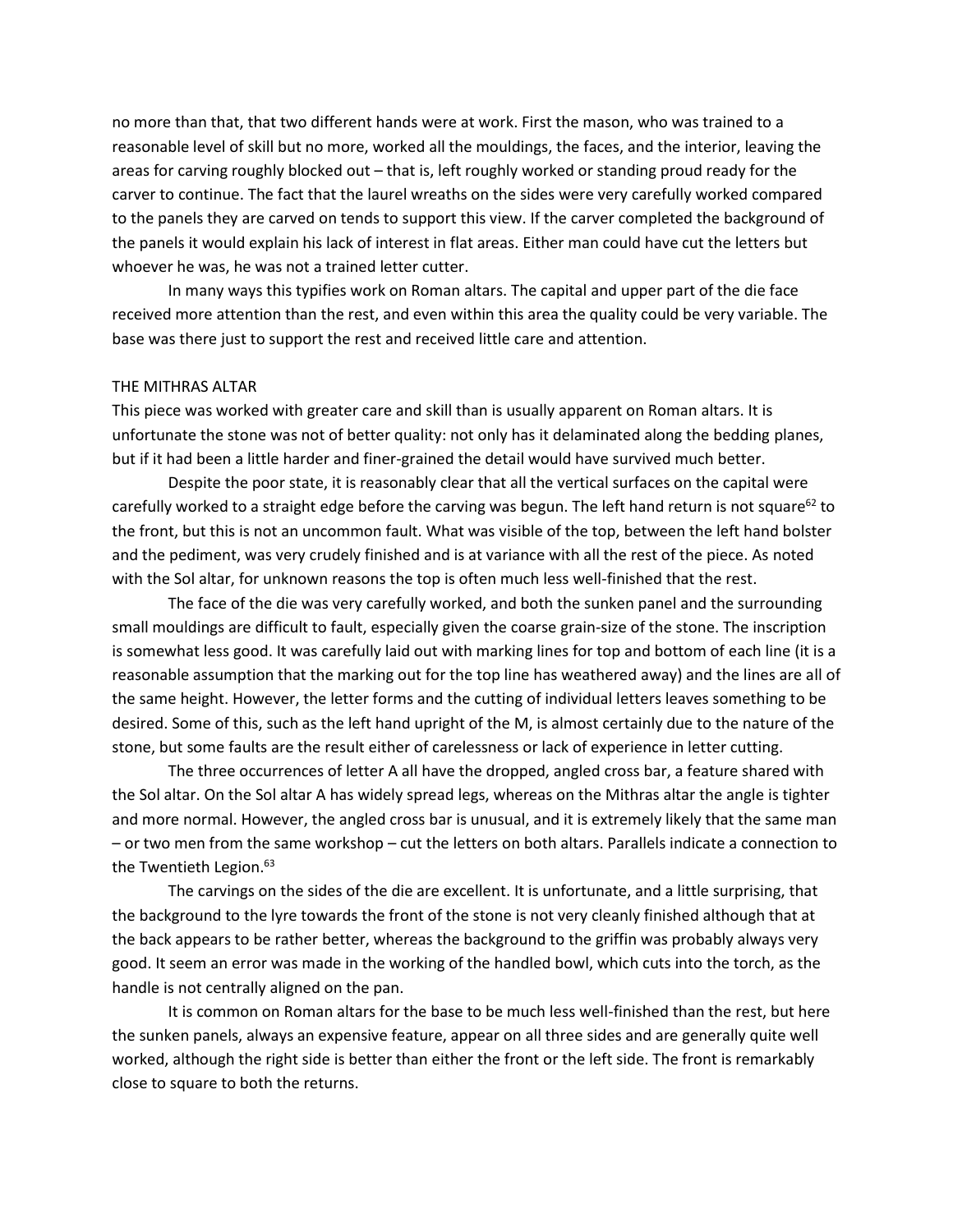It is noteworthy that the foliage decoration on the front and sides of the capital was continued on the back, as was the sunken panel on the base. This will have added very significantly to the cost of the altar, and emphasises the dedicator's determination to have an altar of the highest class.

This altar was worked by a man who was highly skilled and paid attention to detail. The only serious criticisms are the roughness of part of the top, which is common, and the comparatively rather poor background to the lyre, although the instrument itself is well-observed. The lettering is best described as adequate, but the man was certainly not a letter-cutter by trade.

The stone is dedicated by the same man who commissioned the Sol altar, but apart from the similarity in letters A, there does not seem to be anything to confirm or otherwise that they were worked by the same man.

#### THE ALTAR BASE

The working of the block to an approximate rectangular shape was carried out quite roughly but provided an adequate base, most of which would presumably be below ground level.<sup>64</sup> It closely resembles the working of typical foundation stones beneath a heavy pier in Roman military engineering. Where it differs from such items is in the traces left of chiselling to the upper part and what is left of the upstand at the front. Here it was seen as important to provide a clean finish for the visible part.

The sinking was carried out in a similar way to most of the base: a reasonably clean line to the inner edge of the upstand was all that was required as the rest would be hidden by the altar. It appears that the sinking was just the size to accept the base of the Mithras altar.

#### LITHOLOGY

#### By Fiona McGibbon<sup>65</sup>

The two altars and altar base were examined macroscopically and representative thin sections of each were examined microscopically. To put them into their local context, 21 other pieces of Roman sculpture or inscriptions from Inveresk were also examined macroscopically. Petrographic features of the altar sandstones suggested a geological mode of genesis similar to that of Carboniferous sandstones in the area. This led to the investigation of local sandstone exposures in the intertidal zone at Joppa, just east of Inveresk (and at Skateraw, near Dunbar) for comparison with these artefact lithologies. This report summarises the key conclusions. Full lithological details can be found in the online report, with further illustrations; they are summarised in table 1.

The two altars were made of different sandstone types. The Mithras altar and the altar base are similar in being made of poorly-sorted, coarse-grained, bleached white sandstone with an inventory of detrital grains (muscovite, biotite, kaolinitised feldspar) including angular garnet fragments which is relatively unusual and a key diagnostic feature (FIG. 19). The differences between the Mithras altar and base are not considered significant and are typical of the heterogeneities seen across outcrops of such sandstones. Although the altar base was of a very homogeneous block of such material, the Mithras altar, being larger, showed evidence of bedding with grain size variation between beds and horizons of particularly coarse angular grains of quartz and some rounded milky quartz pebbles. The overall character of the Mithras (and altar base) sandstone is typical of fluvial sandstones in which grain-size variations are easily explained in terms of current velocity fluctuations at the time of deposition. Their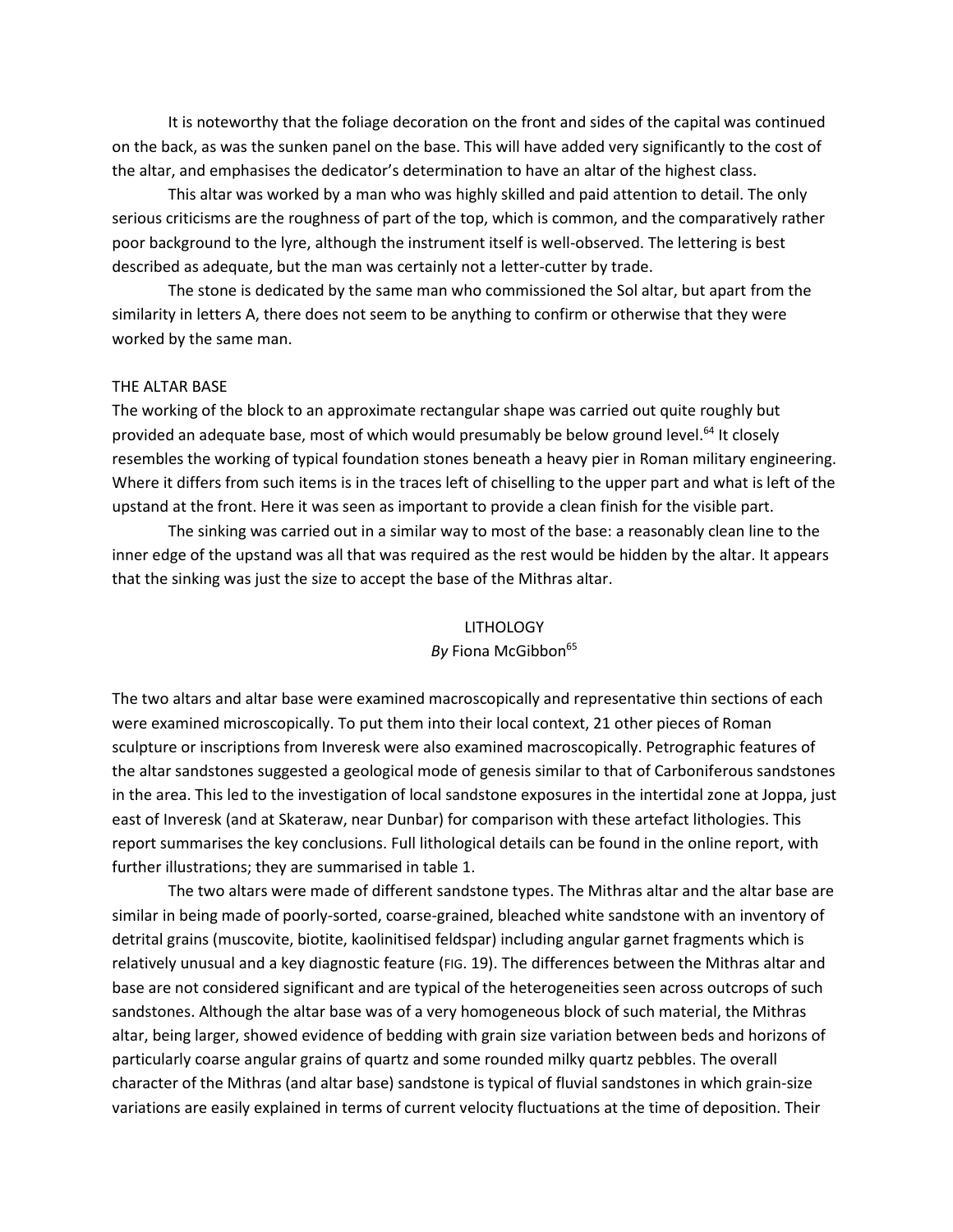bleached appearance and other aspects of their petrography suggest that the sandstones are ganisters, leached zones found beneath coal seams in sedimentary sequences.

#### <fig. 19>

The Sol altar, by contrast, is fashioned from a pink, well-sorted sandstone of much finer grain size (FIG. 20). It shares some minor components (mica and kaolinitised feldspar) with the Mithras sandstone and also has a clay matrix, but it lacks detrital garnet grains. The colour of the Sol sandstone results from iron staining of the clay matrix and is variable in its distribution. Iron minerals form a spaced distribution of speckles, sometimes concentrated on particular horizons thought to represent bedding planes, and can also form secondary leisegang rings where iron has washed into the sandstone after deposition. The Sol sandstone is remarkably homogeneous and the slab showed little variation. Its homogeneity, finer grain size, and better cemented nature make it the far better choice of material for stone carving. The difference in the sandstones of the two altars could be explained by variations in the depositional character of the original sediment followed by subtle differences in their post-depositional history. Both sandstone types share common features with local sandstones of the Carboniferous Period.

#### <fig. 20>

Both the Sol and Mithras altars show evidence of bedding parallel to the face (i.e. to the long dimension of the stones). This would offer homogeneity on the planar surface that was to be carved (a blank canvas) and shows skill in selection and quarrying of the original material. Most slab-like carved stones, even more recent grave slabs of sedimentary or other layered lithologies, share this feature. If bedding ran perpendicular to the front and back of such slabs it would be liable to break along bedding planes when made vertical and would also be a lithological distraction from the carving itself. The Mithras altar shows carving through one layer into another of different grain size, with the front of the stone showing pebbly coarse patches. It was a poorer choice of starting material than the Sol stone.

Hollowing out the rear of the Sol altar and the perforations to depict sun rays have reduced the thickness of the slab so much that it is severely weakened in the centre, where it is now broken. This would suggest that the stone was not robust for transport in its carved form and seems to rule out overland transport of the altar as a finished item from any distance.<sup>66</sup> The block itself is of a robust, wellbonded sandstone, which is fine-grained and very homogeneous. Its fine grain size, homogeneity and well-cemented nature allowed the fine detail in the depiction of the Seasons at the top of the stone.

#### REGIONAL GEOLOGICAL CONTEXT

Inveresk sits within the Midlothian Coalfield, a wide syncline of Carboniferous-age sedimentary rocks (FIG. 21).<sup>67</sup> This is part of a far larger area of Carboniferous and Devonian-age strata that are exposed across the width and length of the Midland Valley, stretching from the Highland Boundary Fault to the Southern Upland Fault. This large area offers many potential sources of sandstone of various geological ages. Carboniferous and Devonian-period sandstones were deposited in various depositional environments from arid terrestrial to deltaic to marine, and at various palaeolatitudes from subequatorial desert to tropical equatorial. Consequently the sandstones vary widely in type and appearance. Generally, Devonian-age sandstones are characteristically red due to the presence of hematite (iron oxide), leading to the lithostratigraphic term Old Red Sandstone. They are also generally well-sorted and fine-grained. Carboniferous-age sandstones vary widely in grain size and colour, ranging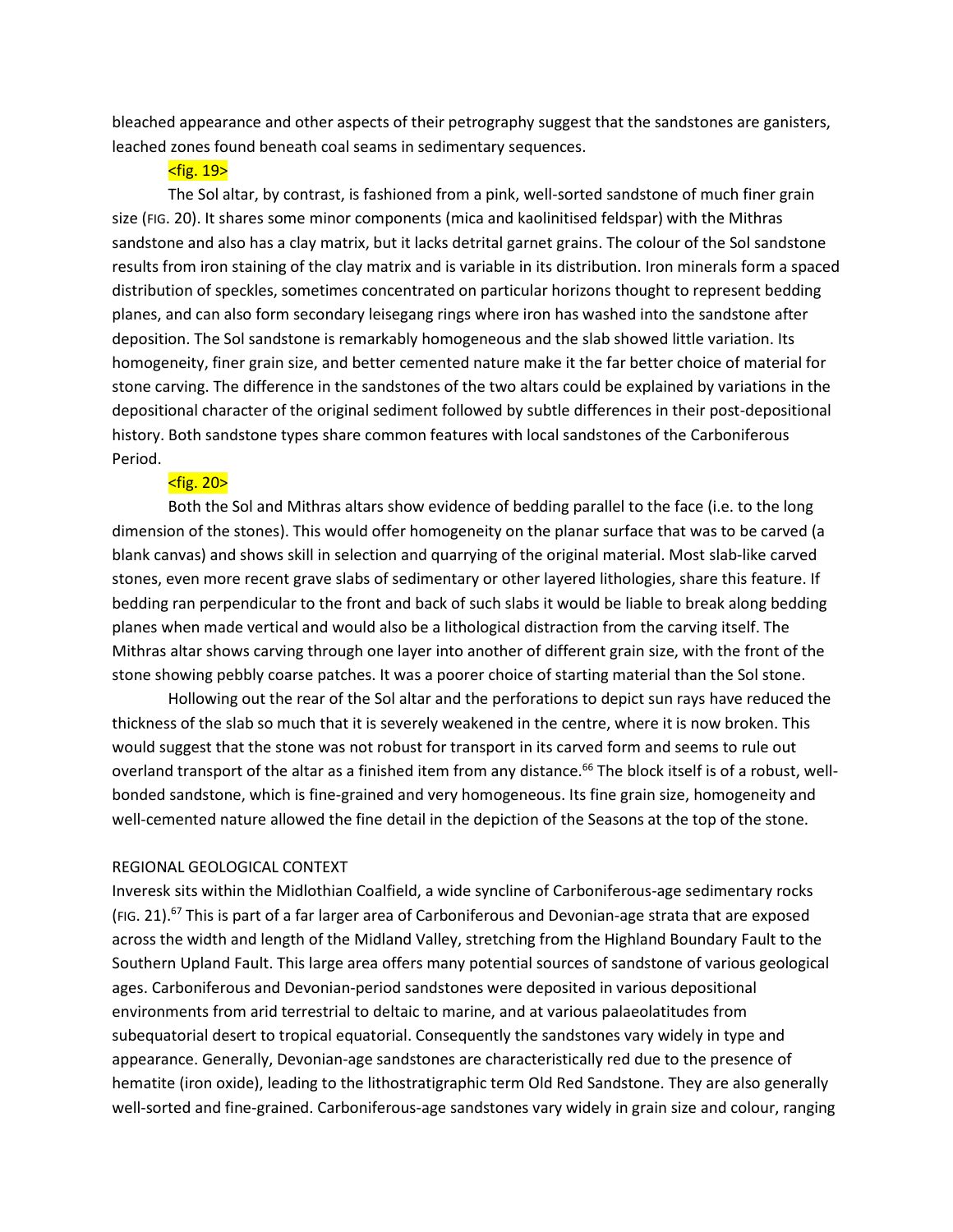from bleached white to iron-stained, either an ochre colour by the presence of hydrated iron oxide (limonite) or red (due to hematite).

#### <fig. 21>

During the Carboniferous Period (359-299Ma) the Midland Valley of Scotland was an area of low ground flanked to the north by the Highlands and to the south by the Southern Uplands massif, much as it still is today but with far greater topographic contrast. It formed a substantial, fault-bounded depositional basin contemporary with other examples in northern and central England and much further afield in which great thicknesses of sediment accumulated. Palaeogeographic maps<sup>68</sup> suggest this local basin was part of far larger one, forming a relatively narrow seaway which had an east-west extent of more than 3000km, extending as far as Russia where similar deltaic sediments are found.

The distribution of relevant sandstone formations has been mapped around Inveresk (FIG. 21).<sup>69</sup> Of course not all of this offers exposure at the surface, but there must be countless exposures in river gorges and coastal cliffs in the area. It is hard to look at the modern landscape, refashioned near Inveresk by extensive open-cast coal mining, motorway and housing developments, in terms of how it might have offered exposures of sandstone for Roman stone masons nearly two millennia ago. Coal extraction has radically changed the landscape and even redirected river systems. As such, it is unlikely that a specific locality can be suggested as a Roman quarry site. However, if locally available sandstones are of similar character to the artefacts examined, a local source of stone seems possible, indeed likely.

#### STONE SOURCES AT ROMAN INVERESK

Table 1 summarises the petrographic features of other stone artefacts examined from the Inveresk complex. The voussoir slabs from Mire Howe<sup>70</sup> are made from the same distinctive white, coarsegrained sandstone with detrital fragments of garnet as the Mithras altar and the base. The Procurator altar $71$  is also grouped with these objects due to convincing lithological similarity. Sandstones of similar petrographic character and containing detrital garnet were found with little effort in coastal exposures at Joppa not far from Inveresk. It is not suggested that these were the actual sources of the sandstone for the Mithras altar and lithologically similar artefacts, but it is significant that similar sandstones are locally available. The geology of the area offers a potential outcrop of this particular sandstone type in a horseshoe-shaped belt that sweeps inland for about twenty kilometres before looping round and ending up back at the coast near the Musselburgh ash lagoons (FIG. 21). Actual exposures will be dictated by faults and by the landscape of the area, with river gorges being the best examples of inland exposure today. There are abundant exposures of other sandstones in the wider area, some of which share some petrographic characteristics with the distinct Mithras lithology, such as at Skateraw, near Dunbar. Carboniferous sandstones however are not limited to the Midland Valley, this local trough being only a small part of a laterally extensive series of depositional basins that stretch as far east as Russia and south into northern and central England.

Eight sandstone architectural objects, pilaster shafts, capitals and bases<sup>72</sup> were found to be of matching medium-grained ferruginous sandstone, sharing many detailed petrographic features in common. These objects, although differing in colour, are similar in grain size and sorting to the Sol altar. They differ markedly from the sandstones used to fashion the Mithras altar and related objects. Such finer-grained ferruginous sandstones are typical of many local Carboniferous-age strata and there are any number of potential local sources. The Carberry tombstone<sup>73</sup> is of much coarser grain size than the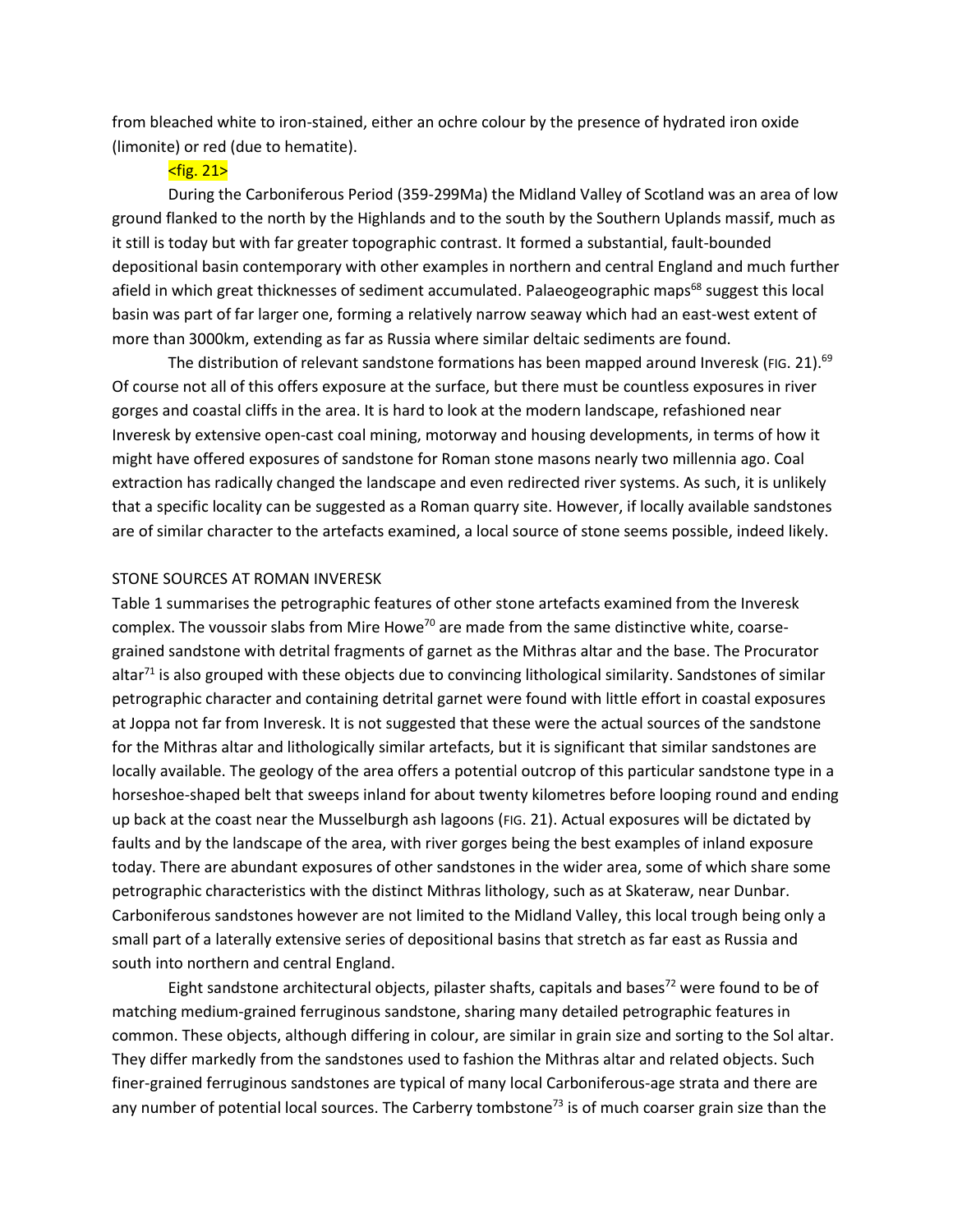pilasters but is similarly ferruginous and includes carbonaceous material which is typical of Carboniferous sandstones.

The pinecone sculpture<sup>74</sup> is the odd one out in this assemblage, being made of very well-sorted homogeneous red sandstone suggestive of an arid depositional environment rather than the fluvial depositional environment suggested by Carboniferous sandstones. In the context of the Midland Valley this would suggest a Devonian-age sandstone of which there are countless potential local sources. Desert red sandstones of Permian age offer a better petrographic match, however, and such material would have been sourced from further afield: the nearest outcrops can be found in northern England, Dumfries and Galloway, Ayrshire or Arran.

<insert table 1 here>

## PIGMENT ANALYSIS By Ruth Siddall<sup>75</sup>

#### SUMMARY

The inscription on the Sol altar has a band which shows traces of white paint and then a thinner band below that painted red (FIG. 10). The white pigment is bone white and gypsum; the red pigment is a red ochre, probably derived from silty to muddy beds within a red sandstone (litharenite) deposit.

The Mithras altar has an ornately carved leaf frieze in its upper section with traces of an orangered paint on the central bud of a fan of foliage. The pigment used here is a mixture of a red ochre, very similar to that used in the Sol altar, plus a yellow clay ochre rich in goethite. An ultraviolet (UV) fluorescent area elsewhere on the frieze suggests a lime wash.

On both altars the paint was applied directly to the substrate in a single coat, with no evidence of a preparation paint layer. The use of ochres is unsurprising in a provincial setting. The use of bone white on the Sol altar is of interest as this pigment has not been widely identified in Roman art.

#### **METHODOLOGY**

Samples (FIG. 22) were taken from the edges of paint patches using a scalpel. Where possible two samples were taken of each paint colour from different parts of the paint scheme (only one patch of paint was available on the Mithras altar).<sup>76</sup> In addition, the altar was examined under UV light during conservation. This revealed a faint fluorescence on part of the leaf frieze which suggests a light lime wash.

## <fig. 22>

The primary identification technique was optical polarising light microscopy (PLM). PLM provides *prima facie* evidence of the colour of pigment phases used. This in turn gives evidence of technological choices such as colour mixing to vary the hue of paints. It also allows identification of different polymorphs of phases used, i.e. iron oxides from ore deposits or iron oxides from earth deposits, providing information on material provenance. Particle size and shape can also reveal a wealth of information concerning pigment manufacture, either in the form of processing of natural pigments or the chemical methodology used in the manufacture of synthetic phases. It is also possible to characterise many organic-based pigments derived from plant and animal dyes using PLM, especially with the use of UV microscopy and macroscopic examination. Further analytical techniques are used as required for more secure identifications.77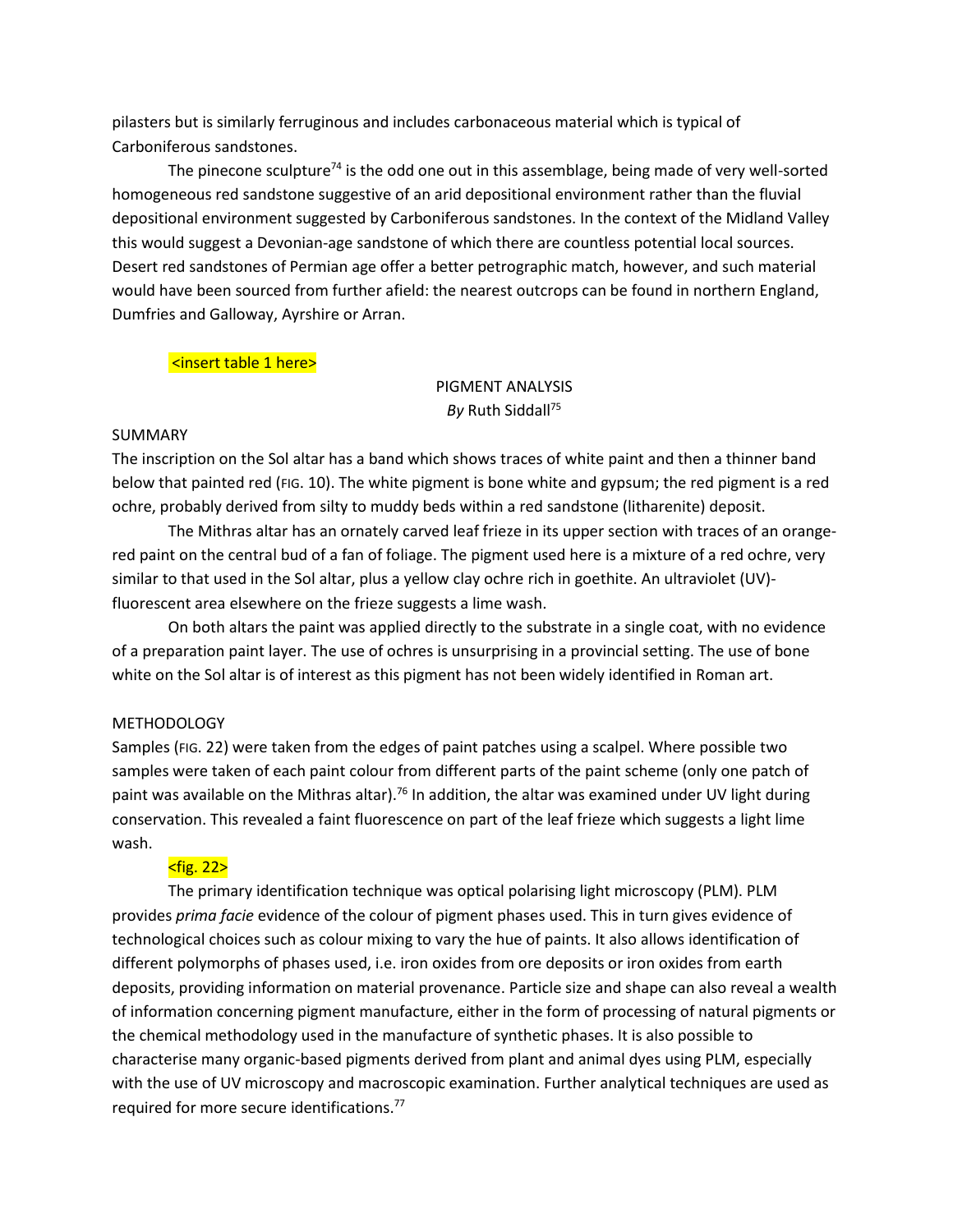#### THE RANGE OF RED AND WHITE PIGMENTS KNOWN FROM ROMAN PAINTING78

During the Roman period, red paint was produced from a rather limited range of materials, all of which are easily distinguished using PLM. As in all cultures, red ochres based on iron oxide are the most commonly observed. A synthetic variety of lead (IV) oxide known as red lead was also used (made by roasting white lead or metallic lead). Pinks were produced with the plant-derived dye madder. The most expensive and therefore prestigious red paint used in the Roman period was cinnabar, a naturally occurring mercury sulphide mineral. It is possible that the Romans also had the technology to produce synthetic mercury sulphide, the pigment known as vermillion. Red and pink paints and dyes may also have been produced from exotic materials such as the plant resin known as Dragon's Blood and from beetles (carmine). However, no evidence of these materials has yet been discovered in Roman painting.

White pigments were derived from a wide range of natural and synthetic sources. Those derived from minerals can come from varieties of limestones, such as chalk, or from calcined limestones (lime / whitewash). Other mineral deposits are white kaolinite-rich clays, gypsum and calcined gypsum (gesso) and diatomaceous earths. White pigments may be derived from the inorganic skeletons and shells of animals. These are pigments made from boiled animal bones, seashells and avian egg shells. The synthetic white pigment known to the Romans is white lead (lead carbonate hydroxide) which was produced by exposing metallic lead to the fumes of acetic acid (vinegar). The reaction between the two chemicals producing a white rime on the surface of the lead which could be scraped off to produce a stable and opaque white pigment. All of these phases are distinctive using PLM, with the exception of white lead which tends to form extremely fine particles which are easily overlooked. However, a test for lead (described in the online archive) will alert the analyst to the presence of this pigment in samples.

#### RESULTS AND DISCUSSION

#### **Sol altar**

*Red*: red iron oxide (hematite) is the main colouring component of this pigment. It is present in finely disseminated particles, coarser-grained red hematite, and coating quartz and other sand grains. The presence of quartz, chert and feldspar indicates an iron-rich sandstone (litharenite) as the primary source of this pigment. It is a variety of red ochre, probably derived from soils or weathering deposits associated with the Devonian Old Red Sandstones of the Scottish Midland Valley. Very little has been done to purify this pigment – it appears to have been used almost straight from its geological source. A fragment of either cow or horse hair, 0.5 mm long, in this sample may have come from the painter's brush, though it may be contamination (ONLINE FIG. 63).

*White*: this pigment was sampled in two locations on the inscription. One sample (#2) proved to be unrepresentative, containing more of the stone substrate than the actual pigment. Particles of the red paint used were present as well as charcoal. These components may be disregarded as intentional components of the pigment and are contamination. A few particles of gesso where observed. Sample #4 was also contaminated with the substrate stone and contained abundant quartz and iron oxide minerals derived from this stone. However, particles of bone white were identified, along with abundant mechanically crushed quartz. The pigment in the white paint is therefore composed of bone white and gypsum which was crushed using a clean quartz sand to aid the grinding process.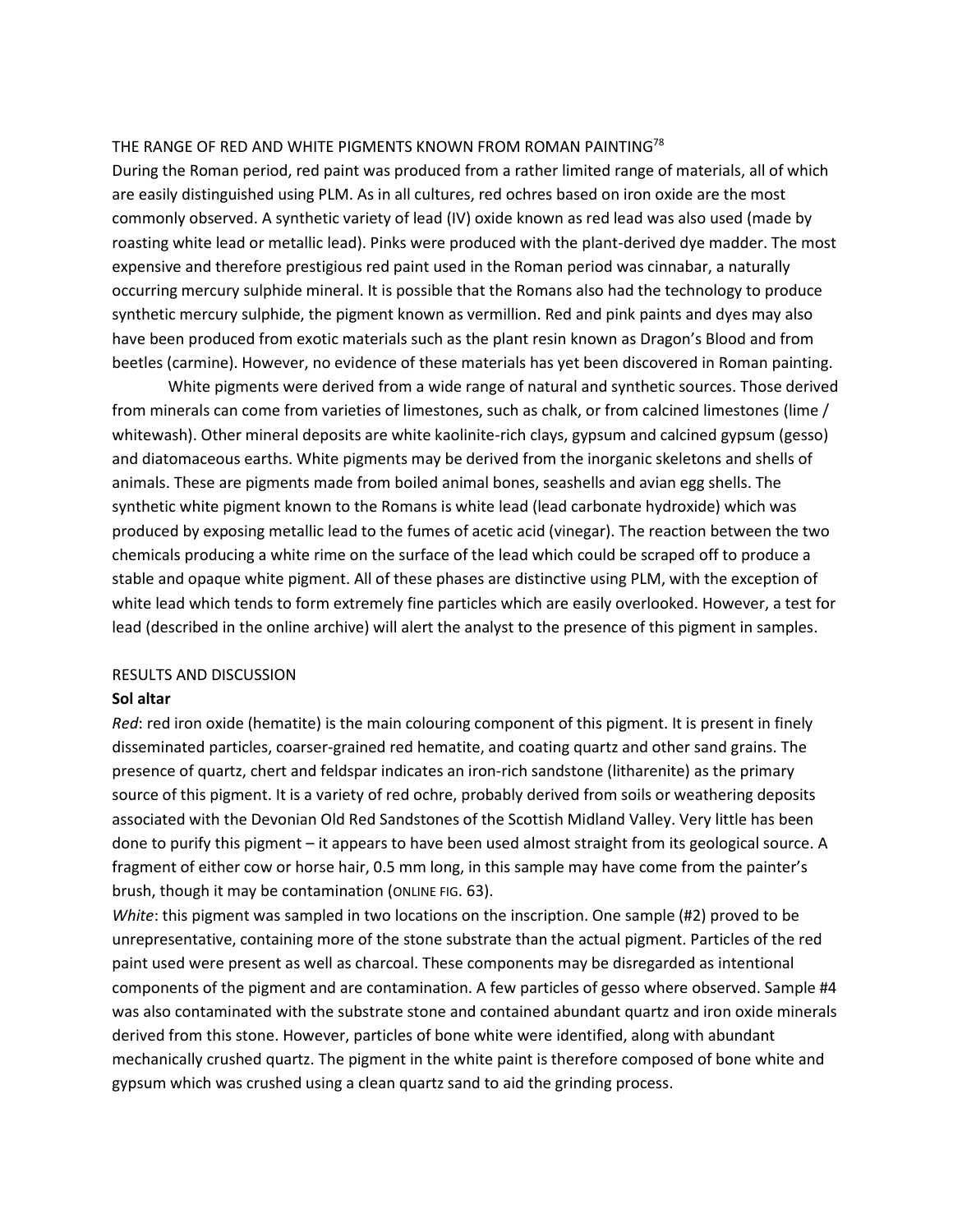#### **Mithras altar**

The orange-red paint used is a mixture of a least two components. The main constituents are a red ochre associated with a red sandstone deposit and a high-quality yellow clay ochre containing goethite, clay (possibly kaolinite), and perhaps ferrihydrite. It is possible that the ferrihydrite was derived from a third source, perhaps associated with metal mining (ferrihydrite is the main orange-coloured iron oxide hydroxide associated with acid mine drainage). The red sandstone source is very similar to that observed in the Sol altar and could also feasibly have been derived from the Devonian Old Red Sandstones of the Midland Valley. The yellow clay ochre is of high quality and purity. It could have been either locally derived or imported from England or even further afield. Secure sourcing of ochres is often not possible as they are ubiquitous in the geological landscape.

Although securely identified, the occurrence of a particle of pink madder pigment is probably not an intended additive to this pigment mix; particles would be more abundant if this was the case. It is more likely to be a contaminant from the artist's palette or workshop.

## THE LEAD

## *By* Dawn McLaren

Five curving, molten-looking strips of lead were recovered from the pit fill in proximity to the Sol altar (FIG. 23). The pieces are L- or U-shaped in section and gently curving along their longitudinal axis. Each piece bears the impression of porous stone on the convex surfaces, indicating that the molten lead was poured directly onto stone. The opposing concave face of at least two of the pieces is smooth with vertical linear impressions which survive from contact with the surface of a straight-sided or steeplyangled, perhaps cylindrical object. These impressions indicate that the lead was used as a bonding agent or adhesive to attach an object to the surface of the altar. Their curvature matches the two hollows which flank the sunken focus on the upper surface of the Sol altar. The lead appears to have been run in between the stone of the altar and the cylindrical base of a metal fitting, perhaps the foot-ring of an open iron lamp,<sup>79</sup> lamp stand or candle holder. This would have created a permanent fixing.

<fig. 23>

#### **POTTERY**

#### *By* Louisa Campbell

Seven sherds making up a substantial part (c. 50%) of a colour-coated roughcast beaker came from pit 064, adjacent to the one which held the altars. It is a product of the kilns of Colchester, manufactured between AD 120 and the mid-second century. The profile (FIG. 24c) conforms with the Colchester cornice-rimmed form 391.<sup>80</sup> The fine fabric is creamy with black iron ore, mica, quartz sand and calcareous fleck inclusions, and the beaker is decorated in roughcast with applied clay pellets measuring between 2-4 mm across the base through to a plain band c. 20 mm below the rim. A chocolate to reddish-brown slip covers the exterior with an orangey slip in the interior; much of the latter has worn off, exposing the sandy fabric.

 $<$ fig. 24 $>$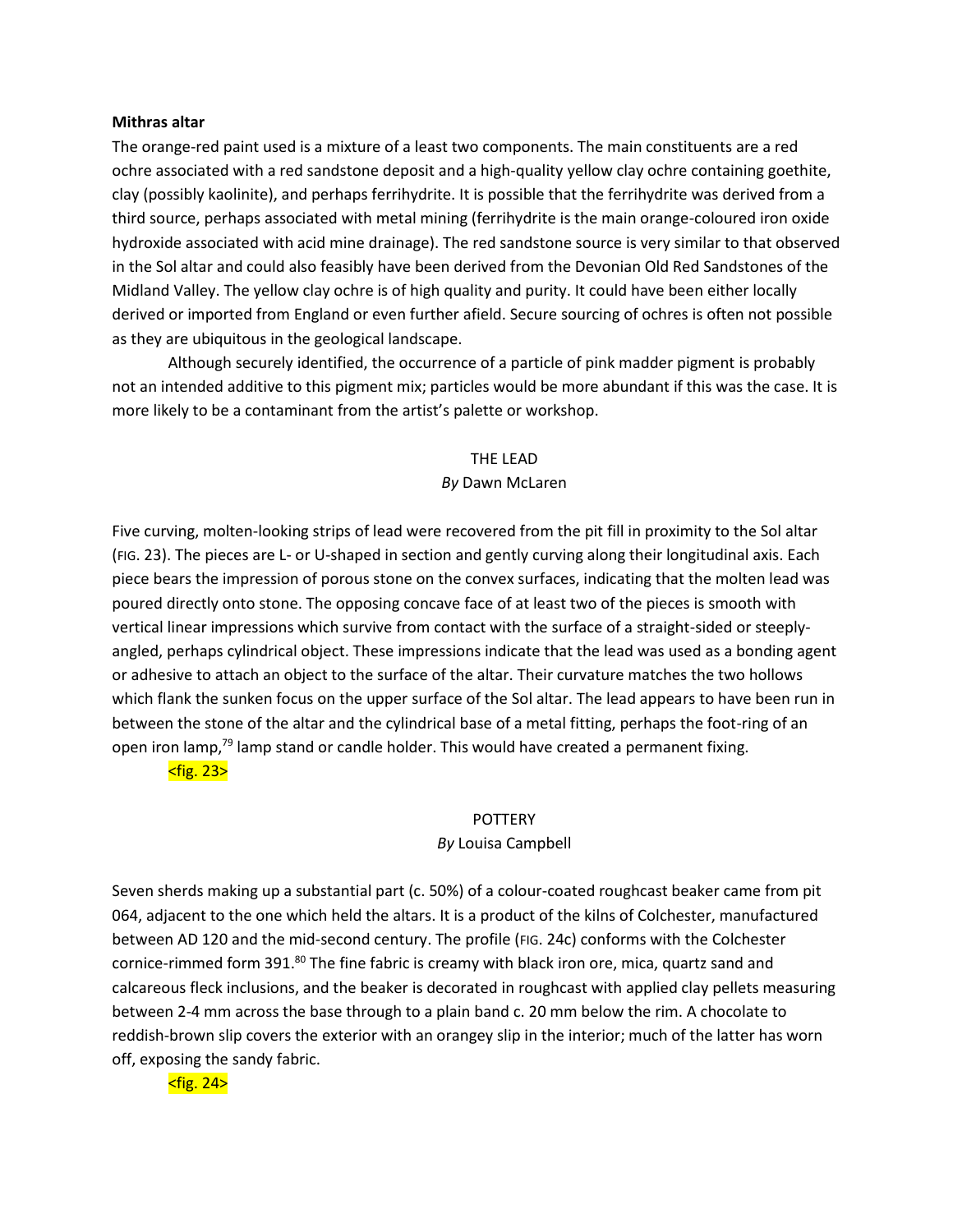This was a long-lived and treasured beaker, as evidenced by the extreme wearing down of the exterior slip to a light orange, extremely thin layer across the entire central section where fingers would have grasped the vessel for the consumption of wine. It is likely to have been a votive offering at the time the adjacent altars were buried, and may have been deposited largely intact (the feature had been disturbed by burrows). It may well have constituted an element of a Roman soldier's 'military kit'<sup>81</sup> and moved around with its owner while he campaigned across northern Britain. Ritually used feasting and drinking vessels, some of which were broken and symbolically incorporated into human burials for use in the afterlife or used to pour libations over graves, $82$  are common elements of Roman funerary rites, $83$ and similar deposits of vessels, whole or part, were common deposits in Mithraea (see below).

The remainder of the small assemblage came from ditch [013]; all are Antonine in date, but offer no closer dating. The three samian sherds derive from Lezoux (central Gaul) during the early-mid second century AD: two heavily chipped sherds from the basal wall of a Dragendorff 37 decorated bowl, and one from the grooved basal section of a Dragendorff 30 bowl (FIG. 24a-b). This latter is uncommon on Roman military sites in Scotland and not represented among previous excavations at Inveresk. Two coarseware sherds with soot residues derive from the rim and wall of a Black Burnished Ware 1 cooking pot of Gillam type 122,<sup>84</sup> manufactured during the early-mid second century (FIG. 24d).

## OTHER FINDS *By* Dawn McLaren and Fraser Hunter

A squared-off rectangular building stone (sf.17) found near the altars in the same pit is slightly tapered in plan and rather weathered. It had been relatively crudely flaked to shape. 435 x 230 x H 130 mm.

The fine tang from an iron knife and nine nails (3 intact, 6 fragments)<sup>85</sup> came from the fill of the altar pit (c.005). The varying condition of the nails and the rarity of clenched examples (which would indicate deposition within timber) suggests that they were expediently discarded within the pit rather than deriving from decay of an *in situ* wooden structure.

## THE ENVIRONMENTAL EVIDENCE *By* Jackaline Robertson

Assessment of flotation samples revealed a scattering of cereal caryopses throughout the deposits around the altars, ditch, gully and pits.<sup>86</sup> The assemblage comprised barley, bread/club wheat and oat. The caryopses were concentrated in small numbers with no obvious evidence of selective or deliberate disposal. Some displayed evidence of a weevil infestation, which is a common problem affecting grain stored at Roman military sites. It is unlikely these caryopses were deliberately destroyed to curtail the weevil infestation as this does not appear extensive enough to warrant large-scale destruction of a valuable food source. These remains are probably representative of domestic waste in the form of cooking and cleaning debris which accumulated accidently within these features.

> DISCUSSION AND WIDER CONTEXT *By* Fraser Hunter, Martin Henig and Eberhard Sauer

THE ALTARS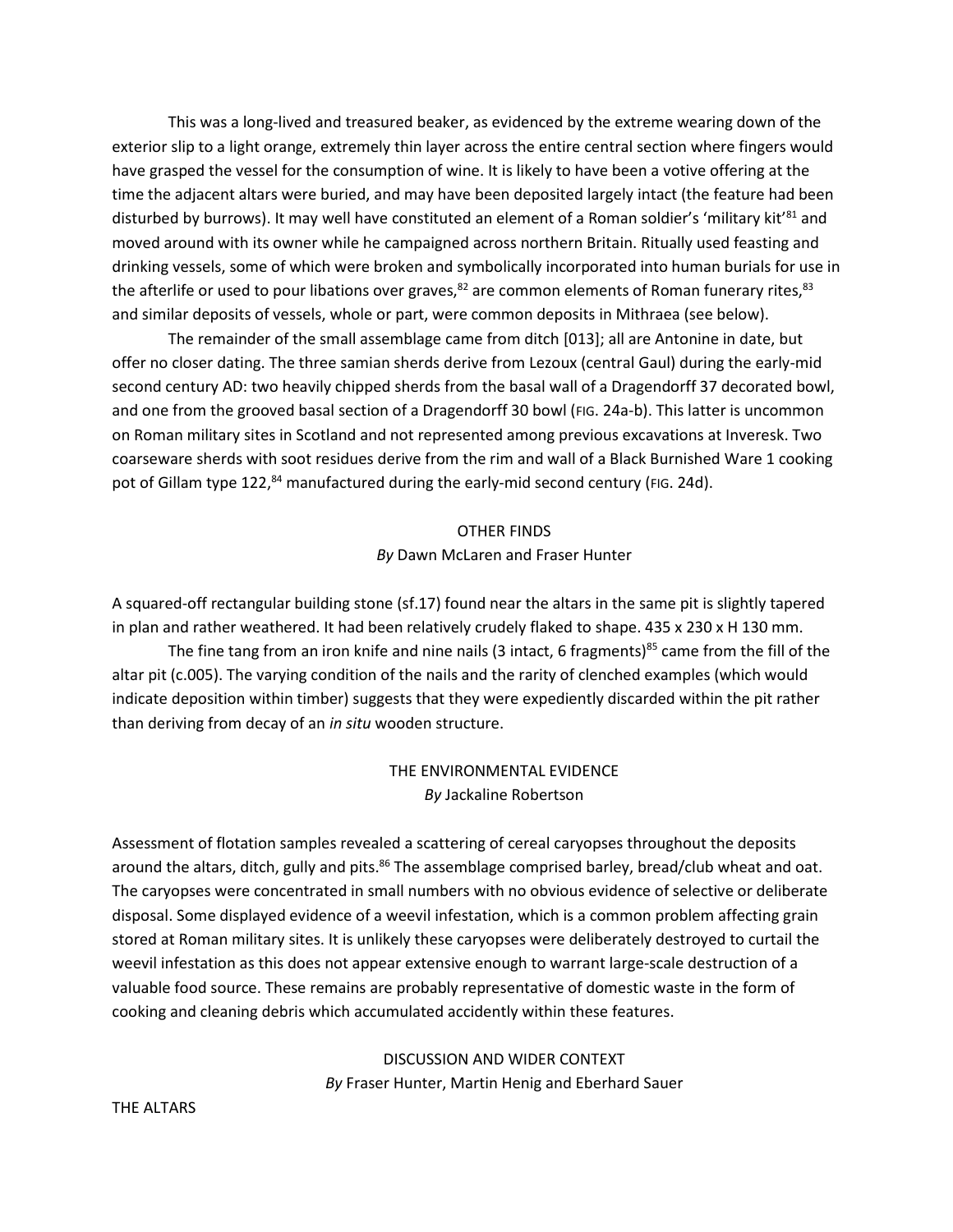The Inveresk find is a wonderful tale of the unexpected, providing us with the earliest secure evidence of Mithras in Britain as well as the most northerly Mithraeum in the Roman world. The co-occurrence of Mithras and Sol is unsurprising – the two are linked in Mithraic iconography and often co-identified in inscriptions.<sup>87</sup> Indeed Ian Richmond suggested the High Rochester inscription was originally dedicated to the two gods but modified to amalgamate them.<sup>88</sup> The identification of Apollo with Mithras in his role as god of light is readily paralleled: an altar from Rudchester is dedicated 'to the Sun God Apollo Invincible Mithras',<sup>89</sup> while one dedicated to Apollo from Whitley Castle, Northumberland links these deities in its imagery (FIG. 25). The rear shows two torch bearers (the different torch positions suggesting they represent the Mithraic Cautes and Cautopates) flanking a statue, while Apollo appears on the left side in the guise of Sol, with nimbus and whip. On the front he stands with what are probably lyre and plectrum, the attributes found at Inveresk.<sup>90</sup> A further connection between Mithras and Apollo may come from a statue in the Carrawburgh Mithraeum. This is normally identified as a Mother Goddess, <sup>91</sup> which would be extremely unusual in a Mithraic context, but inspection of it suggests it can plausibly be seen as Apollo, seated with a cloak around his waist (accounting for the apparently female proportions) and holding an object which resembles a lyre (FIG. 26).

#### <figs 25-26>

The presence of the Seasons on the Sol altar encapsulates concepts of the passing of time and wider cosmology. Seasons often occur in Mithraic imagery. For instance, a bull-slaying scene from Sidon (Lebanon) includes the Seasons in the corners, and they also occur on a relief from Nida-Heddernheim (D).<sup>92</sup> Not all are female; Seasons are shown as children on the bull-slaying relief from Sidon,<sup>93</sup> while both male and female Seasons appear on a bull-slaying relief from Rückingen (D) and a bronze plaque from Brigetio (H).<sup>94</sup> At first sight, the row of busts at Inveresk evokes the rows of family busts found on the tombs of freedmen in Rome in the late Republic and early Empire.<sup>95</sup> However, friezes with animal or human figural ornament can be found on other northern altars.<sup>96</sup> The idea of deities in rows is also found on the frontier in reliefs of the *genii cucullati* or the *matres*, <sup>97</sup> and on a monumental scale in the frieze over the great arch from London, probably representing the days of the week, with the Seasons here depicted in roundels in the arch spandrels.<sup>98</sup>

Rays are a standard feature of Sol's imagery, but the dramatic piercing of the stone is more unusual. Wortmann has collated evidence of such pierced altars, which were strongly associated with Mithraic cults.<sup>99</sup> Similar pierced sun-crowns are found on reliefs of both Sol and of Mithras as sun god. Mithras is shown in this way at Carrawburgh,<sup>100</sup> while an altar jointly dedicated to Sol and Mithras from Bingen (D) has a similar bust, now mostly lost;<sup>101</sup> an altar from Mundelsheim (D) has a similar sun-crown (FIG. 27).<sup>102</sup> In the darkness of the semi-subterranean temple, this would have made for a dramatic image. The drama may have been intensified in the case of Inveresk. Behind the nose is an iron fastening rod which once held something in or behind the mouth. It seems over-engineered if it was simply to provide additional fastening for a candlestick. Was this intended to make the light flicker round an obstacle, or perhaps hold something moving in the heat of the flame? Was it intended to evoke a visual impression of the god speaking, or even have been involved in some acoustical role to make the god 'speak'? $103$  None of the similar altars are recorded as having such a feature.

### <fig. 27>

Plaques featuring busts of Sol with pierced rays, known in stone from the Mithraeum in the Caracalla Baths and in lead from the S. Prisca Mithraeum (both in Rome),<sup>104</sup> may have fitted over niches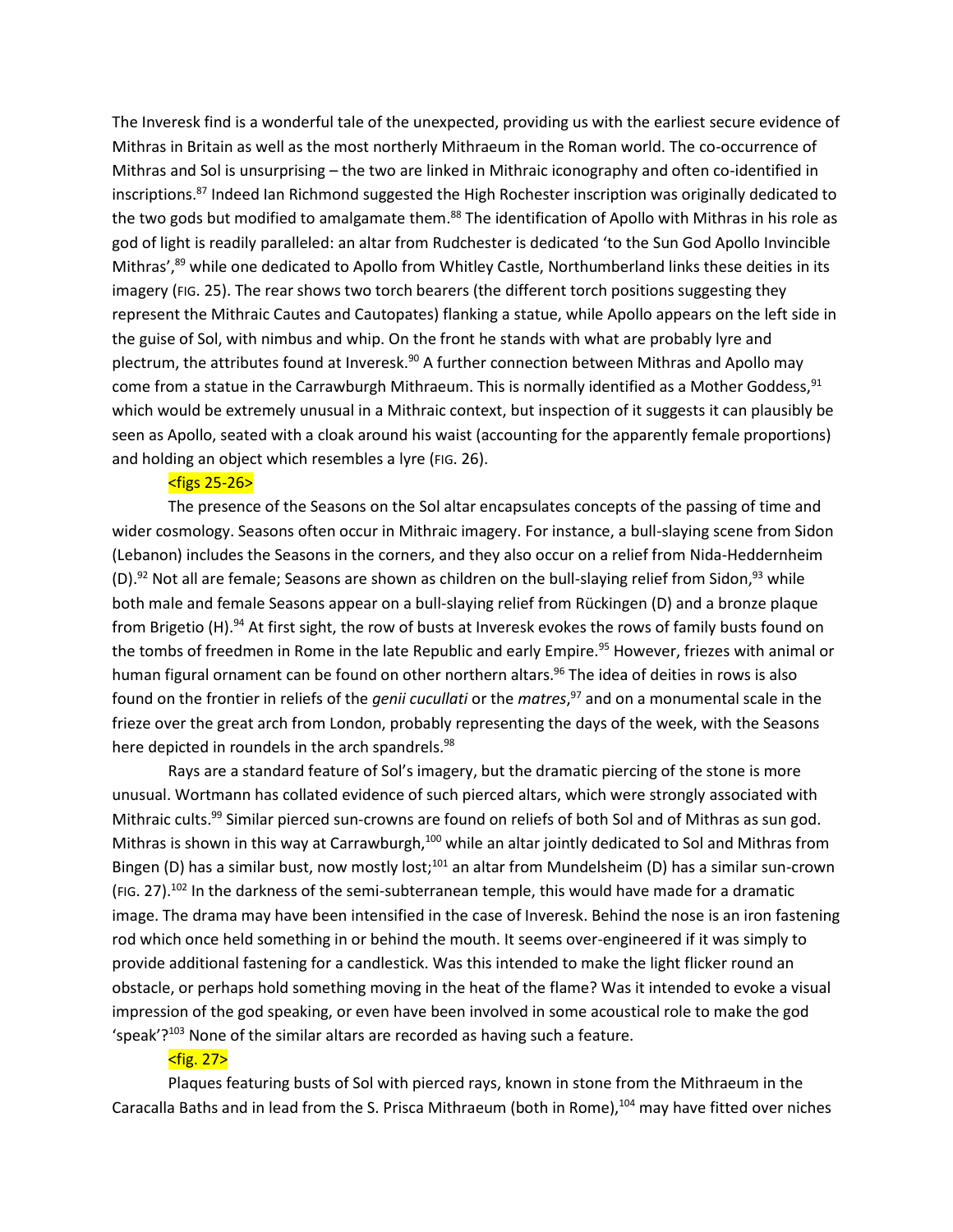in altars which held lamps. Merkelbach identified such niches on the rear of the Mithras altar from Rudchester (the upper shows hints of rays on its edges), and noted a similar altar from Aquincum (H).<sup>105</sup> There are two examples from the Stockstadt I Mithraeum (D), one an altar bearing a damaged image of Sol with a rectangular hole cut through the base, the other uninscribed with a square niche cut into one face, the edges recessed to take a cover;<sup>106</sup> Wortmann<sup>107</sup> noted further examples from Rome and Ostia, and Boppert<sup>108</sup> added a fragmentary example from the temple of Isis and Magna Mater at Mainz. The uninscribed central altar from Mithraeum II at Güglingen had a rectangular perforation with a recess for a cover.<sup>109</sup> Sun and moon played an oppositional role in Mithraic beliefs, and altars of Luna from Bonn, Mundelsheim and Ostia have a cutaway crescent moon which could be lit from behind.<sup>110</sup> A related find from the second Bonn Mithraeum is a terracotta altar with star-shaped piercings.<sup>111</sup>

Careful use of light is seen in other Mithraic material. For instance, the openwork scene of Mithras' birth from an egg at Housesteads suggests it was meant to be backlit,<sup>112</sup> and openwork bullkilling scenes imply a similar interest in lighting effects.<sup>113</sup> Wortmann<sup>114</sup> noted a series of other sculptures with Mithraic associations which show arrangements for lighting. These examples highlight the key symbolic role of light in the cult. The Inveresk Sol altar may have a further link to light: the two unusual sockets at the rear corners were probably intended to hold lamps or candles, fixed in place by lead. This feature is otherwise rare on altars, though a related practice is seen on a rock-cut bull-killing scene from Jajce (Bosnia) with niches cut into it for lamps.<sup>115</sup>

Parallels for the attributes of deities have been noted already. Vessels for ritual hand-washing (a jug and shallow ram-headed handled bowl) are very commonly depicted on altars.<sup>116</sup> Parallels for the non-figural decoration can be found among the stylistic repertoire of sculptors in the military zone. The leaf-frieze is found on altars from the Housesteads Mithraeum, Carrawburgh (Coventina's Well), and Drumburgh,<sup>117</sup> while arcading is present on altars from Castlesteads and Greetland.<sup>118</sup> An altar to Coventina from Carrawburgh combines both,<sup>119</sup> while one to Jupiter Taranus from Chester has both leaffrieze and inverted arcading.<sup>120</sup>

The mouldings rising to an apex seen on the Mithras stone can be paralleled quite widely;<sup>121</sup> the only Scottish parallel comes from Newstead.<sup>122</sup> The style shows considerable diversity, with some rising to a single peak and some a double, as at Inveresk; many have rosettes on the bolster ends, with spirals linking into the mouldings as at Inveresk being rare.<sup>123</sup> The space in the apex is normally undecorated: there are examples with simple geometric motifs and one vegetal motif, but only an altar from Housesteads has figural decoration, in this case bucrania and paterae<sup>[?]</sup>.<sup>124</sup> While the elements from the Mithras altar can be paralleled, the combination is a unique one.

#### THE MITHRAEUM

Details of the Mithraeum are not entirely clear, as it was only partially excavated and efforts focussed on the recovery of the altars; more subtle features were not fully investigated,<sup>125</sup> and it would be worth future re-examination in the field when the opportunity arises. The careful burial of the altars and presence of the base for the Mithras altar indicate that they originally stood in a recess at the end of the central sunken aisle of the Mithraeum. The overall feature, aligned NW-SE, was 6.0 m long and c. 5.4 m wide; it was dug to leave steps in the gravel along the edges some 1.0 m wide and 0.25 m tall which formed benches, with the central aisle a maximum of c. 3.3 m wide, though it could have been narrower if some of the benches had been dug away or damaged upon demolition.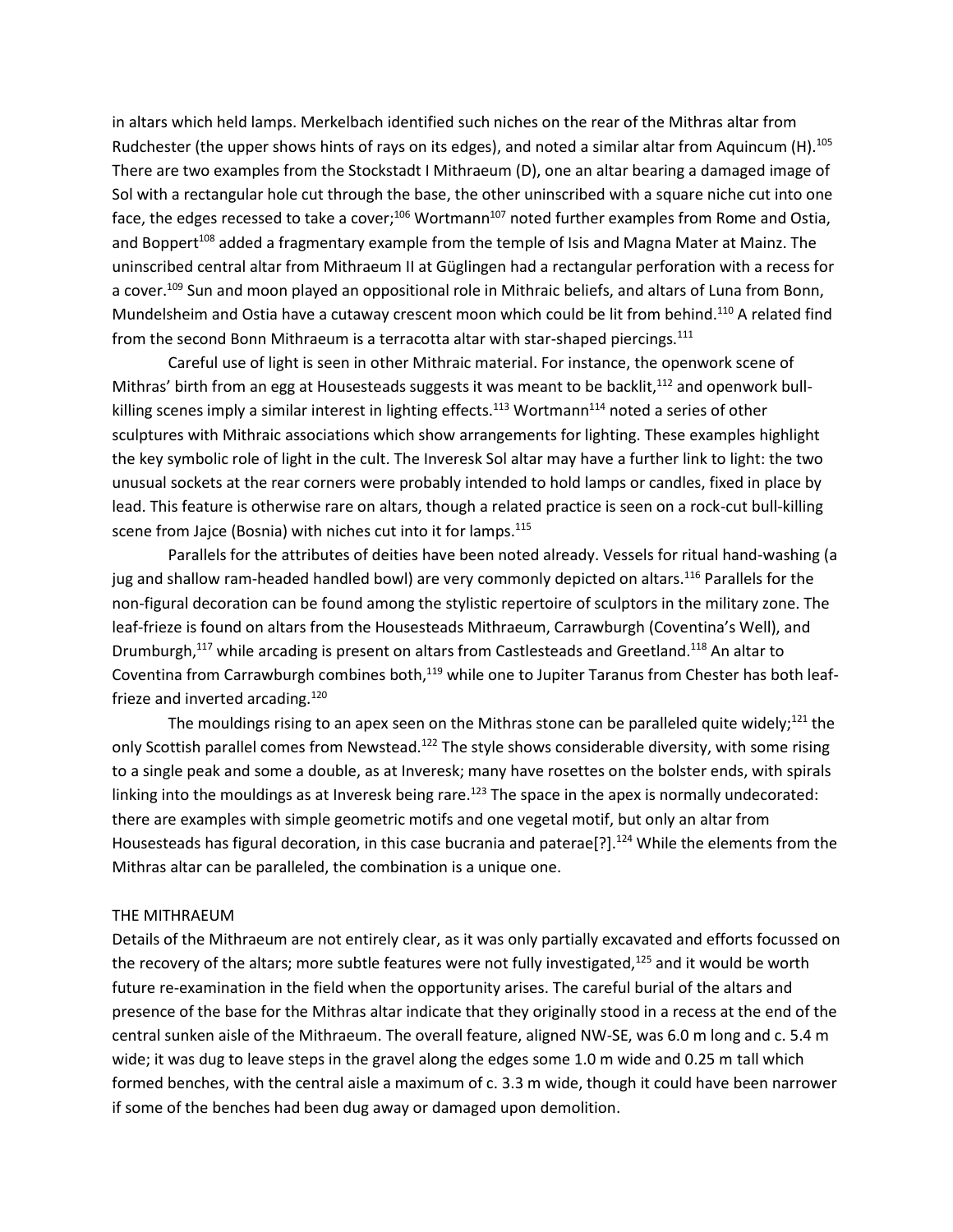## <insert table 2 here> <fig. 28>

Other British examples<sup>126</sup> are stone-built, but wooden Mithraea are known elsewhere, for instance at Krefeld-Gellep (D), Künzing (D), Heidelberg II (D), Güglingen II (D) and Tienen (B) (TABLE 2; FIG. 28).<sup>127</sup> The altars were found side by side and parallel to each other just inside the west edge of the pit, at the end of the central aisle. Mithraic stone monuments are often found in the central aisle, as in the partially wooden Mithras temple at Groß-Gerau<sup>128</sup> and the wooden Mithraeum at Künzing,<sup>129</sup> whether deliberately buried or covered by sediments over time and thus invisible to later stone robbers. The Inveresk altars, lying parallel to each other, were intentionally concealed; they were not violated or deliberately damaged, and this must be seen as a respectful burial. Perhaps a key Mithraist left the site and other worshippers faded away; more probably, the temple was carefully decommissioned when the army withdrew. Such deliberate burial finds parallel locally in the treatment of the Antonine Wall distance slabs.<sup>130</sup>

The Inveresk discoveries lie some 750 m from the east gate of the fort, near the edge of the raised beach. This is rather further from the fort than other known British Mithraea,<sup>131</sup> reflecting the scale of the extensive settlement around the fort complex (FIG. 1, right).<sup>132</sup> While nothing was previously recorded in the immediate locale, to the north, at a similar distance from the fort, are enigmatic remains of a curvilinear enclosure with a curious attached post-built structure,<sup>133</sup> while to the south lie Roman field systems. In the more immediate context, it is noteworthy that ditch 013 and gully slot 053 run parallel to the end of the pit, suggesting they are connected. There is evidence from other sites (such as Tienen (B) and Martigny (CH)) for Mithraea sitting inside their own enclosures, allowing privacy for any rituals taking place around the building.<sup>134</sup> There are no cropmarks in the immediate area. Some 60m to the south-east, an area normally interpreted as field systems ends in a right-angle open towards the Mithraeum, but the alignment differs from that of the ditches 013/053, so they are unlikely to be connected.<sup>135</sup>

The sparsity of associated finds is disappointing if unsurprising given that relatively little was excavated and bone did not survive, but it limits conclusions on wider cult practice.<sup>136</sup> The only relevant find is the deposition of a large portion of a well-worn fineware beaker in a pit immediately beside the sunken 'cave'. Deposition of ceramics related to ritual feasts finds ready parallel in other Mithraea.<sup>137</sup> Drinking vessels are a common vessel type from such sites, but the context of these and other ceramics varies. Some are in foundation pits linked to the consecration of the site or its rebuilding, as found under the altars at Carrawburgh and Tienen;<sup>138</sup> some were linked to key feasts held at the site, as at Tienen,<sup>139</sup> or marking its boundaries, as at Martigny.<sup>140</sup> The latter came from a pit which was argued to have been filled with water at certain times, and a similar role is likely for the tank within the Bornheim-Sechtem (D) Mithraeum which contained an intact beaker.<sup>141</sup> Sometimes the deposition was linked to the site's abandonment, as with the deposit of three lamps and an incense-burner at the Rudchester Mithraeum.<sup>142</sup> However, vessels, especially drinking vessels, could also be deposited during the life of the building; the Carrawburgh Mithraeum provides excellent examples,<sup>143</sup> with at least thirteen separate deposits of intact or near-intact pots, mostly single finds and mostly of drinking beakers, but not all clearly linked to foundation or abandonment.<sup>144</sup> It suggests vessels could be deposited at other significant moments in the cult's activities; for instance, sherds of two beakers were incorporated in matched positions in the benches of the Carrawburgh Mithraeum.<sup>145</sup> The Inveresk beaker was clearly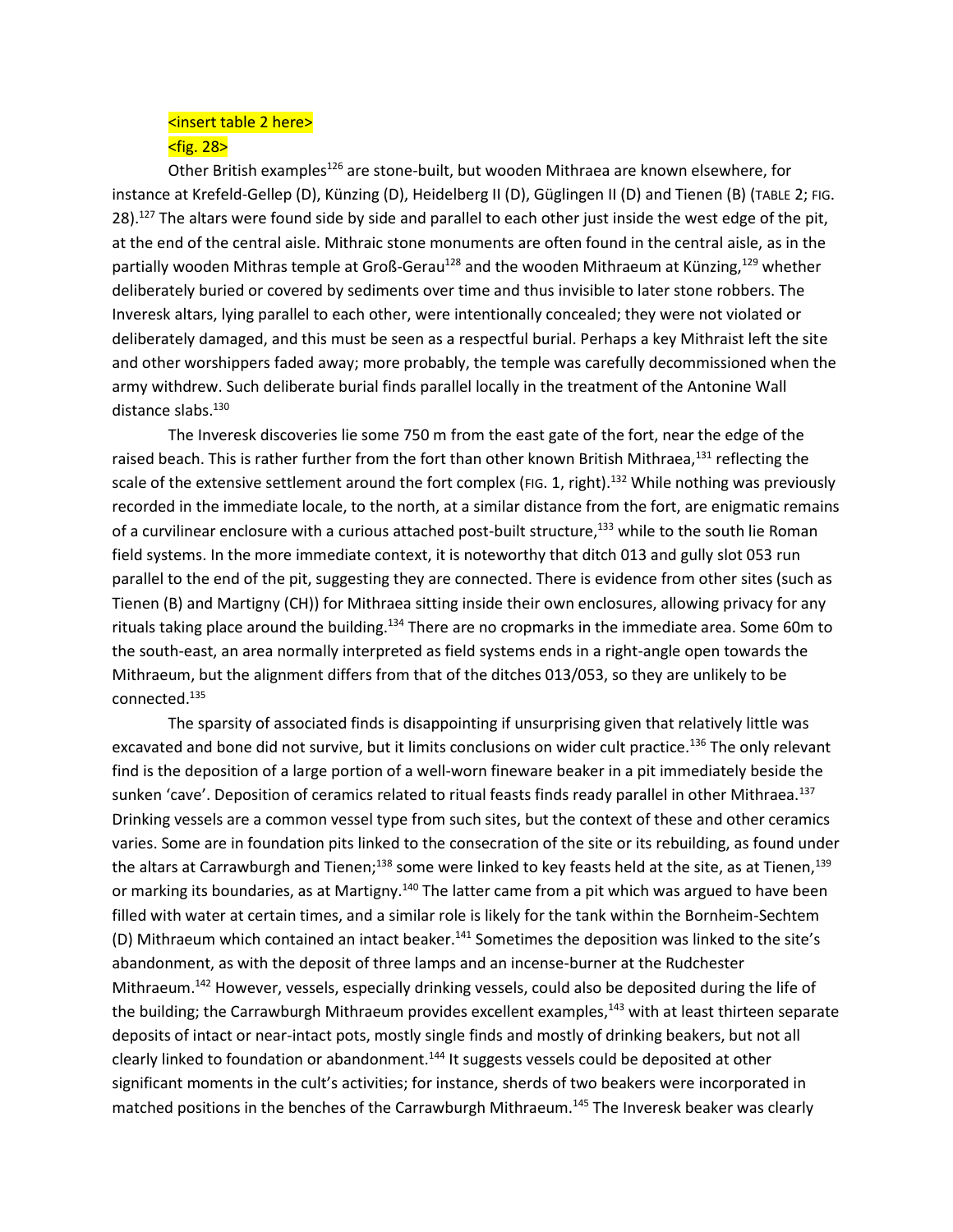incomplete when deposited. This echoes the Carrawburgh example just noted, and also the feast debris from Tienen, where there was a consistent practice of depositing only part of each vessel.<sup>146</sup> The pit at Inveresk sites outside the Mithraeum hollow but cuts into it, implying there was no wall around the Mithraeum at that point and thus suggesting it relates to the building's decommissioning and removal.

#### THE DEDICATOR AND THE SCULPTOR

Roger Tomlin (infra) has noted the strands of evidence which suggest the dedicator was a centurion of the Twentieth Legion: parallels in letter forms indicate the carving was done by a mason from this legion. G(aius) Cas(sius) Fla(...) could have been in charge of the auxiliary unit, or at the site with a legionary detachment, perhaps connected with the building of the Antonine Wall (which would suggest a date in the early 140s for his presence there) or other building works. The quality of the carving reflects the presence of the best sculptors attached to the legion being in Scotland at the time, when they produced distance slabs along the Antonine Wall<sup>147</sup> and similar inscribed reliefs for the gates and headquarters of forts.<sup>148</sup> They were perhaps easily persuaded to produce private commissions for a fort commander.<sup>149</sup> It is likely that local stone sources were used, and the pigments too are most likely local.

The dedicator left no overt statement of his role in the cult, as is normal, but there are hints that he was a high-ranking Mithraist. The penultimate grade, *heliodromus* (runner of the sun), had attributes of the torch, seven-rayed crown and whip;<sup>150</sup> the presence of torch and ray-crown on these altars hints that this may have been his standing.

#### MITHRAS IN ROMAN BRITAIN IN THE SECOND CENTURY AND BEYOND

This is the first Mithraic evidence from Scotland, providing the most northerly evidence of the cult so far known.<sup>151</sup> It is also the earliest certain evidence for the cult in Britain, refuting arguments that it was only introduced to Britain after the abandonment of the Antonine Wall.<sup>152</sup> Other datable manifestations are predominantly third century, with some continuing into the fourth,<sup>153</sup> but many inscriptions are not well dated. For instance, the Whitley Castle altar was set up on pillars capped with coins, one of Diva Faustina,<sup>154</sup> but this Antonine dating was rejected because of the lack of Mithraic evidence in Antonine Scotland at the time.<sup>155</sup> The Inveresk find makes the dating plausible, though the coins must be used warily; they provide only a terminus post quem, as in such a ritualistic context much older coins could have been selected.

The distribution of Mithraic cult sites in Britain known from sculpture and inscriptions shows a strong focus in auxiliary forts in the military zones (Hadrian's Wall and its hinterland, and the military areas of Wales), the legionary fortresses, and the cosmopolitan centre of London;<sup>156</sup> portable artefacts broaden this only slightly.<sup>157</sup> It is little surprise to find such mid-second century evidence, as the cult is known on the Rhine and Danube frontiers from the late first century and became widespread in the second century.<sup>158</sup> The military connection is also unsurprising  $-$  this male-only cult was popular with soldiers in Britain, where at least 86% of known votaries are associated with the army.<sup>159</sup> Over half of identifiable worshippers in Britain are officers,<sup>160</sup> a pattern which the Inveresk find fits. In no other part of the Roman Empire do soldiers account for more than 20% of known Mithras votaries.<sup>161</sup> The unusually strong association of Mithras with the army in Britain is also reflected in the distribution of evidence; all known Mithraic monuments are found in military sites or major towns and, unlike Upper Germany for example, none at smaller civilian settlements.<sup>162</sup> Martin Henig<sup>163</sup> and Lindsay Allason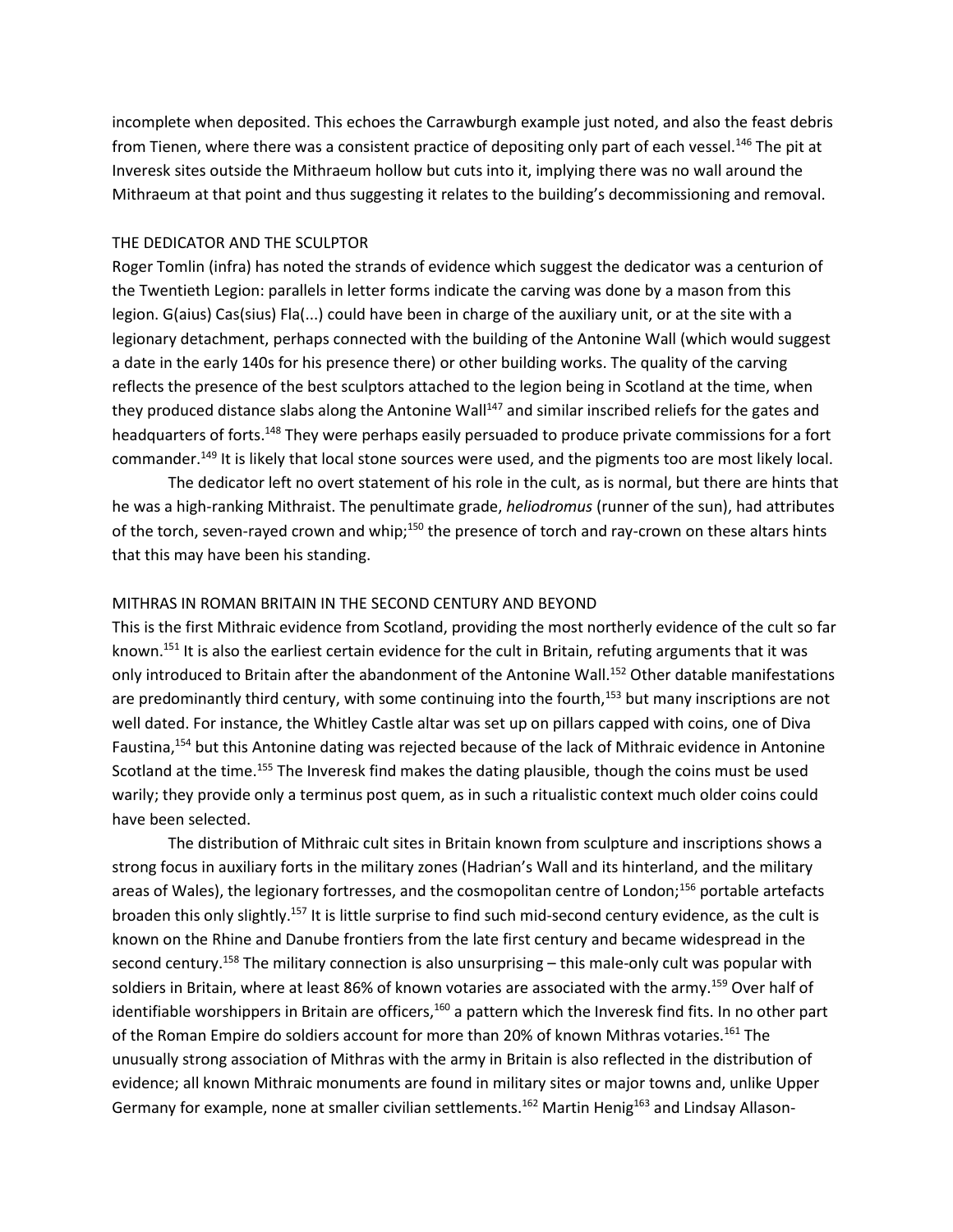Jones<sup>164</sup> noted the small size of British Mithraea; they suggested they were for a select, rather elite group of believers, and argued the patronage of the commanding officer was a key part of their introduction and sustenance. Of course, Mithraea were always quite small, almost certainly to preserve a personal atmosphere amongst the congregation. Where Mithras was popular on the Continent, as at Ostia, Rome, Nida, Carnuntum, Poetovio and Aquincum, multiple Mithraea were built rather than larger ones.

#### **CONCLUSION**

The Inveresk find is remarkable on several counts. It provides clear evidence that the cult was active in Britain in the mid-second century. The deliberate burial of the altars meant that the carving is generally in excellent condition (although one of the stones has since decayed quite badly), and they have preserved rare traces of a range of pigments. The individual elements of the sculptures are familiar from Mithraic iconography, but their particular combination here is unique. Mithras is clearly assimilated to Apollo, given the attributes depicted on this altar. The second altar, with Sol and the Seasons, is remarkable for the quality of the carving and the implied complexity of its use: the recess on the rear, the pierced rays and features, and in particular the evidence of an iron mounting behind the nose, hint at a range of light (and perhaps sound) effects as part of the rituals. The donor was probably a legionary centurion, and links in letter form strongly suggest the stones were the product of a mason of the Twentieth Legion, most likely using local stone sources. The discovery is a testament to the value of development control work in revealing such tales of the unexpected. The constraints, of course, are also frustrating. It would be ideal to see the rest of the timber Mithraeum and its surroundings, but this remains a possibility for the future. For the moment, the Inveresk Mithraeum and its contents provide a vivid glimpse into the worship of Mithras on the northern frontier.

#### ACKNOWLEDGEMENTS

The excavations were undertaken by AOC Archaeology Group, led by John Gooder. The lifting of the altars was arranged by the late Alex Quinn; their conservation was undertaken by AOC Archaeology with stone consolidation by Graciela Ainsworth and colleagues. We are grateful to Andrew Robertson, Gary Miller and Mark Nelson of East Lothian Council; George Findlater of Historic Scotland and the Historic Scotland Conservation Group for advice on stone conservation and the pigments; Lawrence Keppie for initial observations on the find; John Purser and Graeme Lawson for very helpful comments on the lyre and the acoustic possibilities of the Sol altar. The work was funded by East Lothian Council. Illustrations are by Alan Hunter Blair, Stefan Sagrott and Jamie Humble (site drawings) and Alan Braby (the stonework and artefacts). Our thanks to the Editor and two anonymous referees for some very helpful suggestions on an earlier draft.

#### ABBREVIATIONS

| L'Année Épigraphique<br>AF |  |
|----------------------------|--|
|----------------------------|--|

- *CIL Corpus Inscriptionum Latinarum*
- *ILS Inscriptiones Latinae Selectae*, H Dessau (ed.) (Berlin 1892–1916)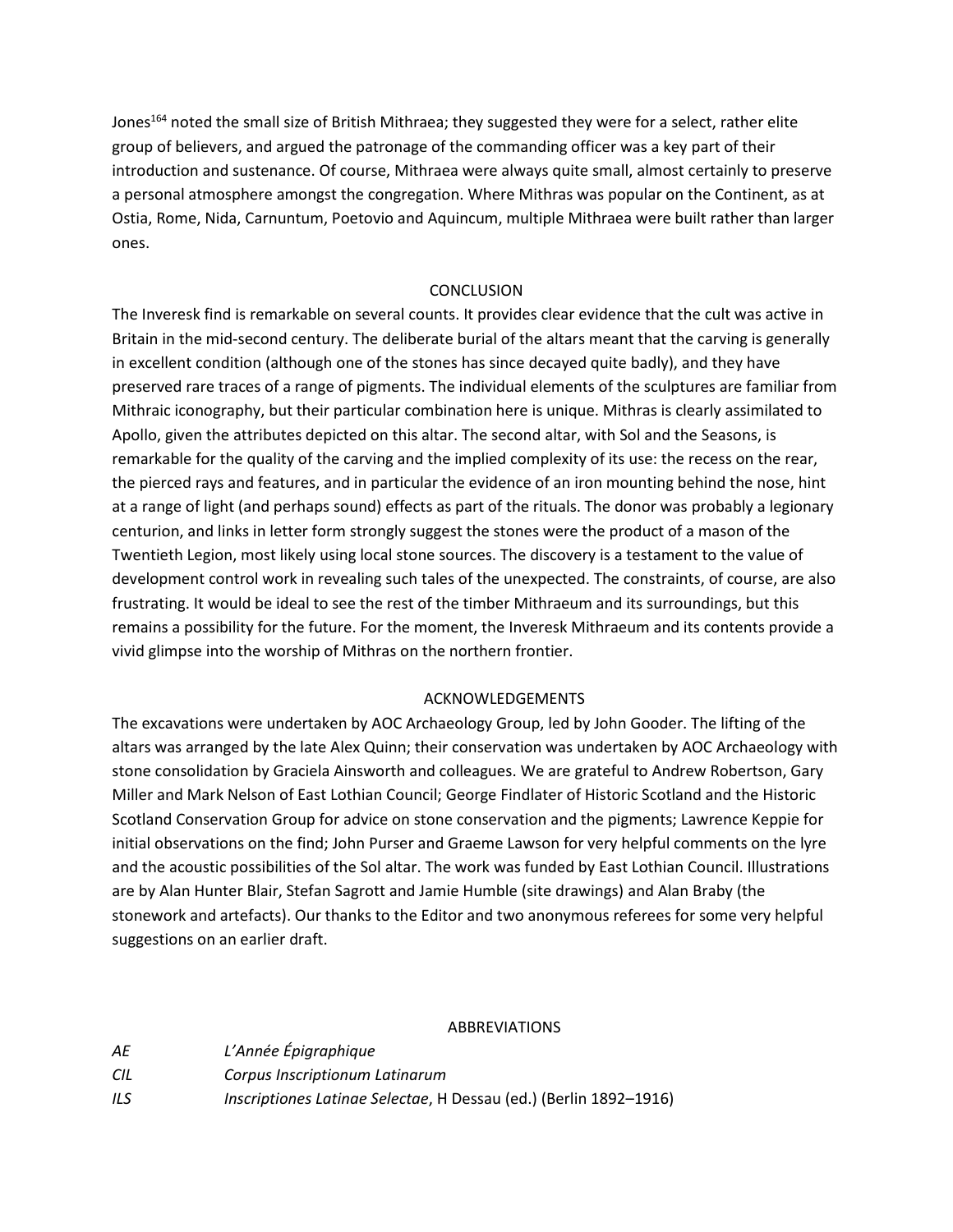*RIB* I Collingwood and Wright 1965

*RIB* III Tomlin et al. 2009

*TLL Onomasticon Thesaurus Linguae Latinae*

## **REFERENCES**

Allason-Jones, L. 2004: 'Mithras on Hadrian's Wall', in Martens and De Boe (eds), 183–9

Béarat, H., Fuchs, M., Maggetti, M. and Paunier, D. (eds) 1997: *Roman Wall Painting: Materials, Techniques, Analysis and Conservation. Proceedings of the International Workshop, Fribourg 7*–*9 March, 1996*, Fribourg

British Geological Survey 2003: *Geological Map* – *Edinburgh. Scotland Sheet 32E. Bedrock. 1:50 000*, Nottingham

Biddulph, E. 2002: 'One for the road? Providing food and drink for the final journey', *Archaeologia Cantiana* 122, 101–11

Bidwell, P. and Speak, S. 1994: *Excavations at South Shields Roman Fort*, Newcastle

Bird, J. 2004: 'Incense in Mithraic ritual: the evidence of the finds', in Martens and De Boe (eds), 191–9

Bishop, M.C. (ed) 2002: *Roman Inveresk: Past, Present and Future*, Duns

Bishop, M.C. 2004: *Inveresk Gate: Excavations in the Roman Civil Settlement at Inveresk, East Lothian 1996-2000*, STAR Monograph 7, Edinburgh

Blagg, T. 1980: 'The sculptured stones', in Hill et al. 1980, 125–93

Blagg, T. and Gibson, S. 1980: 'The reconstruction of the arch', in Hill et al. 1980, 153–7

Boppert, W. 2005: *Corpus Signorum Imperii Romani: Deutschland II, 14. Römische Steindenkmäler aus dem Landkreis Mainz-Bingen*, Mainz

Bosanquet, R.C. 1924: 'Whitley Castle', *Proceedings of the Society of Antiquaries of Newcastle-upon-Tyne* (fourth series) 1, 249–55

Breeze, D.J. 1982: *The Northern Frontiers of Roman Britain*, London.

Breeze, D.J. 2002: 'Roman Inveresk in its setting', in Bishop (ed.), 1–4

Brown, M.M. 2002: 'Aerial survey and Inveresk', in Bishop (ed.), 5–16

Bücheler, F. 1895: *Carmina Latina Epigraphica,* Leipzig

Clauss, M. 1990: 'Die sieben Grade des Mithras-Kultes', *Zeitschrift für Papyrologie und Epigraphik* 82, 183–94

Clauss, M. 1992: *Cultores Mithrae*, Stuttgart

Clauss, M. 2000: *The Roman Cult of Mithras: the God and his Mysteries*, Edinburgh

Coe, A.L. (ed.) 2005: *The Sedimentary Record of Sea-Level Change*, reprinted with corrections, Cambridge

Collingwood, R.P. and Wright, R.G. 1965: *The Roman Inscriptions of Britain I: Inscriptions on Stone*, Oxford (reprinted with corrections 1995, Stroud)

Cook, M. 2004: 'Howe Mire: excavations across the cropmark complex at Inveresk, Musselburgh, East Lothian', *PSAS* 134, 131–60

Coombe, P., Grew, F., Hayward, K. and Henig, M. 2015 *Corpus Signorum Imperii Romani: Great Britain I, 10. Roman Sculpture from London and the South-East*, London

Cossey, P.J., Adams, A.E., Purnell, M.A., Whiteley, M.J., Whyte, M.A. and Wright, V.P. 2004: *British Lower Carboniferous Stratigraphy*, Geological Conservation Review Series No. 29, Peterborough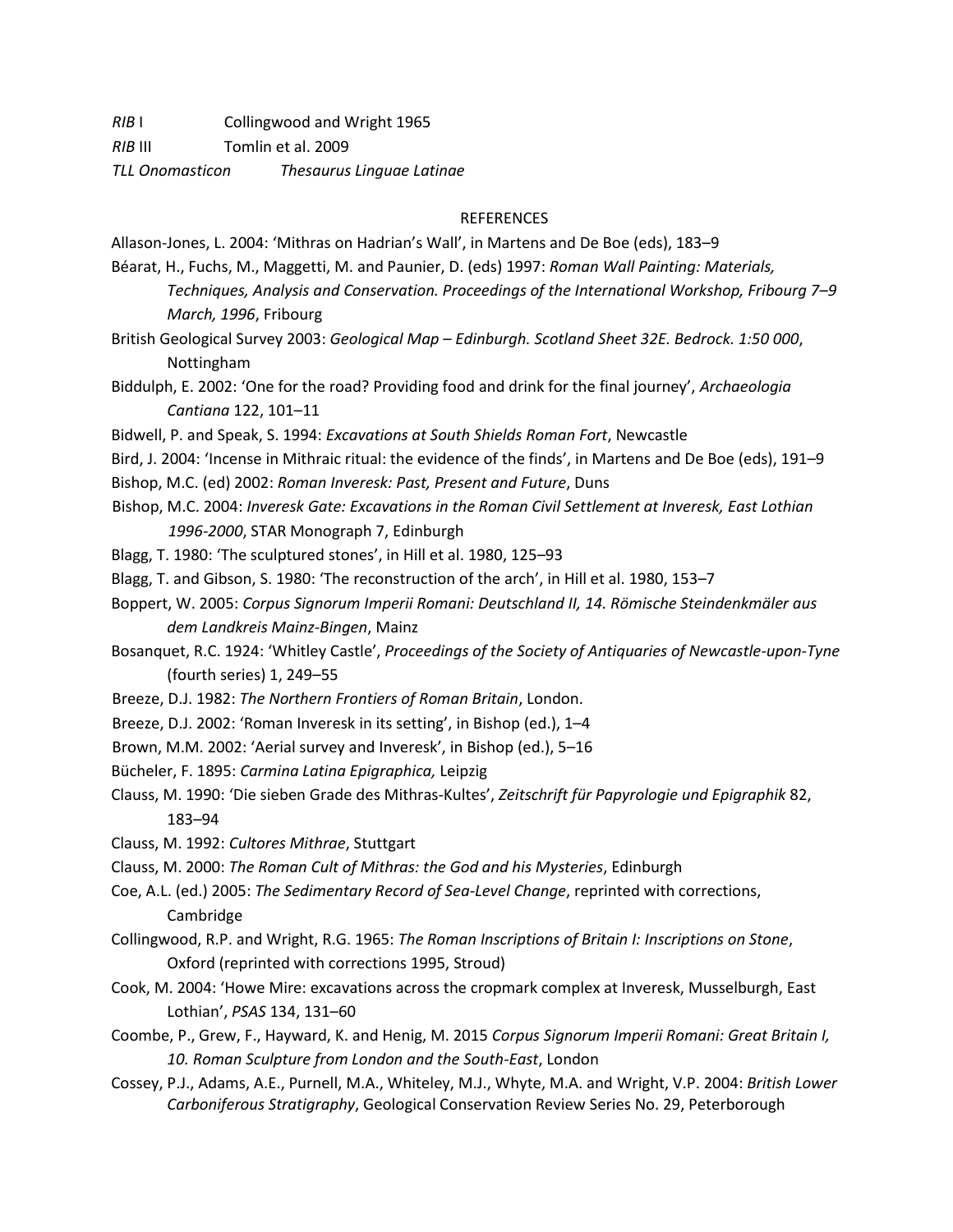- Coulston, J.C. and Phillips, E.J. 1988: *Corpus Signorum Imperii Romani: Great Britain I, 6. Hadrian's Wall West of the North Tyne, and Carlisle*, Oxford
- Cunliffe, B.W. and Fulford, M.G. 1982: *Corpus Signorum Imperii Romani: Great Britain I, 2. Bath and the Rest of Wessex*, Oxford.
- Dore, J. 2004: 'Roman pottery', in Bishop 2004, 101–27

Eastaugh, N., Walsh, V., Chaplin, T. and Siddall, R. 2004a: *The Pigment Compendium: A Dictionary of Historical Pigments*, Amsterdam and London

- Eastaugh, N., Walsh, V., Chaplin, T. and Siddall, R. 2004b: *The Pigment Compendium: Optical Microscopy of Historical Pigments*, Amsterdam and London
- Gillam, J.P. 1970: *Types of Roman Coarse Pottery Vessels in Northern Britain*, Newcastle upon Tyne
- Gillam, J.P. and MacIvor, I. 1954: 'The temple of Mithras at Rudchester', *Archaeologia Aeliana* (fourth series) 32, 176–219
- Göldner, H. and Seitz, G. 1990: 'Ausgrabungen im römischen Groß-Gerau. Ein neues Mithras-Heiligtum', *Denkmalpflege in Hessen* 1990.2, 2–8
- Gordon, R.L. 1994: 'Who worshipped Mithras?', *J Roman Archaeology* 7, 459–74
- Gordon, R. 2013: '"Glücklich ist dieser Ort…" Mithras-Heiligtümer und Kultgeschehen', *Imperium der Götter: Isis – Mithras – Christus. Kulte und Religionen im römischen Reich*, Karlsruhe, 211–8
- Graßl, H. and Hiden, I. 1983: 'Fragment eines unbekannten Mithrasmedaillons', *Archäologisches Korrespondenzblatt* 13, 105–9
- Hanson, W.S. 2002: 'Amongst the field systems I: Monktonhall', in Bishop (ed.), 52–61
- Hanson, W.S. and Maxwell, G.S. 1983: *Rome's North West Frontier*, Edinburgh.
- Harris, E. and Harris, J.R. 1965: *The Oriental Cults in Roman Britain*, Leiden
- Henig, M. 1984: *Religion in Roman Britain*, London
- Henig, M. 1999: 'Chester and the art of the Twentieth Legion', in A. Thacker (ed.), *Medieval Archaeology, Art and Architecture at Chester* (BAA Conference Transactions XXII, Leeds), 1–25
- Henig, M. 2004: *Corpus Signorum Imperii Romani: Great Britain I, 9. Roman Sculpture from the North West Midlands*, Oxford
- Hensen, A. 2004: 'Das "zweite" Mithraeum von Heidelberg', in Martens and De Boe (eds), 95–107
- Hensen, A. 2013: *Mithras. Der Mysterienkult an Limes, Rhein und Donau,* Die Limesreihe Schriften des Limesmuseum Aalen 62, Darmstaadt
- Hill, C., Millett, M. and Blagg, T. 1980: *The Roman Riverside Wall and Monumental Arch in London: excavations at Baynard's Castle, Upper Thames Street, London 1974*–*76*, London

Howell, H.H. and Geikie, A. 1861: *The Geology of the Neighbourhood of Edinburgh (Map 32)*, London

Huld-Zetsche, I. 2000: 'Orientalische Kulte', in L. Wamser, C. Flügel and B. Ziegaus (eds), *Die Römer zwischen Alpen und Nordmeer. Zivilisatorisches Erbe einer europäischen Militärmacht*, Mainz, 241–5

- Huld-Zetsche, H. 2001: 'Der Mithraskult im römischen Germanien', in W. Spickermann (ed.), *Religion in den germanischen Provinzen Roms*, Tübingen, 339–59
- Huld-Zetsche, I. 2008 *Der Mithraskult in Mainz und das Mithräum am Ballplatz*, Mainzer Archäologische Schriften 7, Mainz
- Hull, M.R. 1963: *The Roman Potters' Kilns of Colchester*, Reports of the Research Committee of the Society of Antiquaries of London 21, London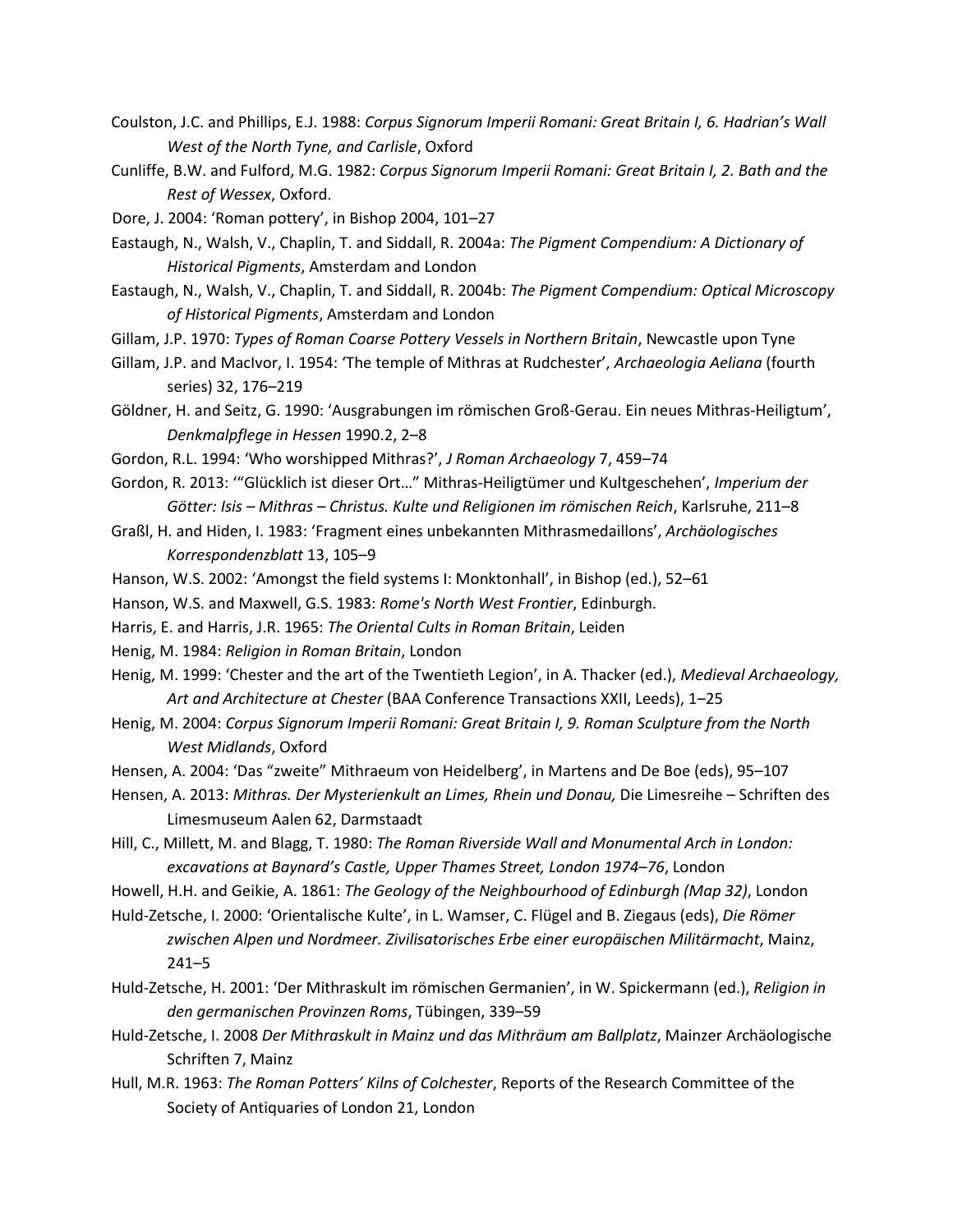Hunter, A. 2001: *The Geological History of the British Isles*, Milton Keynes

Hunter, F. 2002: 'Finds from Inveresk - glimpses of Roman frontier life', in Bishop (ed.), 70–80

- Hunter, F. 2014: Bodyguards, corpses, and cults. Everyday life in the Roman military community at Inveresk, *Current Archaeology* 294, 28-31
- Irby-Massie, G.L. 1999: *Military Religion in Roman Britain*, Leiden

Jacquet, C. 2013: 'La magie des instruments dans les myths grecs', in B. Bonnemason, S. Bonvin-Pochstein and C. Jacquet (eds), *Une Odyssée Musicale*, Toulouse

- Keppie, L. 1998: *Roman Inscribed and Sculptured Stones in the Hunterian Museum, University of Glasgow*, London
- Keppie, L.J.F. and Arnold, B.J. 1984: *Corpus Signorum Imperii Romani: Great Britain I, 4. Scotland*, Oxford Kleiner, D.E.E. 1992: *Roman Sculpture*, New Haven and London
- Krauskopf, I. 1984: 'Aplu', *Lexikon Iconographicum Mythologiae Classicae* II, Zurich/Munich, 335–63
- Krüger, M.-L. 1970: *Corpus Signorum Imperii Romani: Österreich I, 3. Die Reliefs des Stadtgebietes von Carnuntum. I. Teil: die figürlichen Reliefs*, Vienna
- Kunze, F. 2015: 'Mithras in der Lagervorstadt', *Archäologie in Deutschaldn* 2015/4, 43

Lambrinudakis, W. 1984: 'Apollon', *Lexikon Iconographicum Mythologiae Classicae* II, Zurich/Munich, 183–326

- Lawson, G. 1980: *Stringed Musical Instruments: Artefacts in the Archaeology of Western Europe, 500 BC to AD 1200*. Unpublished doctoral dissertation, University of Cambridge
- Lawson, G. 2005: 'Ancient European lyres: excavated finds and experimental performance today', in S. Hagel and C. Harrauer (eds), *Ancient Greek Music in Performance*, Vienna, 93–120
- Lawson, G. 2008: 'Representation and reality in the Late Roman world: some conflicts between excavated finds and popular images of Pan-pipes, lyres and lutes', in A.A. Both, R. Eichmann, E. Hickmann and L.-C. Koch (eds), *Studien zur Musikarchäologie VI: Herausforderung und Ziele der Musikarchäologie*, Orient-Archäologie Band 22, Rahden (Westphalia), 179–96
- Lawson, G. forthcoming: 'Beyond the Hesperides: an Iron Age acoustical site and assemblage, including a wooden lyre bridge of the 4th century BC, from Uamh an Ard Achadh (High Pasture Cave) on the Island of Skye in Northwest Scotland. 1: Assemblage, Organology, Acoustics and the European Context', In *Vorträge des 9. Symposiums der Internationalen Studiengruppe Musikarchäologie. Studien zur Musikarchäologie X*, Rahden (Westphalia)
- Leslie, A.F. and Will, R. 1999: *Inveresk Roman Fort: A Structures Report on Three Seasons' Excavation at the Roman Fort, Inveresk for East Lothian Council*, unpublished GUARD report, Glasgow
- Leslie, A. 2002a: 'The Roman fort at Inveresk', in Bishop (ed.), 17–28
- Leslie, A. 2002b: 'Amongst the field-systems II: Lewisvale Park'*,*in Bishop (ed.), 62–5

Leslie A. in prep.: *Excavations at Inveresk Roman Fort 1991-2001*

Lewis, M.J.T. 1965: *Temples in Roman Britain*, Cambridge

Manniche, L. 1991: *Music and Musicians in Ancient Egypt*. London

Manniche, L. and Osing, J. 2006: 'An Egyptian lyre in Leiden', in E. Hickmann, A.A. Both and R. Eichmann (eds.), *Musikarchäologie im Kontext. Archäologische Befunde, historische Zusammenhänge, soziokulturelle Beziehungen. Vorträge des 4. Symposiums der Internationalen Studiengruppe Musikarchäologie. Studien zur Musikarchäologie V*, 129–41. Rahden (Westphalia)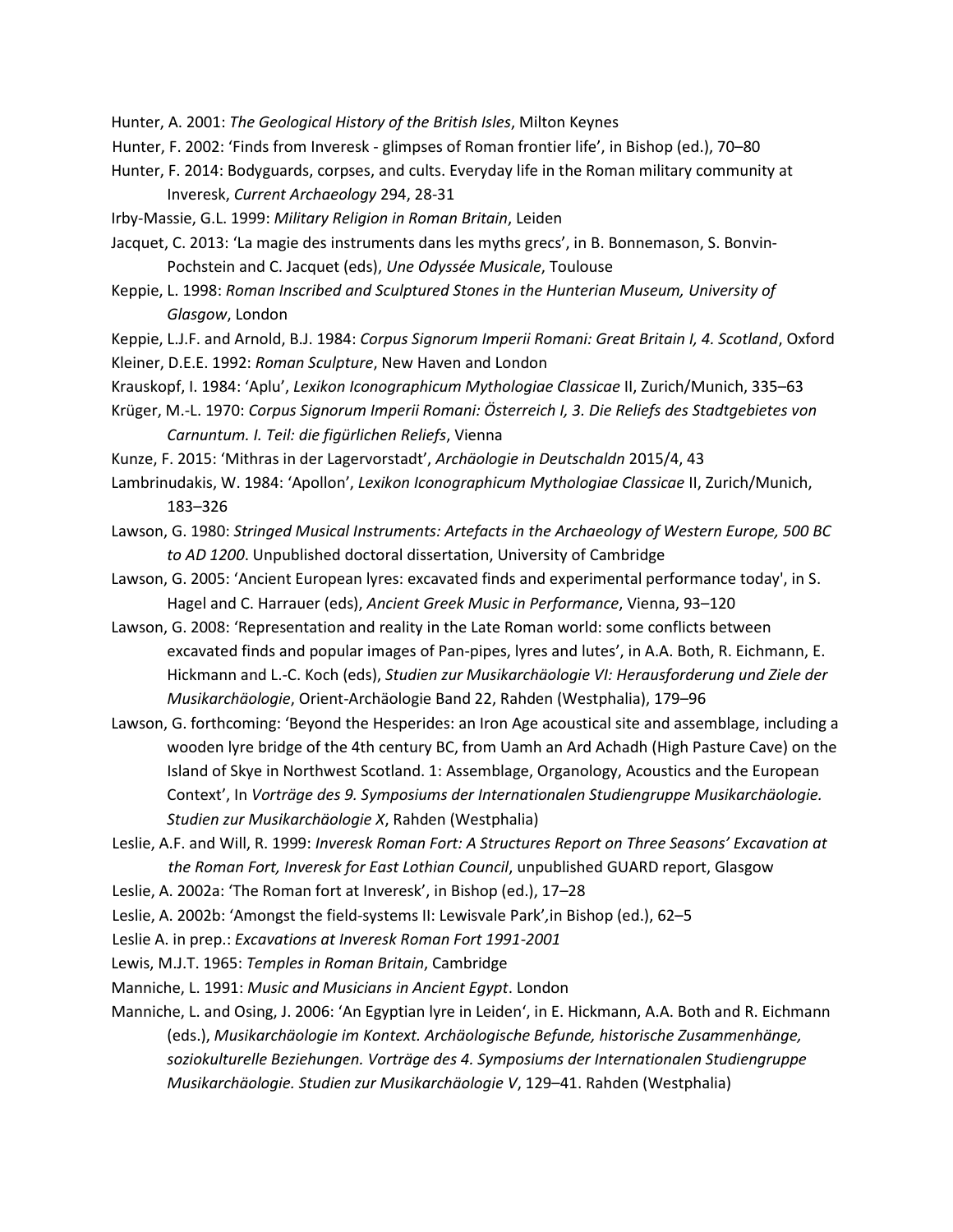- Manning, W.H. 1985: *Catalogue of the Romano-British Iron Tools, Fittings and Weapons in the British Museum*, London
- Martens, M. 2004a: 'The ritual deposits of the temple of Mithras at Tienen', *Journal of Roman Archaeology* 17, 333–53
- Martens, M. 2004b: 'The *Mithraeum* in Tienen (Belgium): small finds and what they can tell us', in Martens and De Boe (eds), 25–48
- Martens, M. and De Boe, G. (eds) 2004: *Roman Mithraism: the Evidence of the Small Finds*, Archeologie in Vlaanderen Monograph 4, Brussels
- Mattern, M. 2005: *Corpus Signorum Imperii Romani: Deutschland II, 13. Römische Steindenkmäler aus Hessen südlich des Mains sowie vom bayerischen Teil des Mainlimes*, Mainz
- Maxwell, G.S. 1971: 'Inveresk Roman fort and extra-mural settlement', *Discovery and Excavation in Scotland 1971*, 29–30
- Maxwell, G.S. 1983: 'Two inscribed Roman stones and architectural fragments from Scotland', *PSAS* 113, 379–90
- Merkelbach, R. 1984: *Mithras*, Königstein
- Merkelbach, R. 1990: 'Priestergrade in den Mithras-Mysterien?', *Zeitschrift für Papyrologie und Epigraphik* 82, 195–7
- Moir, D.M. 1860: *The Roman Antiquities of Inveresk*, Edinburgh
- Naumann-Steckner, F. 2013: *Lyra, Tibiae, Cymbala … Musik im römischen Köln*, Cologne
- Neighbour, T. 2007: 'A semi-elliptical, timber-framed structure at Inveresk (the most northerly amphitheatre in the Empire?)', *Britannia* 38, 125–40
- Nuber, H.U. 1972: 'Kanne und Griffschale', *Bericht der Römisch-Germanischen Kommission* 53, 1–232
- Pavia, C. 1999: *Guida dei mitrei di Roma antica*, Rome
- Phillips, E.J. 1977: *Corpus Signorum Imperii Romani: Great Britain I, 1. Corbridge; Hadrian's Wall East of the North Tyne*, Oxford
- Pirling, R. 1986: *Römer und Franken in Krefeld-Gellep*, Mainz
- Planck, D. 1990: 'Ein römisches Mithräum bei Mundelsheim, Kreis Ludwigsburg', *Archäologisches Ausgrabungen in Baden-Württemberg 1989*, 177–83
- Planck, D. 1991: 'Römischer Gutshof mit Mithras-Heiligtum', in *Heilbronn und das mittlere Neckarland zwischen Marbach und Gundelsheim. Führer zu archäologischen Denkmälern in Deutschland* 22, Stuttgart, 184–90
- Planck, D. 1993: 'Mundelsheim', *Vor- und Frühgeschichte im Kreis Ludwigsburg*, Remseck a.N., 291–9
- Richmond, I.A. 1943: 'Mithraism in Roman Britain', *Durham University Journal* 36/1, 1–8
- Richmond, I.A. 1980: 'A Roman fort at Inveresk, Midlothian' (edited and prepared by W.S. Hanson), *PSAS*  110, 286–304
- Richmond, I.A. and Gillam, J.P. 1951: 'The temple of Mithras at Carrawburgh', *Archaeologia Aeliana* (fourth series) 29, 1–92
- Rinaldi Tufi, S. 1983: *Corpus Signorum Imperii Romani: Great Britain I, 3. Yorkshire*, Oxford
- Sauer, E. 1996: *The End of Paganism in the North-Western Provinces of the Roman Empire. The example of the Mithras cult,* British Archaeological Reports International Series 634, Oxford
- Schmotz, K. 1999: 'Ein Mithrasheiligtum in Niederbayern', *Das Archäologische Jahr in Bayern 1998*, 94–6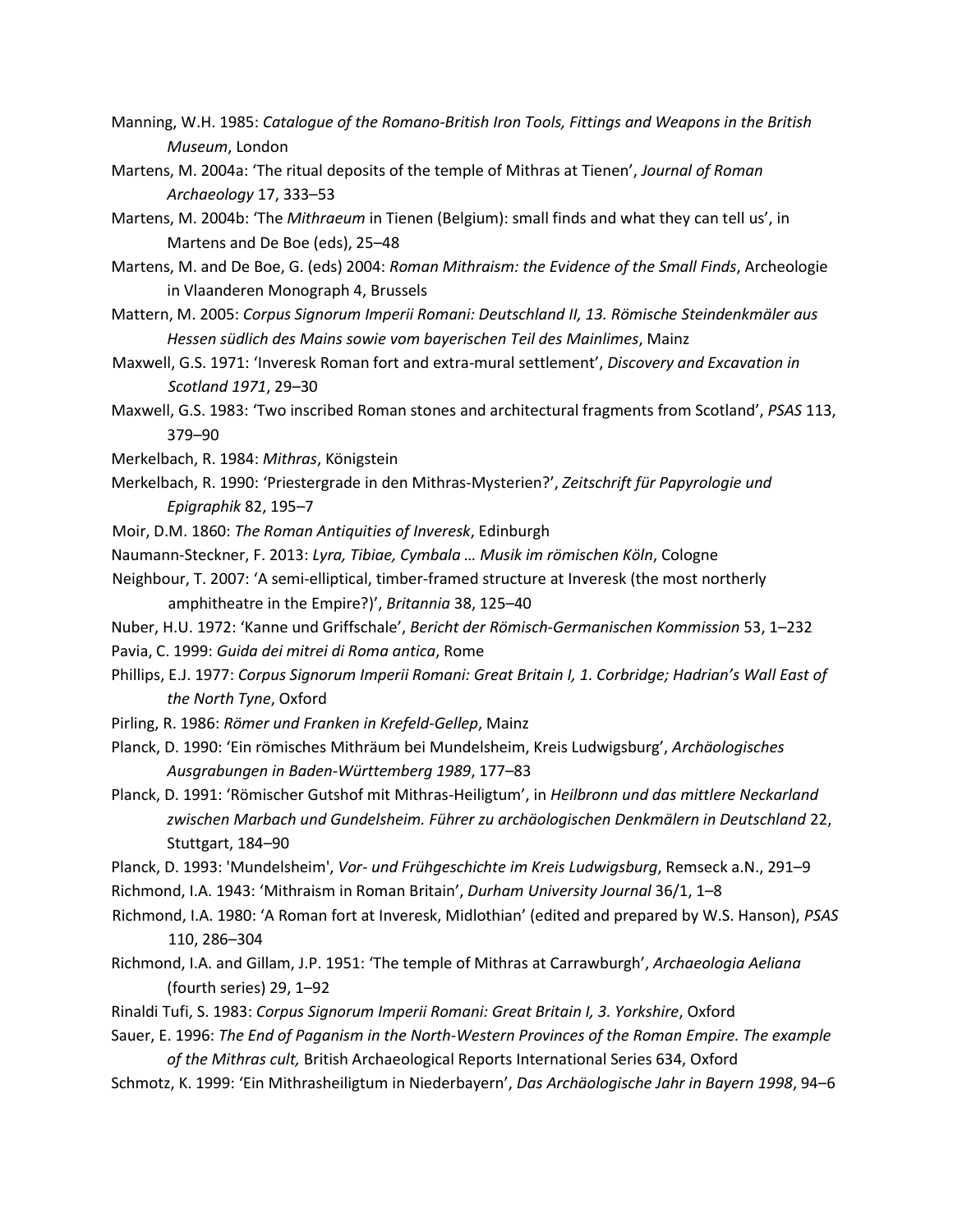- Schmotz, K. 2000; 'Der Mithrastempel von Künzing, Lkr. Deggendorf. Ein Vorbericht', in *Vorträge des 18. Niederbayrischen Archäologentages* 18, Rahden, 111–43.
- Siddall, R. 2006: '"Not a day without a line drawn": pigments and painting techniques of Roman artists', *InFocus Magazine: Proceedings of the Royal Microscopical Society* 2, 18–23
- Silva, C.E., Silva, L.P., Edwards, H.G. and de Oliveira, L.F. 2006: 'Diffuse reflection FTIR spectral database of dyes and pigments', *Analytical and Bioanalytical Chemistry* 386, 2183–91
- Simon, E. 1984: 'Apollon/Apollo', *Lexikon Iconographicum Mythologiae Classicae* II, Zurich/Munich, 363– 466
- Swan, V.G. 2009: *Ethnicity, Conquest and Recruitment: Two Case Studies from the Northern Military Provinces*, Journal of Roman Archaeology Supplementary Series 72, Portsmouth, Rhode Island
- Theune-Großkopf, B. 2010: *Mit Leier und Schwert. Das frühmittelalterliche 'Sängergrab' von Trossingen*, Friedberg
- Thomas, G.D. 1988: 'Excavations at the Roman civil settlement at Inveresk, 1976-7', *Proc Soc Antiq Scot*  118, 139–76
- Tomlin, R.S.O, Wright, R.P. and Hassall, M.W.C. 2009: *The Roman Inscriptions of Britain III*, Oxford Tyers, P.A. 1996: *Roman Pottery in Britain*, London
- Ulbert, C. 2004: 'Das Mithraeum von Bornheim-Sechtem bei Bonn: Baubefunde und Fundumstände*',* in Martens and De Boe (eds), 81–8
- Vendries, C. 1999: *Instruments à cordes et musiciens dans l'empire romain,* Paris
- Vermaseren, M.J. 1956: *Corpus Inscriptionum et Monumentorum Religionis Mithriacae I*, The Hague
- Vermaseren, M.J. 1960: *Corpus Inscriptionum et Monumentorum Religionis Mithriacae II*, The Hague
- Vermaseren, M.J. and van Essen, C.C. 1965: *The Excavations in the Mithraeum of the Church of Santa Prisca on the Aventine*, Leiden
- Weisgerber, G. 1975: *Das Pilgerheiligtum des Apollo und der Sirona von Hochscheid im Hunsrück*, Bonn West, M.L. 1992: *Ancient Greek Music*, Oxford
- Wheeler, R.E.M. and Wheeler, T.V. 1932: *Report on the Excavation of the Prehistoric, Roman and Post-Roman Site in Lydney Park, Gloucestershire*, Report of the Research Committee of the Society of Antiquaries of London 9, Oxford
- Wiblé, F. 2004: 'Les petits objets du mithraeum de Martigny / Forum Claudii Vallensium', in Martens and De Boe (eds), 135–45
- Worrell, S. 2008: 'Roman Britain in 2007 II. Finds reported under the Portable Antiquities Scheme', *Britannia* 39, 337–67
- Wortmann, D. 1969: 'Ein Mithrasstein aus Bonn', *Bonner Jahrbücher* 169, 410–23
- Wright, R.P. 1943: 'The Whitley Castle altar to Apollo', *Journal of Roman Studies* 33, 36–8

l

 $^1$  John Dore (2004, 102) has argued some of the pottery from the vicus excavations post-dates the 160s, leading Bishop to suggest occupation continued into the late second century (2004, 185). This remains to be confirmed from examination of more recent finds.

<sup>2</sup> Breeze 1982, 110; Hanson and Maxwell 1983, 190–1.

<sup>3</sup> Breeze 2002, 3; see review by Bishop 2004, 175–80. Recent work is summarised in Hunter 2014.

<sup>4</sup> Centred on NGR NT 3508 7212.

<sup>5</sup> Moir 1860.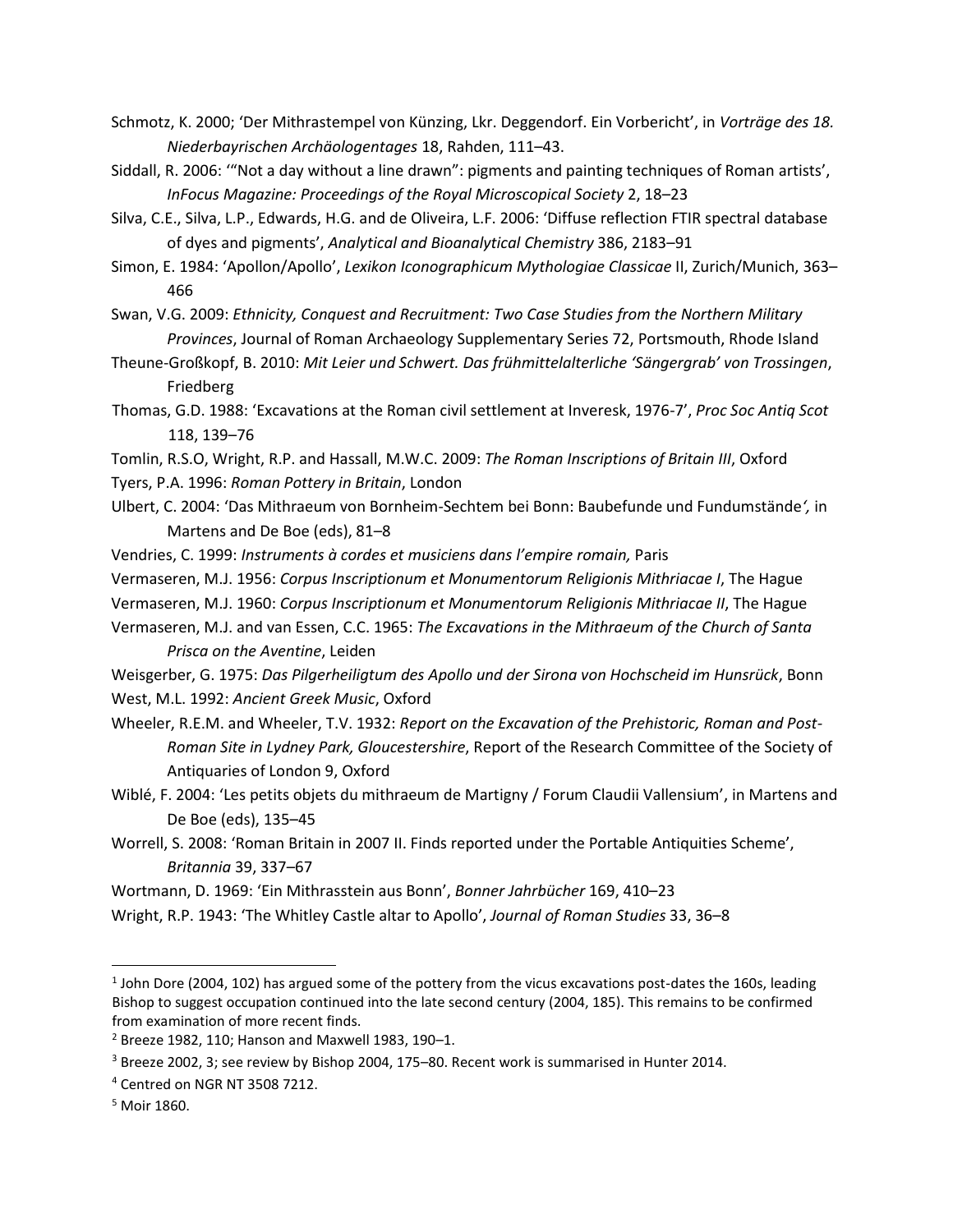<sup>6</sup> Richmond 1980.

 $\overline{\phantom{a}}$ 

<sup>7</sup> Leslie and Will 1999; Leslie 2002a; Leslie in prep.

<sup>8</sup> Maxwell 1971; Thomas 1988; Bishop 2004.

<sup>9</sup> Bishop 2004, 180–2

<sup>10</sup> Reviewed in Brown 2002

 $11$  Leslie 2002b.

<sup>12</sup> Neighbour 2007; the identification is not certain.

<sup>13</sup> Cook 2004; Hanson 2002.

<sup>14</sup> Moir 1860, 4–9; *RIB* I 2132.

<sup>15</sup> Bishop 2004, 177; Hunter 2002, 77–8.

<sup>16</sup> Maxwell 1983; *RIB* III 3499.

<sup>17</sup> See Campbell, infra.

 $18$  Their position suggests these could be truncated postholes from the post-ring of the Middle Bronze Age roundhouse, but the stratigraphy was not clear.

<sup>19</sup> As at Carrawburgh on Hadrian's Wall; Richmond and Gillam 1951.

<sup>20</sup> Tomlin, *infra*. A full technical description of the sculptures can be found in the online archive.

<sup>21</sup> F. McGibbon, on-line supplementary material.

<sup>22</sup> Siddall, infra.

<sup>23</sup> McLaren, infra.

<sup>24</sup> *De corona* 15; translation from Henig 1984, 107.

<sup>25</sup> Phillips 1977, no. 223; *RIB* I 1398.

<sup>26</sup> Hill, infra.

 $27$  Alternatively a crescentic shape may have been deliberately defined below the nimbus and accentuated by paint; this seems less likely.

<sup>28</sup> Siddall, infra.

<sup>29</sup> *RIB* I 1546.

<sup>30</sup> Irby-Massie 1999, 77–8; Merkelbach 1984, 86–7; Clauss 2000, 131–3; for debate on grades of initiation versus priesthood, see Clauss 1990; cf Merkelbach 1990; Gordon 1994, 465–7.

<sup>31</sup> Krüger 1970, no. 183.

<sup>32</sup> Nuber 1972.

33 For the griffin's link to Apollo, see Simon 1984, e.g. 411, nos 345-7.

<sup>34</sup> Plectra are shown in Roman art in a variety of forms; available representations provide neither coherent nor detailed testament. They are generally double-ended, the head ball- or disc-shaped, the tail sometimes in the form of an ivy leaf, lobed rather than barbed (Vendries 1999, 161–3, figs 21–22; Naumann-Steckner 2013, Abb. 39, 41). Precise parallels for the Inveresk item are uncertain: for a barbed Greek example, see Lambrinudakis 1984, 211, no. 219; for angular Etruscan and Roman examples, see Krauskopf 1984, no. 104; Simon 1984, no. 373 left. A Sicilian mosaic shows Orpheus with a plectrum of closely similar form, but it lacks the short barbs (Jacquet 2013). <sup>35</sup> West 1992.

<sup>36</sup> Lawson 2005; 2008; forthcoming.

<sup>37</sup> Weisgerber 1975.

<sup>38</sup> Manniche and Osing 2006, 137 fig. 2; see also Manning 1991.

<sup>39</sup> For the freestanding bridge found with the complete 6th-century AD wooden lyre from Trossingen, Baden-Württemberg (D), see Theune-Großkopf 2010, 53.

 $40$  Lawson 1980, 124, fig. 6.49(d); 204–5, fig. 9.13(c). (Manuscript is British Library MS Harley 2804, f. 3 v [verso].)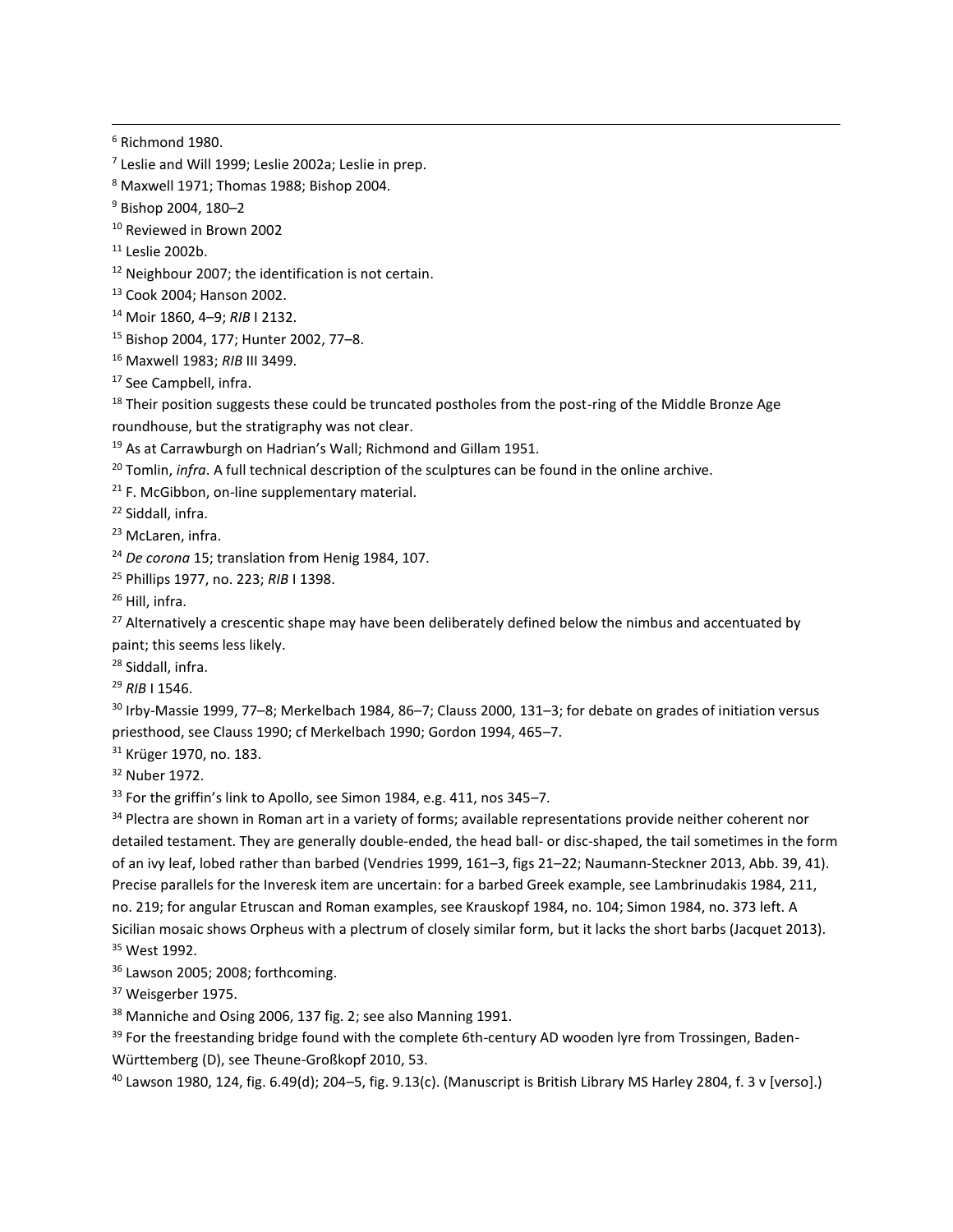Wheeler and Wheeler 1932, 87, no. 108, fig. 21; Cunliffe and Fulford 1982, no. 31 (now in Bath); Lawson forthcoming.

*RIB* I 1124, 1129.

 $\overline{\phantom{a}}$ 

Bücheler 1895, 183 no. 395; *RIB* I 684.

<sup>44</sup> The size of the recess is a close match for the Mithras altar, though one should also allow for the possibility that it comes from a third altar which was removed.

45 F. McGibbon, online supplementary material.

See *Britannia* 42 (2011), 443-4, no. 6; *AE* 2011, 679.

See *Britannia* 42 (2011), 441-3, no. 5; *AE* 2011, 678.

*CIL* v 8136; xiii 41 and 5047; *ILS* 9087.

In Britain see *RIB* I 1395 and 1599.

In Britain see *RIB* I 1544 and 1555; but in 1082 this is far from certain.

*RIB* I 1397.

*RIB* I 2132.

*RIB* I 2197, 2198, 2199, 2206, 2207 and III, 3508.

*RIB* I 461 [in Greek] and 497.

Compare Maximius Gaetulicus at Newstead, *RIB* I 2120.

*CIL* ii 4151.

*CIL* iii 4456.

*RIB* I 2120.

 **'**Blade' means either chisel, axe, or adze, and is used where it is not possible to discriminate. The width of the blade is given where this could be read. Reference to work with a punch should be read as including a pick, as it is not always possible to distinguish the work of the two tools; in general the heavier work was more likely carried out with a pick.

'Round' indicates a convex surface and 'hollow' a concave one.

 A V-shaped groove, either separating two parts of a moulding or differentiating between two parts of a surface.

<sup>62</sup> 'Square' means an angle of 90° within 1 mm in 300 mm.

<sup>63</sup> See Tomlin, supra.

 A base from South Shields was heavily moulded on the outer faces and clearly stood on the ground rather than being sunk into it. It had a flat top to receive the altar rather than a sinking (Bidwell and Speak 1994, 152, fig. 5.7, 18).

<sup>65</sup> The full specialist report can be found in the supplementary online material.

Transport by water cannot be entirely ruled out, though this too would not be without hazard.

For an overall review see British Geological Survey 2003.

Ibid.

<sup>69</sup> British Geological Survey 2003; Cossey et al. 2004; Howell and Geikie 1861.

Cook 2004.

*RIB* III 3499.

Maxwell 1983, 385; *Proc Soc Antiq Scot* 101 (1968–9), 293–4.

*Britannia* 39 (2008), 372-4.

Keppie and Arnold 1984, no. 59.

The full specialist report can be found in the supplementary online material.

See online archive for full details.

Eastaugh et al. 2004b ; Silva et al. 2006.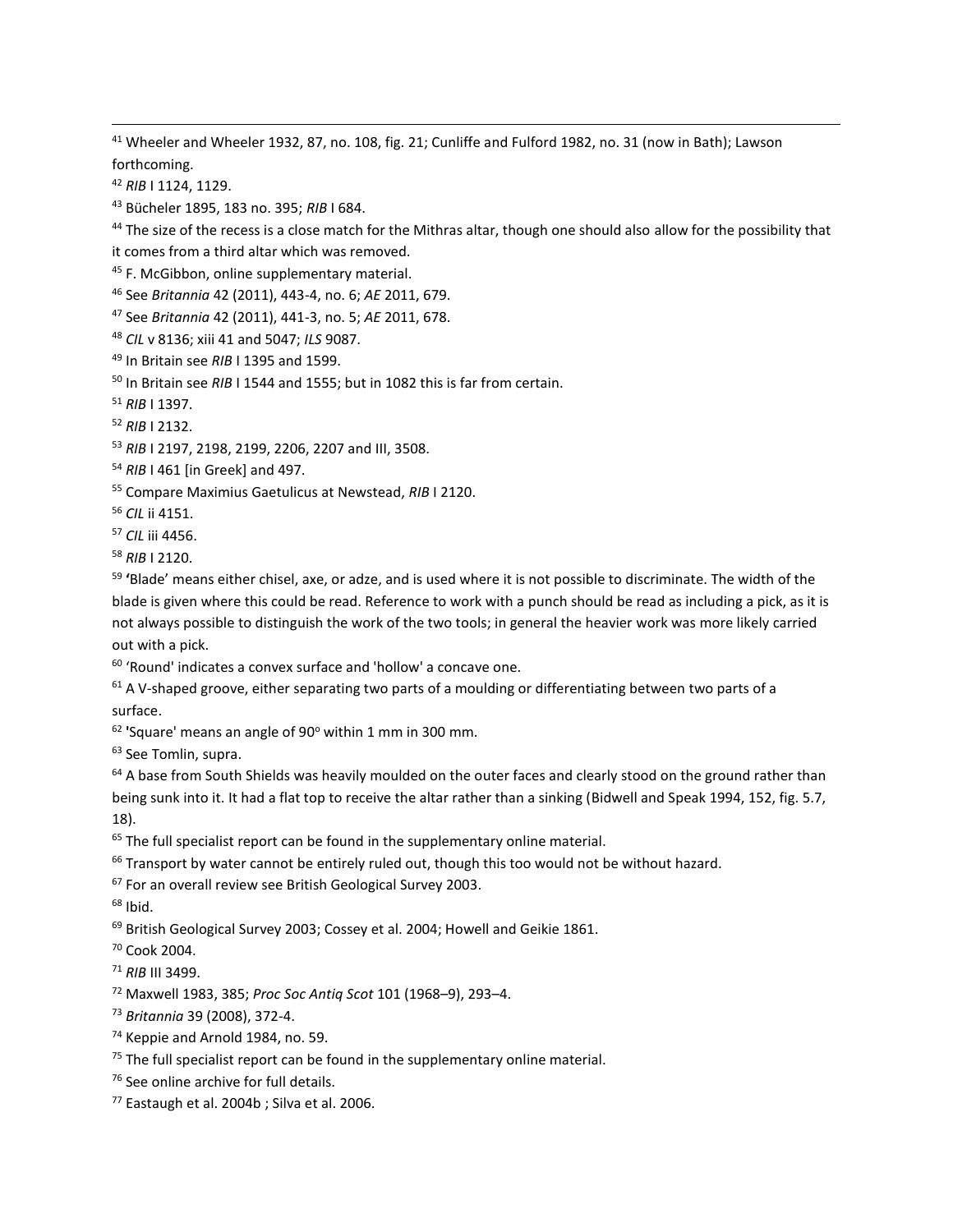For further information see Béarat et al. (1997), Eastaugh et al. (2004 a, b), Siddall (2006) and references therein. e.g. *Archaeologia Cantiana* 9 (1874), 174, fig. 4; Manning 1985, 99, pl. 44: P3.

Hull 1963, 102–4, fig. 57.4; Tyers 1996, 167.

Swan 2009.

 $\overline{\phantom{a}}$ 

Petronius, *Satyricon* lxv.

Biddulph 2002, 104.

Gillam 1970, 15, 54.

Manning 1985, 134, type 1b.

86 The full report is held in the site archive.

87 For example, Irby-Massie 1999, 77, 80, 284; British examples come from Lanchester, Housesteads, Castlesteads and High Rochester; *RIB* I 1082, 1272, 1599, 1600, 1993–4.

Richmond 1943, 7.

*RIB* I 1397.

Wright 1943; *RIB* I 1198; Clauss 2000, 155–6.

91 Richmond and Gillam 1951, pl. Xa; Coulston and Phillips 1988, no. 164.

Vermaseren 1956, 73–4, no. 75, fig. 26; 1960, 64–6, no. 1083, fig. 274.

93 Vermaseren 1956, 73-4, no. 75, fig. 26.

Vermaseren 1960, 80–2, no. 1137, fig. 296; 225, no. 1727, fig. 448.

Kleiner 1992, 40–2, 78–81.

<sup>96</sup> Four bulls' heads occupy an equivalent position on an illegible altar possibly from Housesteads and two leaping dolphins on an altar from Birrens, while an altar capital from Vindolanda has figures of Mars and Victory, and one from Carvoran shows the bust of a single deity; Coulston and Phillips 1988, nos 300, 305, 313; Keppie and Arnold 1984, no. 9.

 e.g. Coulston and Phillips 1988, nos 152, 155, 173–4, 485–8; Phillips 1977, nos 235–6, 243; Keppie and Arnold 1984, no. 61.

Blagg 1980; Blagg and Gibson 1980; Coombe et al. 2015, 74-91, nos 142, 155-6, 158-9.

99 Wortmann 1969.

100 Coulston and Phillips 1988, no. 122.

Boppert 2005, 57–9, no. 15, Taf. 8; Merkelbach 1984, 361, Abb. 124.

 Boppert 2005, 58; Planck 1990, 182 fig. 135; *id.* 1991, 188–9; *id.* 1993, 297–8 fig. 137; Hensen 2013, 73; Gordon 2013, 216.

We are grateful to Graeme Lawson and John Purser for discussion of this point.

 Vermaseren 1956, 189, no. 458, fig. 126; 201, no. 494; Merkelbach 1984, 309, 313; Vermaseren and van Essen 1965, 346, no. 46, pl. LXXX.

Phillips 1977, no. 223; Merkelbach 1984, 333, Abb. 86b; 379, Abb. 145.

Vermaseren 1960, 93, no. 1201, fig. 315; Mattern 2005, nos 67-8.

Wortmann 1969, 417.

Boppert 2005, 58.

Hensen 2013, fig. 69.

Wortmann 1969, 410–6; Planck 1990, Abb. 135; Hensen 2013, 73; Boppert 2005, 58; Merkelbach 1984, 341,

Abb. 99; Pavia 1999, 87.

Kunze 2015.

Coulston and Phillips 1988, no. 126; Irby-Massie 1999, 94.

 Vermaseren 1960, 51, no. 1019, fig. 264 (Cologne, Germany); 173–4, no. 1475, fig. 377 (Siscia, Croatia); 220, no. 1702, fig. 441 (Carnuntum, Austria); 339–41, no. 2202, fig. 608 (Biljanovac, Slovenia); 376–7, no. 2338, fig. 650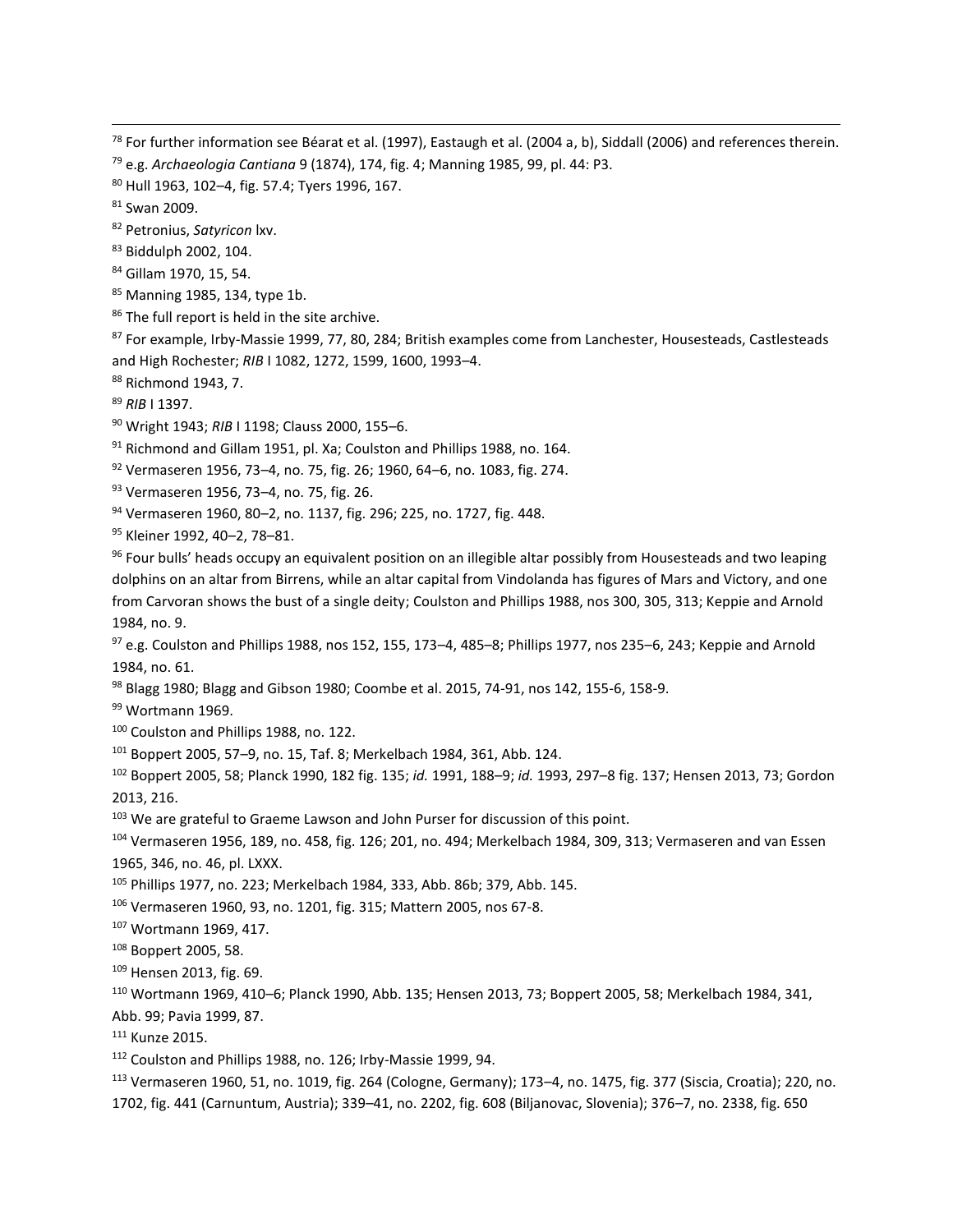(Kurtowo-Konare, Bulgaria); see also Merkelbach 1984, 370, Abb. 134; 392, Abb. 164; Huld-Zetsche 2008, 85 no. 574, 97–8 no. 609, 122–6, 229, pl. 81, no. 574, 241, pl. 93, no. 609 (Mainz); ibid, 123, 127, fig. 22; Graßl and Hiden 1983 (unprovenanced).

<sup>114</sup> Wortmann 1969, 418–20.

<sup>115</sup> Clauss 2000, 95, fig. 45.

 $\overline{\phantom{a}}$ 

<sup>116</sup> For example, Keppie and Arnold 1984, no. 8 (Birrens), no. 48 (Newstead); Phillips 1977, no. 186 (Risingham), nos 233 and 302 (South Shields), no. 245 (Benwell); Coulston and Phillips 1988, no. 129 (to Sol Mithras, from Housteads); Nuber 1972.

<sup>117</sup> Coulston and Phillips 1988, nos 39, 143, 323.

<sup>118</sup> Coulston and Phillips 1988, nos 56, 57; Rinaldi Tufi 1983, no. 33.

119 Coulston and Phillips 1988, no. 147.

<sup>120</sup> An egg-and-dart moulding; Henig 2004, no. 20.

<sup>121</sup> e.g. *RIB* I 278 (Bakewell); 460 (Chester); 602 (Lancaster); 820 (Maryport); 890 (Old Carlisle); 1073 (Lanchester);

1319–20 (Newcastle); 1396–7 (Rudchester); 1586, 1588–9, 1591 (Housesteads); 1685 (Vindolanda); *RIB* III 3298 (Chesters); 3439 (Birdoswald).

<sup>122</sup> *RIB* I 2120; Keppie and Arnold 1984, no. 46.

<sup>123</sup> e.g. *RIB* I 277, 460.

<sup>124</sup> *RIB* I 1588; Coulston and Phillips 1988, no. 43.

 $125$  For instance, scrutiny of photographs suggests at least one pair of postholes were present, flanking the central aisle some 0.8 m north and south of the altar capitals; such a timber support for the building would have been needed, but it was not noted or examined in the time available in the field.

<sup>126</sup> From Segontium, Rudchester, Carrawburgh, Housesteads and London; Lewis 1965, 99–107, figs 100–5; Irby-Massie 1999, 87–95.

<sup>127</sup> Pirling 1986, 32–3, Abb. 24; Martens 2004a, 333–8; Martens 2004b, 28–30; Schmotz 1999; Huld-Zetsche 2000, 241; Huld-Zetsche 2001; Hensen 2004; Hensen 2013, Abb. 31.

<sup>128</sup> Göldner and Seitz 1990.

<sup>129</sup> Schmotz 1999.

<sup>130</sup> Keppie 1998, 52.

131 Housesteads, at c.275 m, is the furthest; Irby-Massie 1999, 93.

<sup>132</sup> Bishop 2002, inside rear cover.

133 Perhaps an amphitheatre; Neighbour 2007.

<sup>134</sup> Martens 2004b, 28, fig. 3; Wiblé 2004, figs 1–2.

<sup>135</sup> See plot of aerial photographs in Bishop 2002, inside rear cover.

<sup>136</sup> As seen most evocatively in analysis of the bone and ceramic finds from the Tienen (B) Mithraeum; Martens 2004a, b.

<sup>137</sup> As Martens (2004b, 44–5 and n.89–91) has reviewed.

<sup>138</sup> Richmond and Gillam 1951, 35–6; Martens 2004b, 28.

<sup>139</sup> Martens 2004b, 41–7.

<sup>140</sup> Wiblé 2004, 135.

<sup>141</sup> Ulbert 2004, 83, Abb. 6, 9.

<sup>142</sup> Gillam and MacIvor 1954, 214–5; Bird 2004, 194–5.

<sup>143</sup> Richmond and Gillam 1951, 62–84.

<sup>144</sup> Using Richmond and Gillam's numbering, there were 11 complete or near-complete beakers (6, 10, 12, 13, 16,

23, 32, 33, 34), two lion-head mortaria (26) and two jars (2, 29). There were also large portions or substantial